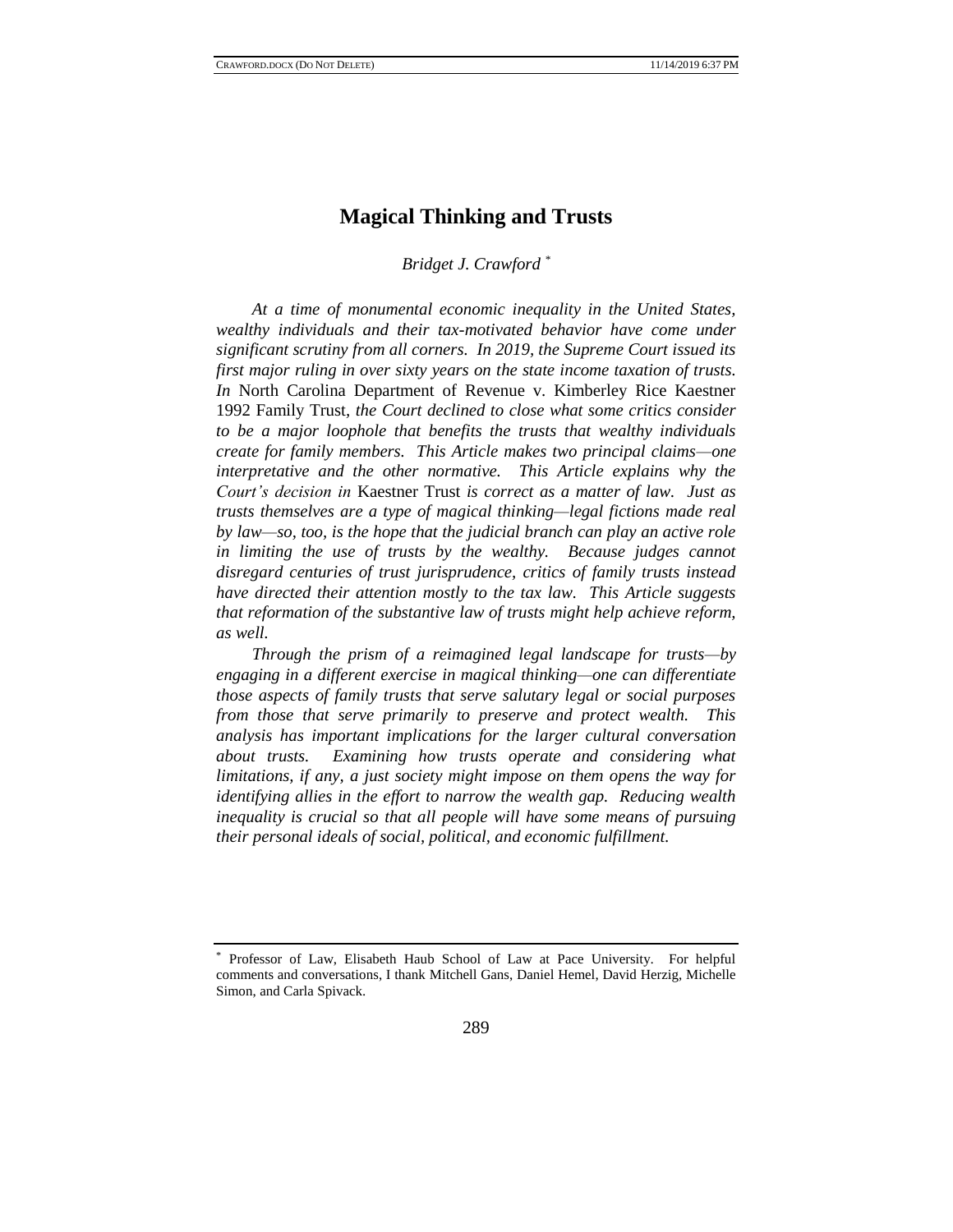|                                                         | .290 |
|---------------------------------------------------------|------|
|                                                         | .295 |
|                                                         |      |
|                                                         | .302 |
|                                                         |      |
|                                                         | .307 |
| B. The Supreme Court's Due Process Jurisprudence 310    |      |
|                                                         | .313 |
|                                                         |      |
|                                                         | .319 |
|                                                         | .323 |
| V. COURTS, TAXES, AND WEALTH CONCENTRATIONS326          |      |
| A. Courts Cannot Solve the Problem of Wealth Inequality | .326 |
| B. Taxes Could Solve the Problem of Wealth Inequality   | .328 |
|                                                         | .332 |
|                                                         |      |

#### I. INTRODUCTION

Dragons and magic beans are the stuff of fiction, not law.<sup>1</sup> Impartial jurors are fictional, too, because no person can be literally free from bias or opinion.<sup>2</sup> But the U.S. Constitution requires an impartial jury, so the law tolerates a certain degree of wishful belief that such a thing exists.<sup>3</sup> Similarly a corporation is an imagined entity.<sup>4</sup> It has no corporeal presence

<sup>&</sup>lt;sup>1</sup> See, e.g., J.K. ROWLING, HARRY POTTER AND THE GOBLET OF FIRE (2000) (in which the story's title character must fight a fire-breathing, flying dragon in an inter-school competition); JACK AND THE BEANSTALK (retold by Carol Ottolenghi, Carson Dellosa Publishing 2002), https://tinyurl.com/y3grctq8 (in which Jack sells family cow for magic beans).

<sup>&</sup>lt;sup>2</sup> The court system operates on the presumption that it is possible to seat an impartial jury, even though cognitive bias is endemic to the human condition. As one scholar describes it, "an impartial juror is not a completely neutral person, but is one who evidences no extreme bias for or against the accused." Tony M. Massaro, *Peremptories or Peers?— Rethinking Sixth Amendment Doctrine, Images, and Procedures*, 64 N.C. L. REV. 501, 544 (1986) (discussing cognitive bias in the context of jury selection and the Sixth Amendment right to an "impartial jury").

 $3$  U.S. CONST. amend. VI ("In all criminal prosecutions, the accused shall enjoy the right to a speedy and public trial, by an impartial jury of the State and district wherein the crime shall have been committed, which district shall have been previously ascertained by law, and to be informed of the nature and cause of the accusation . . . .").

<sup>4</sup> Elizabeth Pollman, *Reconceiving Corporate Personhood*, 2011 UTAH L. REV. 1629, 1638–39 (2011) ("the notion of legal personality is consistent with early case law such as . . . that recognized corporations as legal fictions having the capacities and characteristics given to them in the corporate charter, such as "individuality") (citations omitted).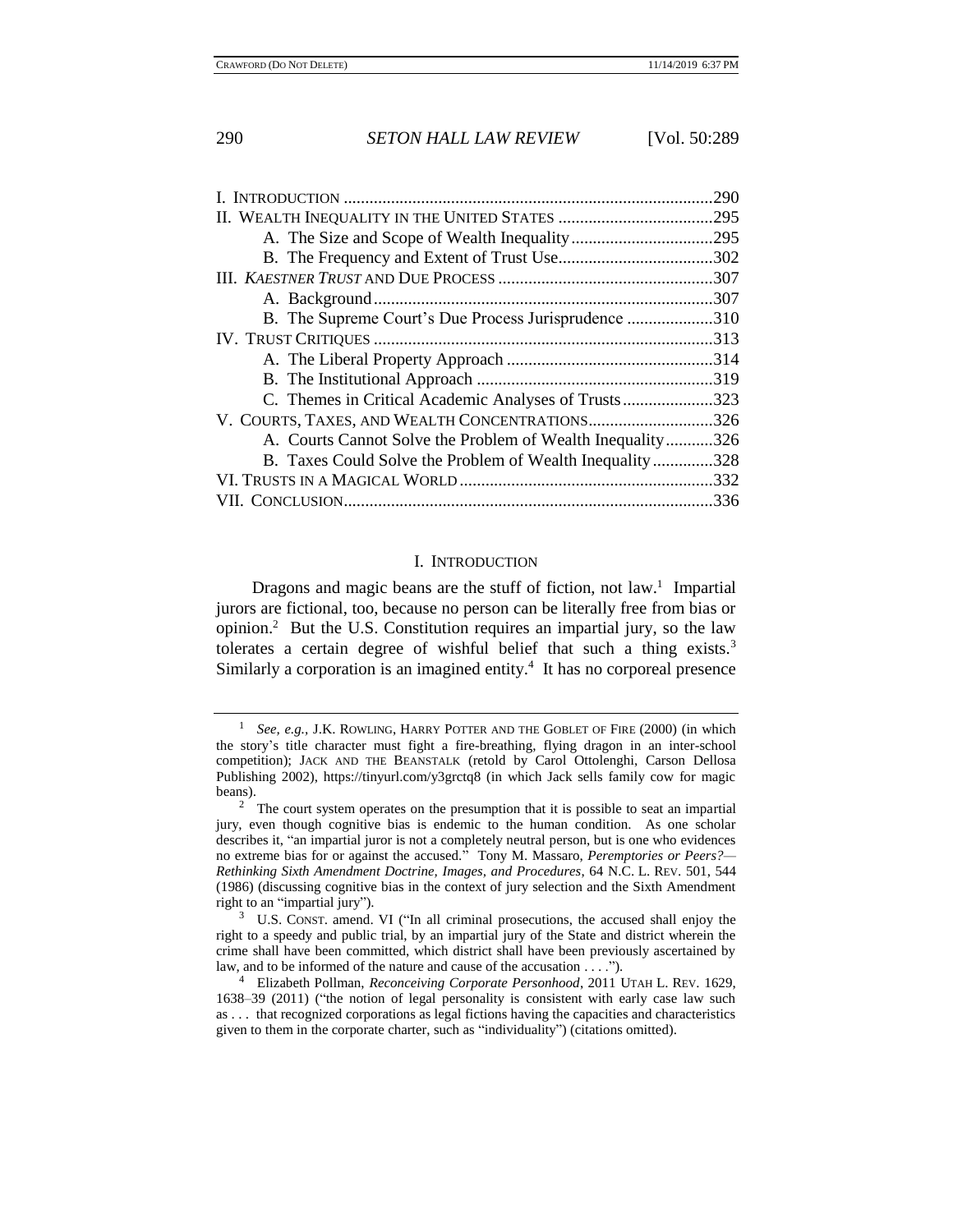<span id="page-2-1"></span>and owes its existence to shareholders—yet the law treats a corporation as a "person," bestowing on it the ability to contract, sue, make political and charitable donations, and even exercise rights of political free speech.<sup>5</sup>

<span id="page-2-3"></span>Like unbiased jurors and corporations, trusts are legal fictions made real by the law. $6$  For hundreds of years<sup>7</sup> the common law has recognized the right of a property owner (typically known as the "grantor" or "settlor") to transfer property to a trustee, to hold and manage the property for the benefit of others. In the classic private express trust context, the law treats the trustee as the legal owner of the property and the beneficiary (or beneficiaries) as the equitable owner(s) of the property.<sup>8</sup> The beneficiary

8 *See* SITKOFF & DUKEMINIER *supra* note [7,](#page-2-0) at 401. *But see* Johanna Jacques, *Property and the Interests of Things: The Case of the Donative Trust*, 30 L. & CRITIQUE 201, 202–03

<span id="page-2-2"></span><span id="page-2-0"></span>

<sup>5</sup> *See, e.g.*, *id.* at 1638 (historically corporations were permitted "to contract, own property, sue and be sued in the corporate name. Specifically, the corporate ability to own property and to sue and be sued were considered incident to the corporate form at common law") (citations omitted). *See also* 26 U.S.C. § 170(a) (2018) (income tax deduction for charitable contributions); Kristine Cordier Karnezis, *Power of Corporation to Make Political Contribution or Expenditure Under State Law*, 79 A.L.R.3d 491 (discussing general power of corporation to make contributions for certain political purposes). In 2010, the Supreme Court ruled that corporations have constitutional protection for their "political speech." Citizens United v. Fed. Election Comm'n, 558 U.S. 310, 342 (2010) ("[P]olitical speech does not lose First Amendment protection 'simply because its source is a corporation.") (quoting First Nat'l Bank of Boston v. Bellotti, 435 U.S. 765, 784 (1978)). *See also* Robert Sprague & Mary Ellen Wells, *The Supreme Court as Prometheus: Breathing Life into the Corporate Supercitizen*, 49 AM. BUS. L.J. 507, 556 (2012) (tracing development of American law of corporations, including with regard to political speech rights).

Related to, or perhaps a branch of, legal fiction are legal presumptions. For a somewhat light-hearted look at evidentiary presumptions in South Carolina law, for example, *see* Walter Moïse, *Bursting Bubbles, Legal Fictions and Evidential Presumptions*, 27 S.C. LAW. 16, 17 (2015) (listing presumptions such as "persons are conclusively presumed to know the law, which includes statutes and common law;" "when a bigamous spouse enters marriage in good faith, his or her children are conclusively presumed to be legitimate;" and "a person is presumed to know and intend the probable and natural consequences of his or her actions") (citing ALEX SANDERS & JOHN S. NICHOLS, TRIAL HANDBOOK FOR SOUTH CAROLINA LAWYERS: PRESUMPTIONS § 12 (2018)).

 $7$  Depending on the origin story one prefers, the modern day private express trust has a different ancestor. *See, e.g.,* ROBERT H. SITKOFF & JESSE DUKEMINIER, WILLS, TRUSTS & ESTATES 386 (10th ed. 2017) ("Because the [Franciscan] friars [in England] were forbidden to own property, benefactors conveyed land to friends of the friars, to hold to the use of the friars," and thus the use—a precursor to the modern trust—was known in thirteenth century England.). *See also* JOSHUA PRAWER, THE LATIN KINGDOM OF JERUSALEM 211 (1972) (suggesting that Christian contact with Muslims during the Crusades was an inspiration for the English trust); Avisheh Avini, Comment, *The Origins of the Modern English Trust Revisited*, 70 TUL. L. REV. 1139, 1139 (1996) (identifying Crusades as likely point of contact by Englishmen with Muslims and the Islamic legal system that recognized a trustlike device known as a *waqf*); Shael Herman, Note, *Utilitas Ecclesiae: The Canonical Conception of the Trust*, 70 TUL. L. REV. 2239, 2278 (1996) (describing the Islamic *waqf* as an influence on the modern trust). For an overview of the general structure of trusts *see, e.g.*, SITKOFF & DUKEMINIER *supra*, at 401 (detailing how grantors create trusts).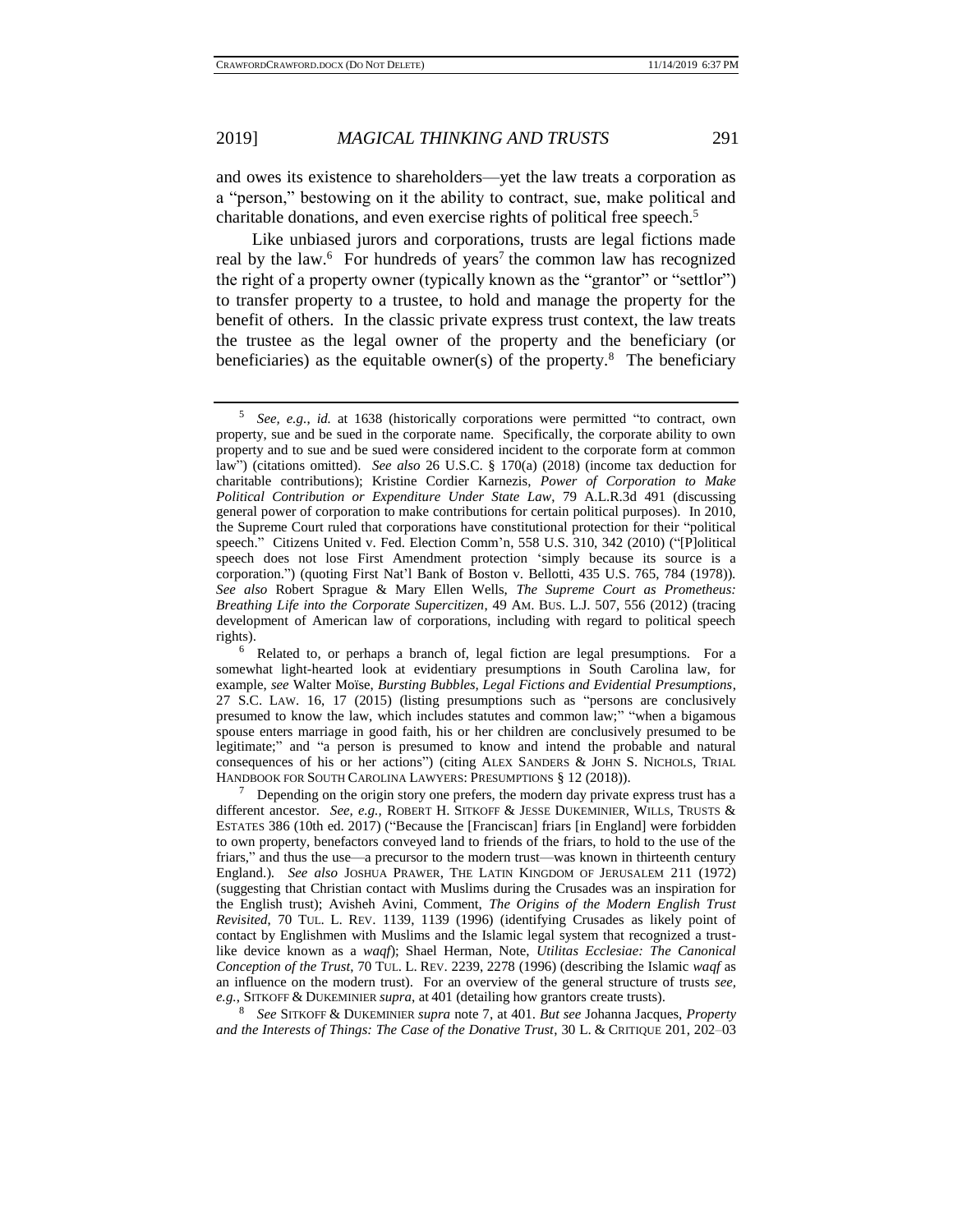may or may not have a right to receive income or principal (or both) from the trust. $9$  A beneficiary's creditors ordinarily cannot reach the beneficiary's interest in the trust, as long as the instrument is drafted carefully.<sup>10</sup> The law typically does not treat the beneficiary as the "owner" of the trust property for tax purposes, either, as long as the property stays in the trust and the beneficiary does not have any right to control or obtain it.<sup>11</sup> These legal fictions—trusts—have the force of law because the law converts magical thinking into material reality, with duties for the trustee and corresponding rights of beneficiaries.<sup>12</sup>

<span id="page-3-1"></span><span id="page-3-0"></span>From the introduction of trusts in thirteenth-century England, trusts have always intertwined with tax avoidance.<sup>13</sup> That entanglement has continued unabated into the twenty-first century.<sup>14</sup> At a time when wealth inequality in the United States is at staggering levels—and only increasing—critics are drawing attention to the use (and misuse) by wealthy individuals of private express trusts intended as alternatives to

9 *See, e.g.*, RESTATEMENT (THIRD) TRUSTS § 49 (AM. LAW. INST. 2019) (describing multiple possible configurations of beneficial interests).

<sup>11</sup> *But see, e.g.*, 26 U.S.C. §§ 2041(a) (2018) (estate tax inclusion of property over which beneficiary has general power of appointment);  $2056(b)(5)$  (estate tax inclusion of trust in which spouse beneficiary had life estate with power of appointment). *See also* Robert T. Danforth, *A Proposal for Integrating the Income and Transfer Taxation of Trusts*, 18 VA. TAX REV. 545 (1999) (providing an overview of relationship between income taxation of trusts and the wealth transfer tax system); Joseph M. Dodge, *Simplifying Models for the Income Taxation of Trusts and Estates*, 14 AM. J. TAX POL'Y 127, 137–42 (1997) (describing general structure of income tax rules applicable to trusts).

<sup>12</sup> *See, e.g., UNIF. TRUST CODE §§ 801* (trustee's duty to administer trust), 802 (trustee's duty of loyalty), 803 (trustee's duty of impartiality), 804 (trustee's duty of prudent administration), 813 (right of beneficiaries to receive certain information about the trust), 1002 (right of beneficiary to receive damages for breach of trust) (UNIF. LAW COMM'N 2000). *See also* David M. English, *The Uniform Trust Code (2000): Significant Provisions and Policy Issues*, 67 MO. L. REV. 143 (2002).

<sup>13</sup> *See, e.g.*, Bridget J. Crawford, *Less Trust Means More Trusts*, 75 WASH. & LEE L. REV. ONLINE 74, 79–80 (2019) (describing trusts as way of avoiding feudal incidents or restrictions on property ownership by certain groups or individuals).

<sup>14</sup> *See, e.g.*, Alyssa A. DiRusso, *Pro and Con (Law): Considering the Irrevocable Nongrantor Trust Technique*, 67 VAND. L. REV. 1999, 2003–05 (2014) (critiquing use of incomplete nongrantor trusts as "tax tricks" that obscure "how dying people want to leave things behind"); Grayson M.P. McCouch, *Who Killed the Rule Against Perpetuities?*, 40 PEPP. L. REV. 1291, 1297–99 (2013) (describing use of long-term trusts as way of minimizing or avoiding generation skipping transfer tax); Jeffrey Schoenblum & Neil Schoenblum, *Avoid State Income Tax with the Right Kind of Trusts*, 41 EST. PLAN. 19 (2014) (outlining multiple strategies to allow resident of states with high income tax rates to minimize tax burden on investment assets).

<sup>(2019) (</sup>critiquing in context of "the kind of private donative trust that is commonly regarded as an alternative to an outright gift" the liberal conception of property as necessarily involving control by one or more individuals).

<sup>&</sup>lt;sup>10</sup> *See id.* at § 60 (Transfer or Attachment of Discretionary Interest).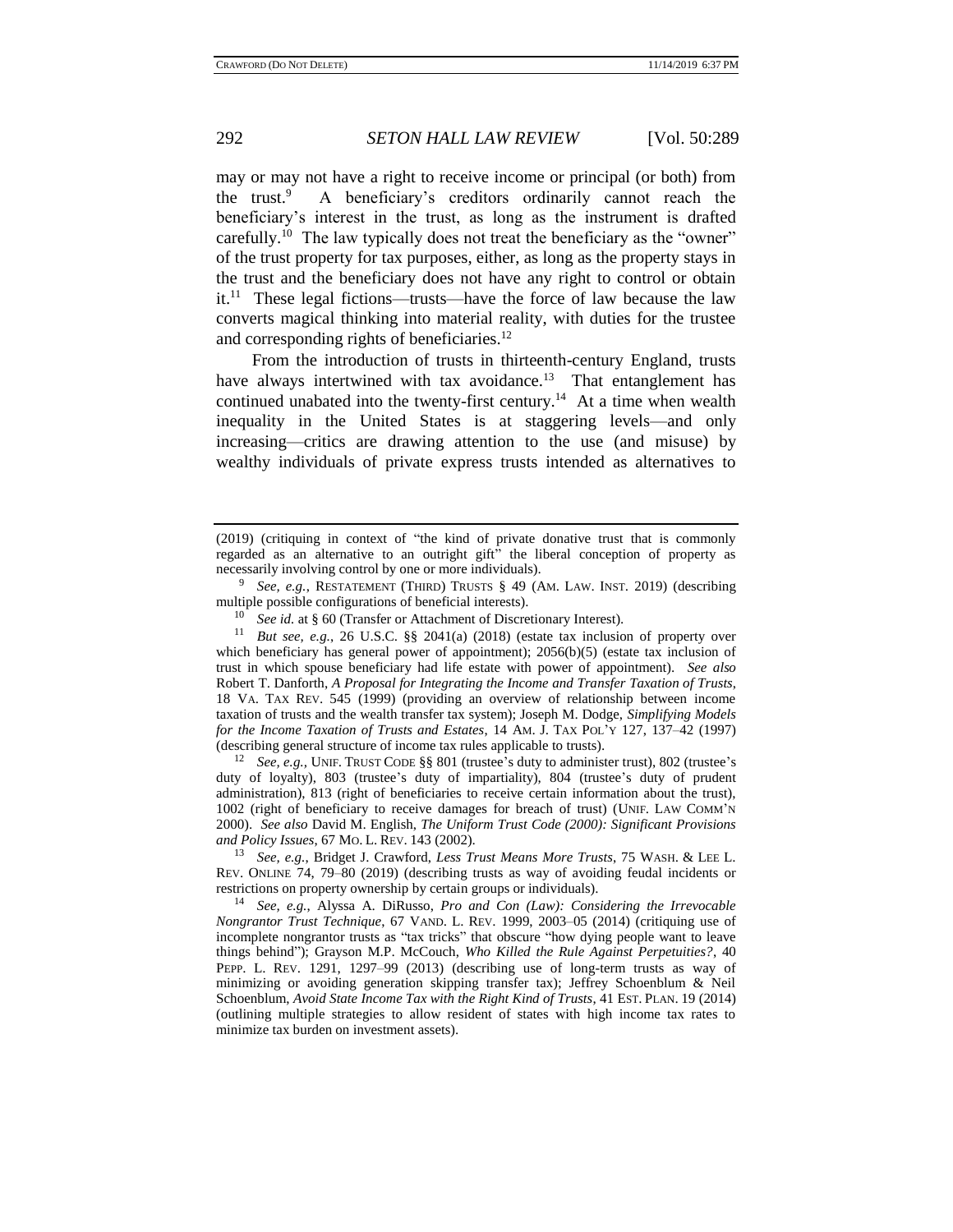<span id="page-4-1"></span>

outright gifts.<sup>15</sup> Because the beneficiaries of these trusts typically are related to the grantor, this Article refers to these trusts as "family trusts," and limits its discussion to them.

<span id="page-4-0"></span>Critics of family trusts bemoan the relative ease with which wealthy taxpayers can put money in family trusts and avoid further taxation entirely.<sup>16</sup> Some hoped and expected that the Supreme Court would put an end to perceived abusive income tax avoidance with a decision in *North Carolina Department of Revenue v. Kimberley Rice Kaestner 1992 Family Trust*. 17 Contrary to critics' hopes, however, a unanimous Court ruled in June, 2019 that a state may not tax a trust solely on the basis of a beneficiary's in-state residence.<sup>18</sup> Where that beneficiary does not receive any income from the trust, has no right to demand property from the trust, has no right to participate in decisions about whether or when the trustee makes distributions from the trust, and is not certain to receive property from the trust, imposing income tax on the trust violates the Due Process Clause of the Fourteenth Amendment.<sup>19</sup> Justice Alito, joined by Justice Roberts and Justice Gorsuch, emphasized in a concurrence that "the Court merely applies our existing precedent," and that the Court's failure to consider questions absent from the *Kaestner Trust* case is not an invitation to "open for reconsideration any points resolved by our prior decisions."<sup>20</sup> Thus it is highly unlikely that, any time in the near future, the Court will take another case involving the income taxation of trusts. $2<sup>1</sup>$ 

<sup>18</sup> *Kaestner Trust*, 139 S. Ct. at 2224 ("The beneficiaries received no income from the Trust, had no right to demand income from the Trust, and had no assurance that they would eventually receive a specific share of Trust income. Given these features of the Trust, the beneficiaries' residence cannot, consistent with due process, serve as the sole basis for North Carolina's tax on trust income.").<br> $\frac{19}{14}$ 

<sup>21</sup> Indeed, shortly after the decision in *Kaestner Trust*, the Court denied certiorari in *Minn*. *Comm'r of Revenue v. William Fielding*, a case involving a due process challenge to Minnesota's ability to impose income tax on a trust with assets located in that state. Minn. Comm'r of Revenue v. William Fielding, 916 N.W. 2d 323, 323 (2018) (holding that a trust

<sup>&</sup>lt;sup>15</sup> *See infra* Part IV.

See infra Part IV.

<sup>&</sup>lt;sup>17</sup> N.C. Dep't of Revenue v. Kimberley Rice Kaestner 1992 Family Tr., 139 S. Ct. 2213 (2019). *Kaestner Trust* is the most important decision regarding trusts and income taxation in over sixty years. Prior to that, the most important Supreme Court case involving the ability of a state to impose a tax on a trust was *Hanson v. Denckla*, 357 U.S. 235 (1958). In *Hanson*, a Pennsylvania resident created a trust with a Delaware trustee. The trust grantor later moved to Florida and changed the beneficiaries of the trust. One group of purported beneficiaries residing in Florida sought to have themselves legally declared as the beneficial owners of the trust property. The Supreme Court held that Florida lacked jurisdiction over the Delaware trustee, a necessary party to the Florida proceeding, because the trustee was not located in the state, conducted no administrative activity there, and no trust property was located in Florida. *Hanson*, 357 U.S. at 251.

 $\frac{19}{20}$  *Id.* 

 $^{20}$  *Id.* at 2226 (Alito, J., concurring).<br> $^{21}$  Indeed, shortly after the decision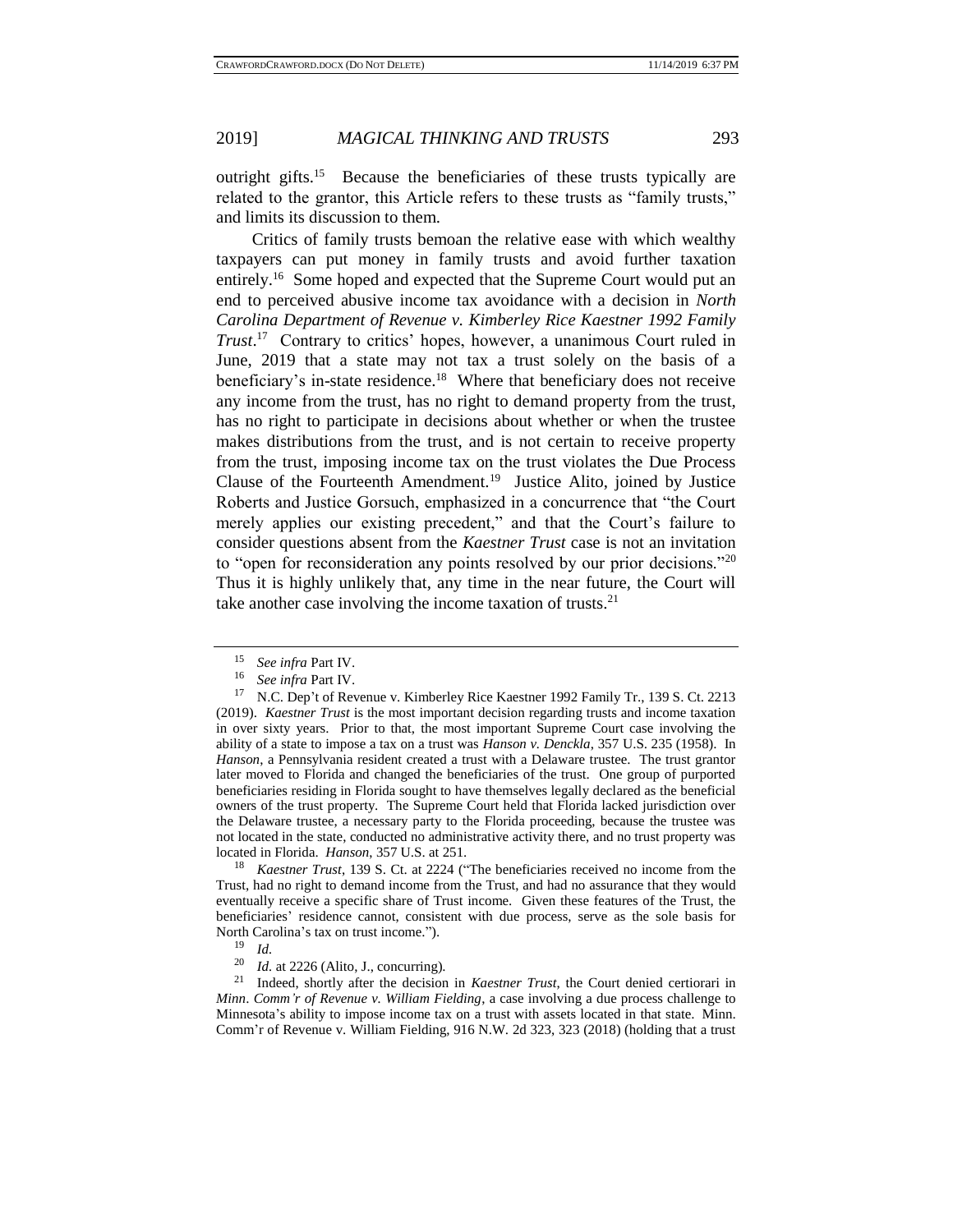This Article brings into focus two interrelated strains of magical thinking in the law of trusts: the one that gives rise to the existence of trusts in the first place; and the other that anticipates that courts will play a visible, if not active, role in minimizing the use of trusts by wealthy individuals. Two claims follow. One is interpretative and the other is normative (or perhaps, more accurately, strategic). This Article explains why the Court's decision in *Kaestner Trust* is correct as a matter of law and argues that centuries of jurisprudence prevent the judicial branch from playing a significant role in curbing the use of trusts. This argument takes seriously concerns about wealth inequality. Dismantling the role that trusts play in perpetuating that inequality will require nothing less than a radical re-imagining of trust law. Shaking free of magical thinking clears the way for meaningful trust reform.<sup>22</sup>

Part II of this Article provides a foundational, factual background about wealth inequality in the United States, with a particular emphasis on wealth inequality's racial and gendered dimensions. It also provides details about the known frequency of use and magnitude of holdings by family trusts in this country. Part III explains the *Kaestner Trust* case and why the Court's decision is consistent with its prior due process jurisprudence.<sup>23</sup> Part IV excavates and evaluates major themes in recent academic critiques of family trusts, including express or implied assertions that these trusts are mere formalities or sham vehicles subject to *de facto* control by the beneficial owners. $24$  Part V argues that under existing law, courts are not free to disregard trusts (other than those that are egregiously abusive) in the

could not be treated as a "resident trust" and thus was not subject to state income taxation where most trust activity occurred outside the state but the trust did hold nonvoting stock representing a minority interest in an S corporation doing business in Minnesota other states), *cert. denied sub nom.* Bauerly v. Fielding, 139 S. Ct. 2773 (2019).

 $22$  "Magical thinking" is a phrase from anthropology literature that describes nonrational, non-fact-based thought*. See, e.g.*, EMILE DURKHEIM, THE ELEMENTARY FORMS OF THE RELIGIOUS LIFE 26 (Joseph Ward Swain trans., 1969); BRONISLAW MALINOWSKI, MAGIC, SCIENCE AND RELIGION, AND OTHER ESSAYS 67 (1948); RANDALL STYERS, MAKING MAGIC: RELIGION, MAGIC AND SCIENCE IN THE MODERN WORLD 161–62 (2004). Sociologists have integrated the term into their field. *See, e.g.*, Eugene Subbotsky, *Magical Thinking—Reality or Illusion?* 6 PSYCHOLOGIST 336, 338 (2004). Lawyers have not done so to a large degree. *But see, e.g.*, Katya Assaf, *Magical Thinking in Trademark Law*, 37 LAW & SOC. INQUIRY 595, 596 (2012) ("A consistent body of research shows that in modern Western societies magical thinking is commonplace."); Pierre Schlag, *Law as the Continuation of God by Other Means*, 85 CAL. L. REV. 427, 437 (1997) ("The key aspect of 'magical thinking' is the creation of metaphysical entities that make certain worldly events come out the way one desires. To engage in magical thinking, one simply posits a thought that will make things come out the way one desires and one then affirms that the thought is or refers to something that is ontologically real and ontologically effective.").

<sup>23</sup> *See infra* Part III.

<sup>24</sup> *See infra* Part IV.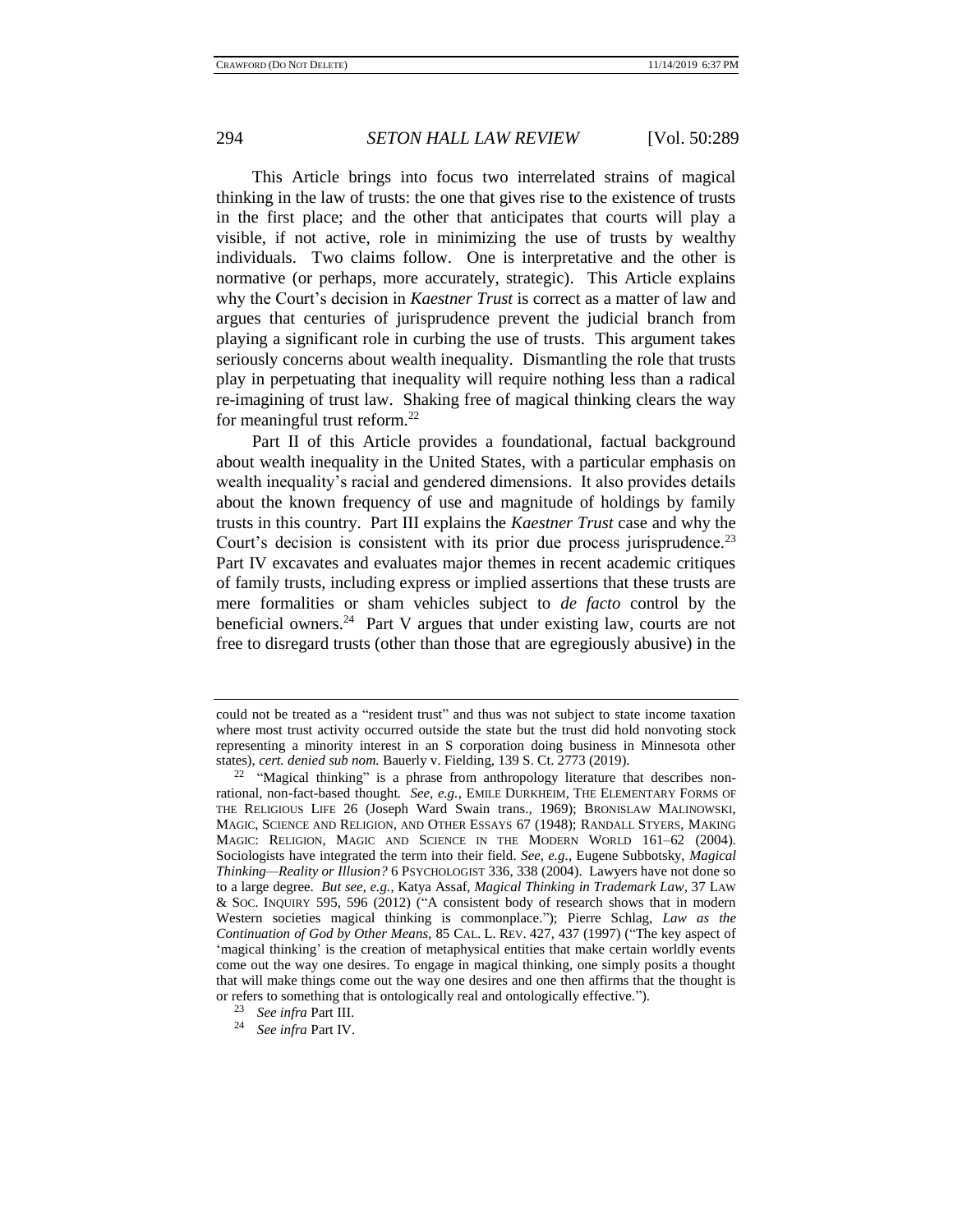service of minimizing wealth inequality.<sup>25</sup> Rather, to meaningfully reduce wealth inequality, in the absence of major tax reform, state lawmakers would have to impose significant limitations on trusts' permissible beneficiaries, duration, maximum asset values and terms. Part VI briefly engages in a magical thinking project of its own, presenting an imagined legal system that subjects trusts to one or more of seven invented limitations, including radical restrictions on the identities of beneficiaries and trustees.<sup>26</sup> For a variety of reasons, none of these limitations should be adopted in fact. But identifying potential problems in a fictional legal landscape for trusts serves to elevate and focus an ongoing dialogue about issues at the intersection of trusts and wealth inequality.<sup>27</sup>

## <span id="page-6-0"></span>II. WEALTH INEQUALITY IN THE UNITED STATES

#### A. *The Size and Scope of Wealth Inequality*

Generally speaking, the term "wealth," as applied to households, refers to the net value of all of the assets owned by the people living in that household (typically, but not necessarily or exclusively, a group of people related by some degree of kinship). $28$  Assets include stock, bonds, and other investments; retirement savings; tangible personal property, and real property, like the family home.<sup>29</sup> Subtract the individual's (or family's) debt obligations, and one has a reasonably accurate measure of wealth.<sup>30</sup>

<sup>29</sup> KEISTER, *supra* note [28](#page-6-0) (noting that net worth is the amount by which the aggregate value of all assets "such as stocks, bonds, checking and savings accounts, the value of the family home, vacation homes, and other real estate" exceeds total liabilities "such as mortgage debt, the balance on credit cards, student loans, and other car loans").

<sup>30</sup> *Id.* (defining wealth as the value of assets minus indebtedness). *See also* JOSEPH E. STIGLITZ ET AL., REPORT BY THE COMMISSION ON THE MEASUREMENT OF ECONOMIC PERFORMANCE AND SOCIAL PROGRESS 33 (2009) (suggesting that measuring material living standards requires consideration of "the income, consumption and wealth positions of

<sup>&</sup>lt;sup>25</sup> *See infra* Part V.<br><sup>26</sup> *See infra* Part VI.

<sup>&</sup>lt;sup>26</sup> *See infra* Part VI.<br><sup>27</sup> *See infra* Part VI.

<sup>&</sup>lt;sup>27</sup> *See infra* Part VI.<br><sup>28</sup> *See a.g.* LISA A

<sup>28</sup> *See, e.g.,* LISA A. KEISTER, WEALTH IN AMERICA: TRENDS IN WEALTH INEQUALITY 6 (2000) ("Wealth is property; it is the value of the things people own. Wealth is measured as net worth, defined as total assets ... minus total liabilities ...."). One common-sense definition of "wealth" is "non-financial and financial assets over which ownership rights can be enforced and that provide economic benefits to their owners." Aroop Chatterjee, *Measuring Wealth Inequality in South Africa: An Agenda* 6 (SA-TIED Working Paper No. 52, 2019), http://sa-tied.wider.unu.edu/sites/default/files/pdf/SATIED\_WP53\_Chatterjee\_M arch\_2019.pdf. "Household" is the common unit of measurement, defined as "a group of people occupying a housing unit together," but excluding group residences like nursing homes or dormitories. Jonathan Eggleston & Robert Munk, *Net Worth of Households*, U.S. CENSUS BUREAU 2 (Aug. 2018), https://www.census.gov/content/dam/Census/library/public ations/2018/demo/P70BR\_155.pdf (defining "household" for purposes of reporting on household net worth).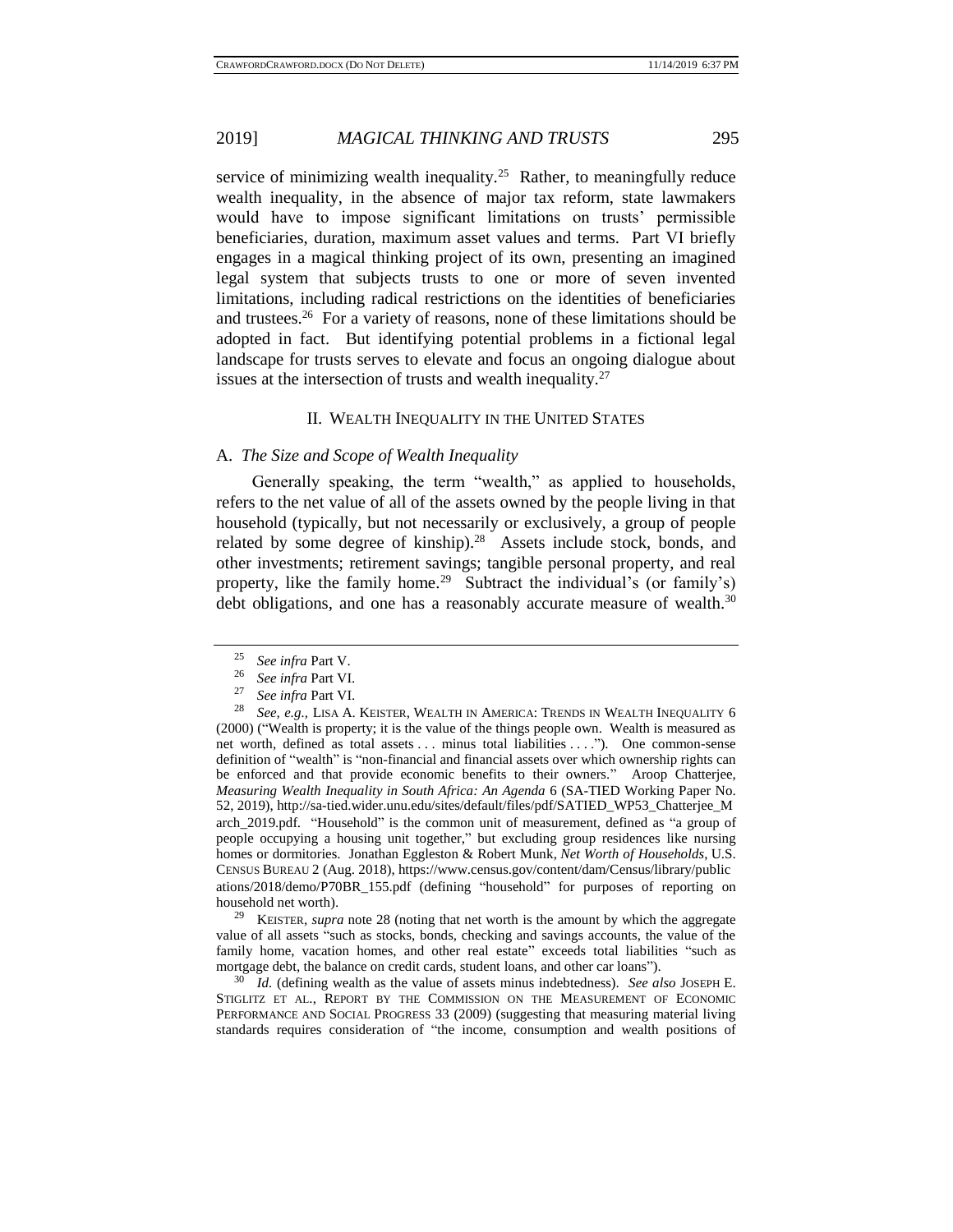Wealth differs from income in that income refers to the inflow of money to an individual or household, typically from employment (i.e., a salary) or in the form of interest or dividends from investments.  $31$  Income is offset by expenses for personal consumption and other maintenance.<sup>32</sup>

Since the beginning of the twentieth century, wealth in the United States has been concentrated in the hands of the few.<sup>33</sup> In 1913, for example, the top 0.1% of all households held 22.5% of all national wealth.<sup>34</sup> By 1928, the same 0.1% owned 24.8% of all wealth.<sup>35</sup> After a period of decline from 1929 through 1978, wealth inequality began to rise.<sup>36</sup> By 2012, 0.1% of the population owned 22.0% of all wealth.<sup>37</sup> That gap in asset ownership between the richest segments of society and the rest of the population represents the greatest disparity since the infamous stock market crash that led to the Great Depression in 1929.<sup>38</sup> In 2016, the top 0.1% held 19.0% of all wealth.<sup>39</sup> The wealth gap continues to increase both in the United States and world-wide.<sup>40</sup>

<sup>33</sup> Emmanuel Saez & Gabriel Zucman, *Wealth Inequality in the United States Since 1913*, 131 Q. J. ECON. 519, 521 Figure I (2016) (showing top 0.1% of wealth shares for years 1913 through 2012), http://gabriel-zucman.eu/files/SaezZucman2016QJEAppendix.pdf

<span id="page-7-1"></span><span id="page-7-0"></span>households or individuals").

<sup>31</sup> On the distinction between wealth and income, *see, e.g.*, Palma Joy Strand, *Inheriting Inequality: Wealth, Race, and the Laws of Succession*, 89 OR. L. REV. 453, 458 (2010) ("Income, generally earned by or assigned to individuals, is the inflow of resources over a given time and is often offset to a large degree by outflows to cover expenses. Wealth, in contrast, represents accumulated assets and often accrues to families.").

<sup>32</sup> Jonathan Fisher et al., *Inequality and Mobility Using Income, Consumption and Wealth for the Same Individuals*, 2 WEALTH INEQUALITY: ECON. & SOC. DIMENSIONS 44, 45 (2016) (recognizing the distinctions between income, expenditures and wealth, and arguing for measuring all three in order to gain an accurate economic picture of the individual or household).

<sup>34</sup> *Id.*

 $rac{35}{36}$  *Id.* 

Id. (showing top 0.1% of households held varying percentages of aggregate wealth in this period, e.g., 16.8% (1938), 10.3% (1948), 9.7% (1958), 10.0% (1968), and 7.1% (1978)).

 $\frac{37}{10}$  *Id.* (showing top 0.1% of households owning 22.0% of all wealth in 2012).<br><sup>38</sup> See Gabriel Zucman, Global Wealth Inequality 11 ANN REV ECON 109-1

<sup>38</sup> *See* Gabriel Zucman, *Global Wealth Inequality*, 11 ANN. REV. ECON. 109, 120 (2019) ("The top 0.1% wealth share peaked at close to 25% in 1929. It then fell abruptly. . . . US wealth concentration seems to have returned to levels last seen during the Roaring Twenties."). *See also* Andrew Keshner, *America's 1% Hasn't Had This Much Since Just Before the Great Depression*, MARKETWATCH (Feb. 24, 2019, 2:45 PM), https://www.marketwatch.com/story/its-been-almost-a-100-years-since-the-americas-1-hadso-much-wealth-2019-02-11 (reporting that top 10% of all U.S. households held 25% of country's wealth in 1929). Disparity seems to have peaked in 1910, when the top 1% of wealth holders owned approximately 45% of all wealth in 1910. THOMAS PIKETTY, CAPITAL IN THE TWENTY-FIRST CENTURY 439 (2014) (graphically illustrating wealth inequality in the United States 1810 to 2010).

Zucman, *supra* not[e 38.](#page-7-0)

<sup>40</sup> In 2016, the top one percent held 38.6% of the country's wealth. *See, e.g.*, FACUNDA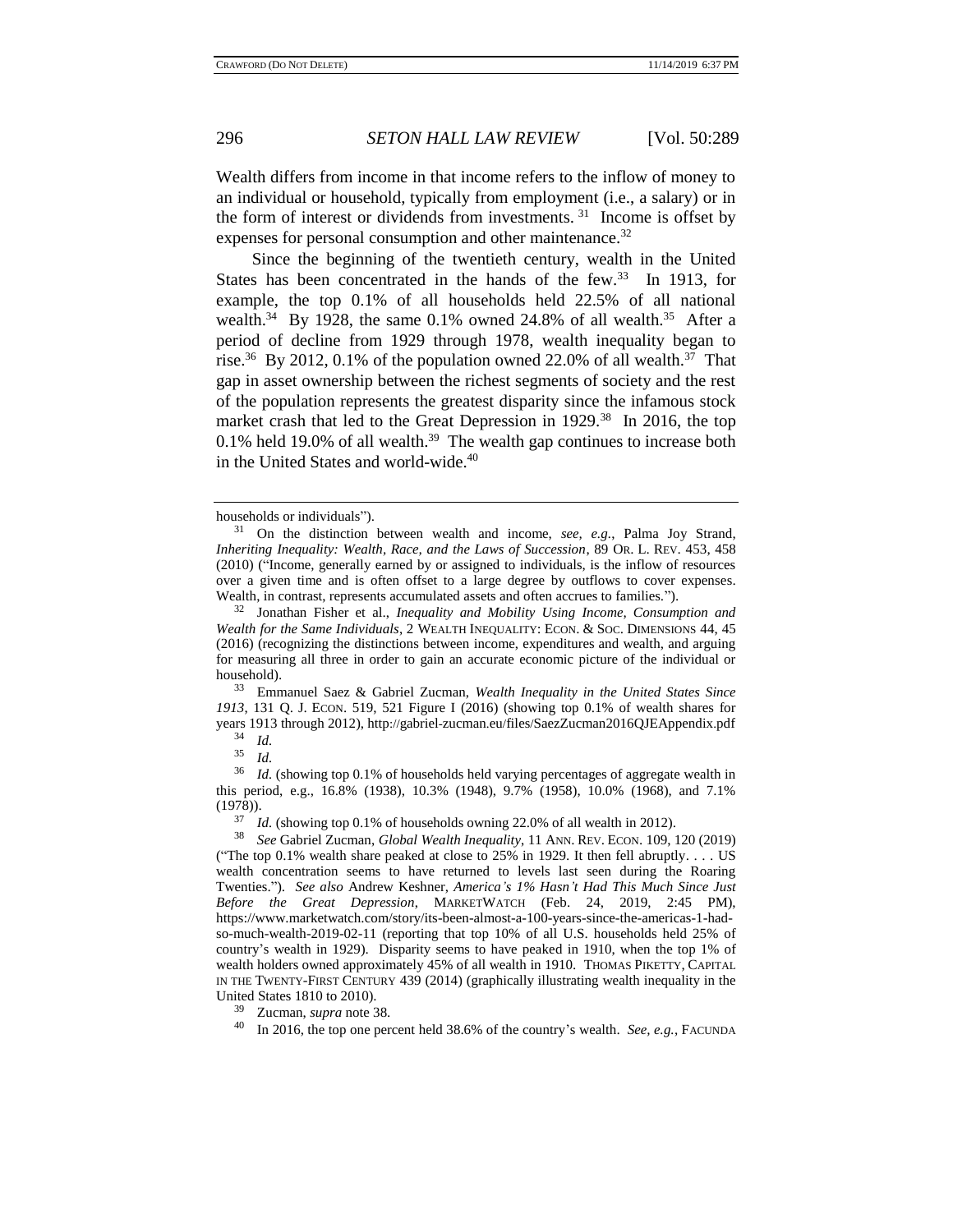<span id="page-8-1"></span>It is possible that the wealth gap is even larger than has been reported. According to economist Gabriel Zucman, an estimated four percent of U.S. financial wealth is held outside the country, in tax-haven jurisdictions with financial secrecy laws that make it difficult to accurately account for these assets.<sup>41</sup> If his figure is accurate, Zucman explains, then U.S. wealth held in non-U.S. jurisdictions causes the government to lose approximately thirty-five billion dollars in tax revenue every year, and wealth inequality is even more dramatic than many scholars have recognized.<sup>42</sup>

Although it is common to talk about wealth inequality by referring to two groups—the top 0.1% and all others—the picture becomes even bleaker when one considers the top ten percent compared with all others.<sup>43</sup> The Congressional Budget Office has estimated that households in the top ten percent have a seventy-five percent wealth share (and an average net asset value of \$942,000).<sup>44</sup> Stated otherwise, the "bottom" ninety percent of all households together own just twenty-five percent of the country's wealth.<sup>45</sup> If one parses the data even more finely, the "bottom" fifty percent holds just one percent of all wealth.<sup>46</sup>

<sup>46</sup> TRENDS IN FAMILY WEALTH, 1989 TO 2013, *supra* note [43,](#page-8-0) at 4 (Exhibit 1). I use quotation marks around "bottom" because the idea of talking about 90% or even 50% of all

<span id="page-8-2"></span><span id="page-8-0"></span>

ALVAREDO ET AL., 2018 WORLD INEQUALITY REPORT 13 (2018), https://wir2018.wid.world/files/download/wir2018-summary-english.pdf (illustrating in Figure E9 the expected global increase in the share of wealth held by the top 1% of all households).

 $^{41}$  Gabriel Zucman, The Hidden Wealth of Nations: The Scourge of Tax Havens 34–43 (2015) (explaining his calculation that in 2014, \$7.6 trillion in financial assets were held in offshore tax-haven jurisdictions, many of which have strict secrecy laws).

<sup>&</sup>lt;sup>42</sup> *Id.* at 53 (estimating \$190 billion in global tax revenue lost due to financial assets held in offshore tax-haven jurisdictions, with \$35 billion attributable to wealth belonging to U.S. households).

<sup>43</sup> *See* CONG. BUDGET OFFICE, TRENDS IN FAMILY WEALTH, 1989 TO 2013 5 (2016), https://perma.cc/25EP-3AN2 (Exhibit 1: Holdings of Family Wealth, by Wealth Group; Exhibit 2: Wealth for Families at Selected Percentiles of the Distribution); CONG. BUDGET OFFICE, TRENDS IN FAMILY WEALTH, 1989 TO 2013 SUPPLEMENTAL DATA (2016) (Exhibit 1 showing top 10% holding 20% of all wealth in 1989 and 51% of all wealth in 2013 and Exhibit 2 showing 90% percentile having \$942,000 average wealth).

<sup>44</sup> *See* TRENDS IN FAMILY WEALTH, 1989 TO 2013, *supra* not[e 43](#page-8-0) (basing calculations on data from the Survey of Consumer Finances to show percentage of wealth owned by top 10% of all households). *See also The World Top Incomes Database*, PARIS SCHOOL OF ECONOMICS, http://www.mybudget360.com/wp-content/uploads/2013/12/wealth-inequality .png (last visited Oct. 9, 2019) (fixing percentage at 74%).

<sup>45</sup> *See* TRENDS IN FAMILY WEALTH, 1989 TO 2013, *supra* note [43,](#page-8-0) at 4 (Exhibit 1) ("In 2013, families in the top 10% held more than three-quarters of all family wealth, whereas in 1989, their counterparts had held two-thirds of all family wealth). According to a more recent estimate, the top 10% of all households own 77.1% of all wealth. *See* Erin Duffin, *Wealth Distribution in the United States in 2016*, STATISTA (Apr. 29, 2019), https://www.statista.com/statistics/203961/wealth-distribution-for-the-us/ ("With such a small percentage of people in the United States owning such a vast majority of the country's wealth, the gap between the rich and poor in America is becoming larger and larger.").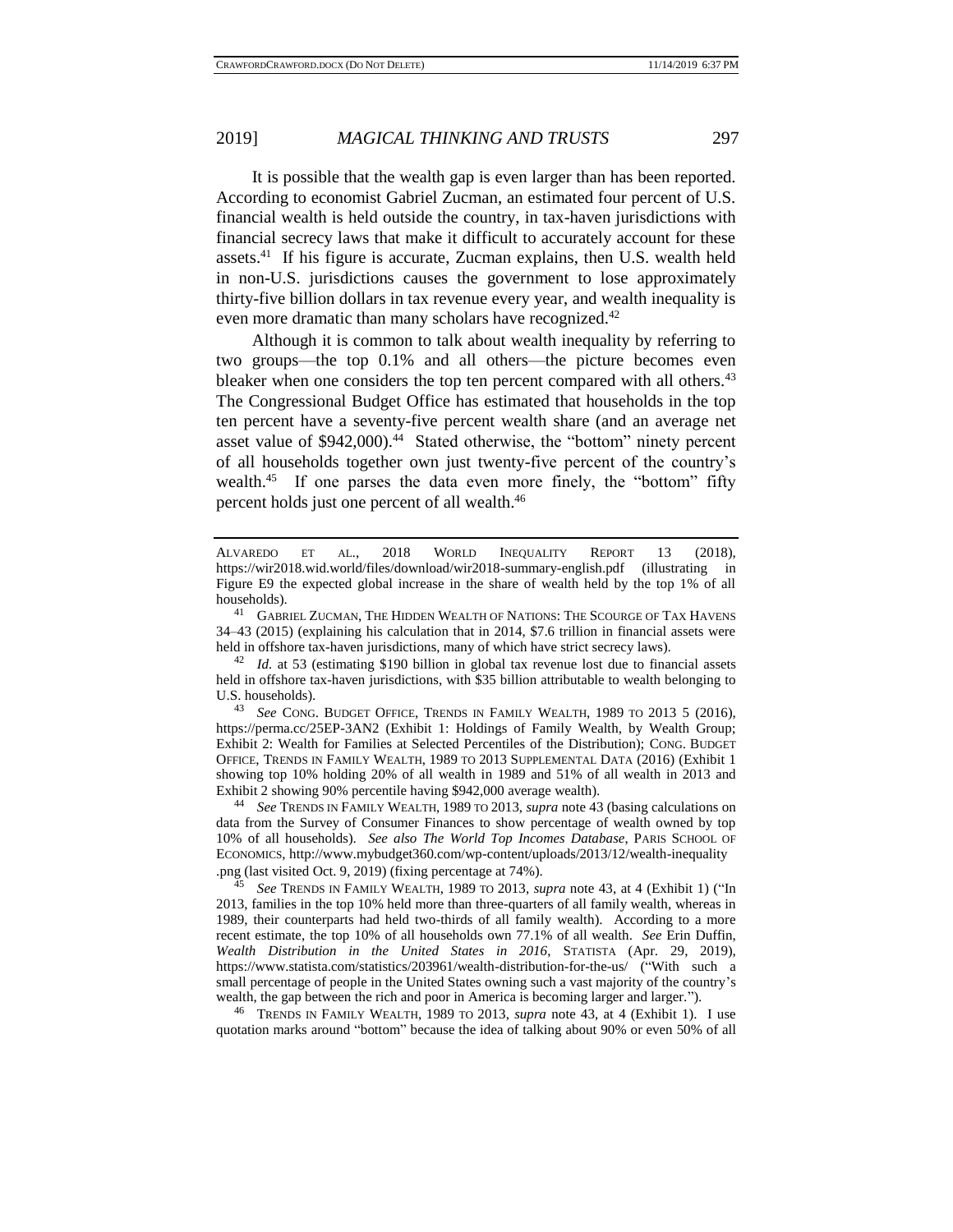<span id="page-9-0"></span>

<span id="page-9-1"></span>Wealth inequality has race and sex dimensions, to name just two evaluative axes.<sup>47</sup> The Institute for Policy Studies reports that white households in 2016 had an average wealth of \$146,984, whereas for Black and Latinx families, those figures were \$3,557 and \$6,591 respectively.<sup>48</sup> In other words, the average Black family has approximately 2.4% of the wealth that the average white family has, and the average Latinx family has approximately four percent of the wealth that the average white family has.<sup>49</sup> Households led by an Asian or Pacific Islander have a median household net worth of \$59,292 compared to \$87,056 for non-Hispanic white households.<sup>50</sup> Using data derived from the Survey of Consumer Finances and U.S. Census, the Pew Center arrives at similar figures indicating the same racial disparities.<sup>51</sup>

<sup>49</sup> *Wealth Inequality in the United States, supra* note [48](#page-9-0) ("The median Black family, with just over \$3,500, owns just 2 percent of the wealth of the nearly \$147,000 the median White family owns. The median Latino family, with just over \$6,500, owns just 4 percent of the wealth of the median White family. Put differently, the median White family has 41 times more wealth than the median Black family and 22 times more wealth than the median Latino family.").

<sup>50</sup> Alfred O. Gottshalck, *Net Worth and the Assets of Households: 2002*, U.S. CENSUS BUREAU (2008), https://www2.census.gov/library/publications/2008/demo/p70-115.pdf (for year 2002, reporting median net worth for households headed by householder by race of \$87,057 (white), \$5,446 (Black), \$59,292 Asian or Pacific Islander), and \$7,950 (Hispanic)).<br> $51 \text{ } \text{S}_{28} \text{ } \text{I}$ 

households at the lowest rung in any hierarchy seems almost absurd.

<sup>47</sup> *See, e.g.,* Danaya C. Wright, *Disrupting the Wealth Gap Cycles: An Empirical Study of Testacy and Wealth*, 2019 WISC. L. REV. 295, 301–03 (2019) (discussing differences between racial and sex wealth gaps).

<sup>48</sup> *Wealth Inequality in the United States, The Racial Wealth Divide*, INEQUALITY, https://inequality.org/facts/wealth-inequality (last visited Oct. 4, 2019) (comparing white, Black and Latino household wealth in 2016, as well as white household wealth versus all other households' wealth in 1983). The use of the word "Latinx" in the text of this article is an intentional choice, so as to recognize that households may be not made up solely of males, females or people who identify as either of those genders. *See, e.g.,* Tanisha Love Ramirez & Zeba Blay, *Why People Are Using the Term "Latinx"*, HUFFINGTON POST (July 5, 2016), https://www.huffpost.com/entry/why-people-are-using-the-term-latinx\_n\_5775332 8e4b0cc0fa136a159 ("Latinx is the gender-neutral alternative to Latino, Latina and even Latin@. Used by scholars, activists and an increasing number of journalists, Latinx is quickly gaining popularity among the general public. It is part of a 'linguistic revolution' that aims to move beyond gender binaries and is inclusive of the intersecting identities of Latin American descendants."). Such usage is not without its critics. *See e.g.,* Stephen Nuño-Pérez & Gwen Aviles, *Is "Latinx" Elitist? Some Push Back at the Word's Growing Use*, NBC NEWS (Mar. 7, 2019), https://www.nbcnews.com/news/latino/latinxelitist-some-push-back-word-s-growing-use-n957036 ("But as the term gains traction, some scholars are pointing out that there are Latinos who don't see themselves reflected in the word. Some see Latinx as an elitist attempt to erase a history of more traditional gender roles, or as a distraction from other pressing issues facing Latinos in the United States.").

<sup>51</sup> *See* Rakesh Kochhar & Richard Fry, *Wealth Inequality Has Widened Along Racial, Ethnic Lines Since End of Great Recession*, PEW RES. CTR. (Dec. 12, 2014), http://www.pe wresearch.org/fact-tank/2014/12/12/racial-wealth-gaps-great-recession/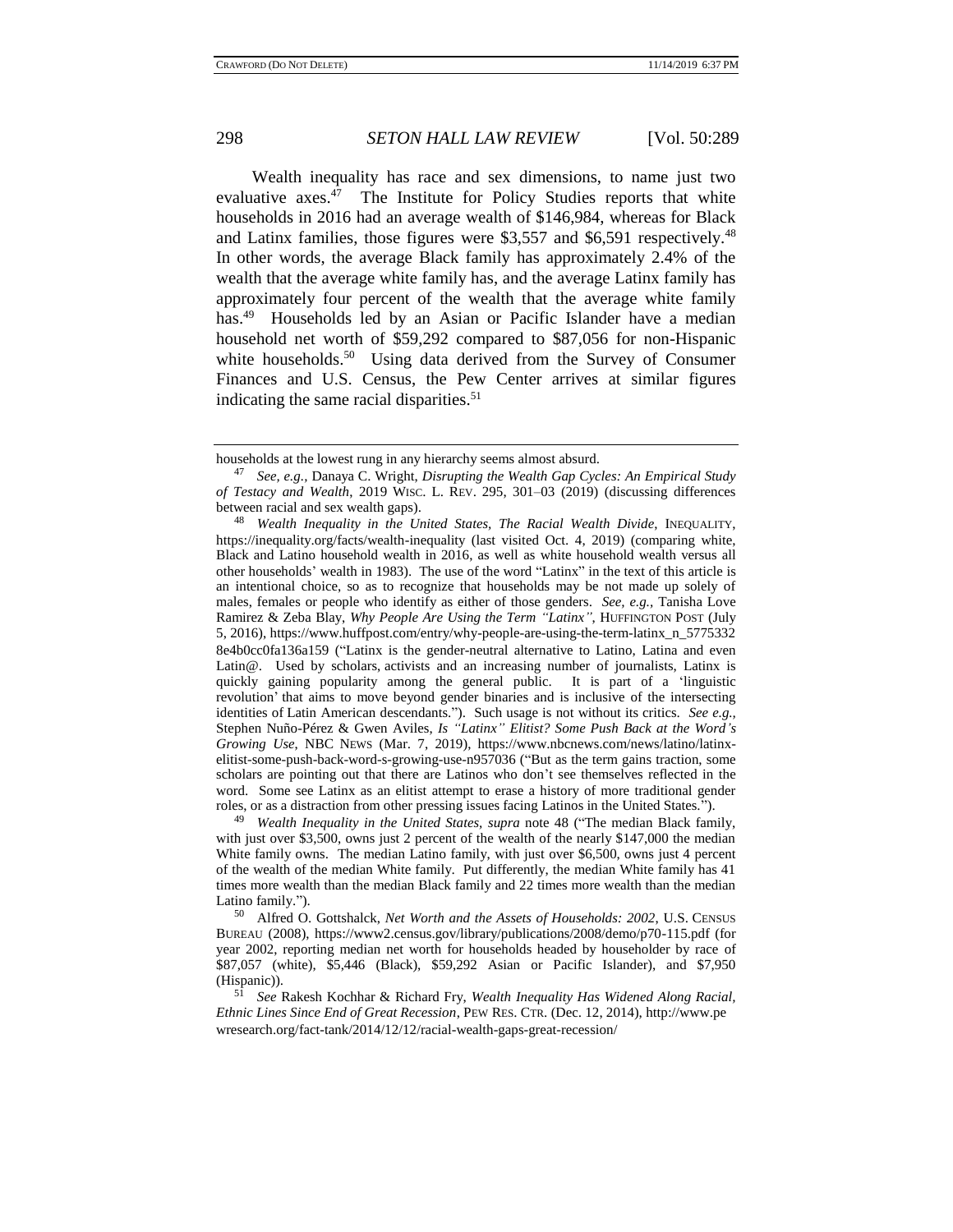In the United States, women of all colors have always had less aggregate wealth than men.<sup>52</sup> For 2015, the median net worth of households headed by single women was \$26,580; whereas for those headed by single men, the median was \$32,300; and for those headed by married-couple households, the median was \$187,600.<sup>53</sup> In its study of individuals with gross assets of two million dollars or more, the Internal Revenue Service estimates that men hold sixty percent and women hold forty percent of the average net asset value.<sup>54</sup> The vast majority of these women report that their wealth comes primarily from their husbands or other family members.<sup>55</sup>

Considering the poorest segments of the U.S. population, 13.2% of all women seventy-five and older live in poverty, compared with 11.8% of the total population and  $11.3\%$  of all men seventy-five and older.<sup>56</sup> Transgender individuals of any age tend to be among the poorest Americans, with approximately twenty-nine percent of those surveyed

<sup>53</sup> *See* U.S. CENSUS BUREAU, WEALTH, ASSET OWNERSHIP, & DEBT OF HOUSEHOLDS DETAILED TABLES 2015 Table 1 (2018), https://www.census.gov/data/tables/2015/demo/wea lth/wealth-asset-ownership.html. *See also* Gwendolyn Griffith, *The Evolution of Women's Wealth: Implications for Wealth Planners*, 2014 WL 4160088 (2014) (providing similar statistics for 2011).

<sup>54</sup> Griffith, *supra* note [53,](#page-10-0) at \*4–5 (evaluating distribution of net value across individuals holding assets of \$2 million or more).

<sup>55</sup> Griffith, *supra* note [53,](#page-10-0) at \*9. *See also* Wright, *supra* note [47,](#page-9-1) at 302–03 ("The sex gap is also notable, although it plays out quite differently than the racial wealth gap. While women control overall less wealth than men, of those women who do control significant wealth, roughly three-quarters report their wealth was generated *primarily* from their families or their husbands.").

<sup>56</sup> *See* U.S. CENSUS BUREAU, CURRENT POPULATION SURVEY, 2019 ANNUAL SOCIAL & ECONOMIC SUPPLEMENT (POV-01), https://www.census.gov/data/tables/time-series/demo/in come-poverty/cps-pov/pov-01.html#par\_textimage\_10 (last visited Oct. 15, 2019) (providing data for segments of population below poverty level). *See also* Amber Christ & Tracey Gronniger, *Older Women & Poverty*, JUST. IN AGING 3–4 (Dec. 2018), https://www.justiceinaging.org/wp-content/uploads/2018/12/Older-Women-and-Poverty.pdf (reporting poverty levels based on Census Bureau's Supplemental Poverty Measure); Juliette Cubanski et al., *How Many Seniors Live in Poverty?*, KAISER FAM. FOUND. 2 (Nov. 2018), files.kff.org/attachment/Issue-Brief-How-Many-Seniors-Live-in-Poverty (noting greater poverty rates for elderly women).

<span id="page-10-1"></span><span id="page-10-0"></span>

<sup>[</sup>https://perma.cc/2WGL-VZJ3] (reporting that in 2013, median net worth of white households was thirteen times greater than Black households and ten times greater than Hispanic households). For further discussion of the racial wealth gap, *see, e.g.*, Daria Roithmayr, *Them That Has, Gets*, 27 MISS. C.L. REV. 373, 373–74 (2008); Beverly Moran & Stephanie M. Wildman, *Race and Wealth Disparity: The Role of Law and the Legal System*, 34 FORDHAM URB. L.J. 1219, 1220 (2007).

<sup>52</sup> *See* Carmen Diana Deere & Cheryl R. Doss, *The Gender Asset Gap: What Do We Know and Why Does It Matter?*, 12 FEMINIST ECON. 1, 2–3 (2006) (reporting that women and children held 7.2% of national wealth in 1860; that women held 25% of probate wealth in 1900; roughly 40% of wealth in the 1950s). The authors refer to "women" generally without taking into account slavery and its impact on the privileged legal status white women had compared to all others. *See id.*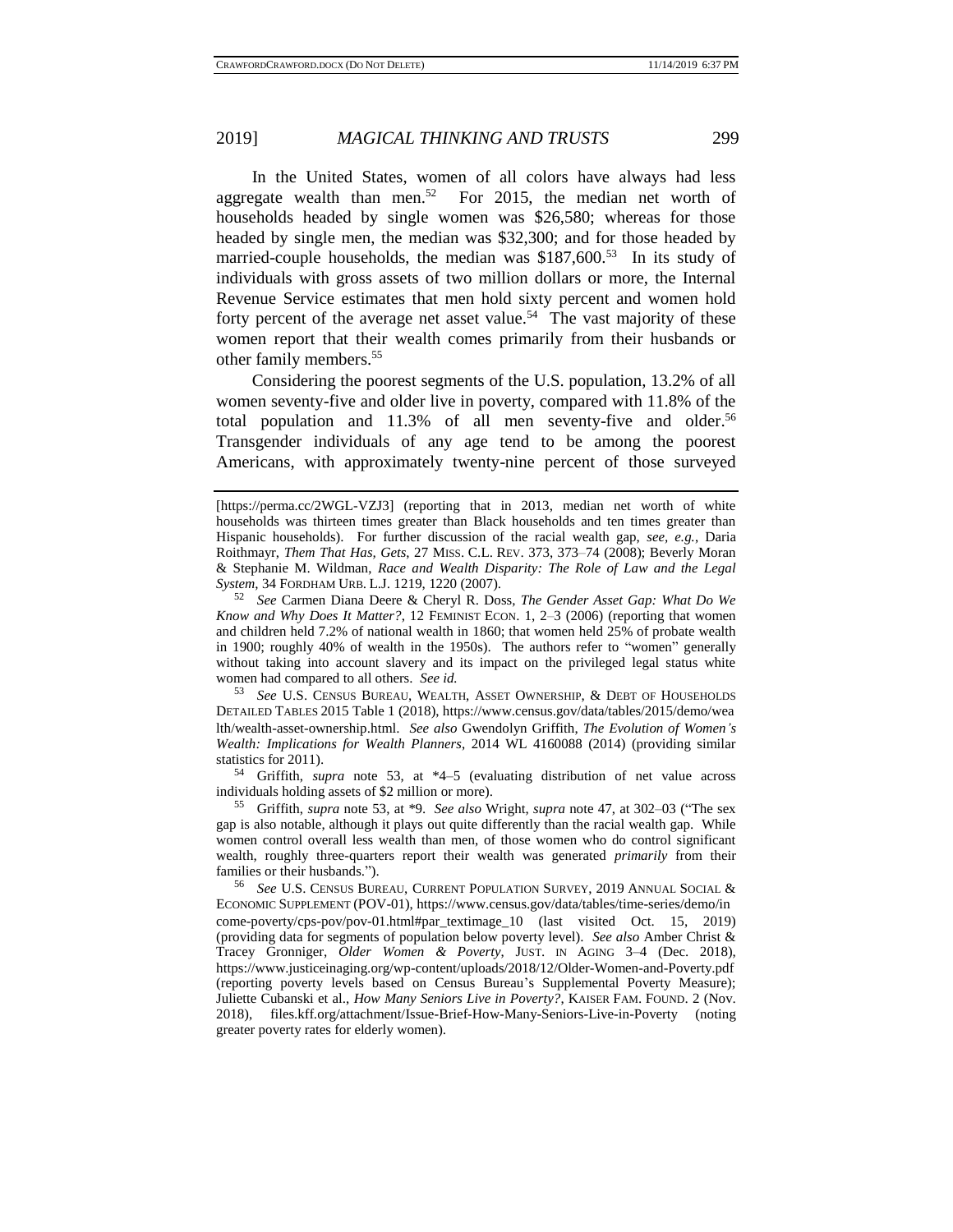<span id="page-11-2"></span>

<span id="page-11-1"></span><span id="page-11-0"></span>

reporting that they live in poverty.<sup>57</sup>

Wealth inequality gives rise to multiple concerns. There are those who argue that wealth inequality is, in itself, immoral.<sup>58</sup> Others are concerned about the consequences of wealth inequality, i.e., that it creates undue social and political advantages for the rich.<sup>59</sup> Frequently embedded in that particular critique is a rhetorical nod to stereotypically "American" ideals of egalitarianism.<sup>60</sup> In 2013, for example, President Obama opined that "[t]his increasing [economic] inequality is most pronounced in our country, and it challenges the very essence of who we are as a people."<sup>61</sup> Similarly, former chair of the Federal Reserve Janet Yellen questioned in a public speech whether rising income and wealth inequality is "compatible with values rooted in our nation's history, among them the high value Americans have traditionally placed on equality of opportunity.<sup>"62</sup>

<sup>59</sup> *See, e.g.*, LAWRENCE LESSIG, REPUBLIC, LOST: HOW MONEY CORRUPTS CONGRESS— AND A PLAN TO STOP IT (2011); MICHAEL WALZER, SPHERES OF JUSTICE (1983); Elizabeth Anderson, *What is the Point of Equality*, 109 ETHICS 287, 289 (1999).

<sup>60</sup> Thomas Piketty locates this rhetoric in its historical context, explaining that at the end of the nineteenth century, "in the period known as the Gilded Age, when some US industrialists and financiers (for example John D. Rockefeller, Andrew Carnegie, and J.P. Morgan) accumulated unprecedented wealth, many US observers were alarmed by the thought that the country was losing its pioneering egalitarian spirit. To be sure, that spirit was partly a myth, but it was also partly justified by comparison with the concentration of wealth in Europe." PIKETTY, *supra* not[e 38,](#page-7-0) at 348–49.

<sup>57</sup> *See, e.g.*, Jillian Edmonds, *Transgender People Are Facing Incredibly High Rates of Poverty*, NAT'L WOMEN'S L. CTR. (Dec. 9, 2016), https://nwlc.org/blog/income-security-iselusive-for-many-transgender-people-according-to-u-s-transgend0er-survey (reporting that 29% of transgender individuals surveyed in 2015 reported they were living in poverty, compared with 14% of all people in the United States). The Census Bureau reports 11.8% of the population is living in poverty. *See* 2019 ANNUAL SOCIAL AND ECONOMIC SUPPLEMENT, *supra* not[e 56.](#page-10-1) Differences may be attributable to the applicable measurement of poverty; the Supplemental Poverty Measure takes into account more than baseline food consumption. *See, e.g.,* Dylan Matthews, *The Official Poverty Measure Is Garbage*, VOX (Sept. 12, 2017), https://www.vox.com/2015/9/16/9337041/supplemental-poverty-measure.

<sup>58</sup> *See e.g.*, JOHN RAWLS, A THEORY OF JUSTICE 74–75 (1971). *See also* Xavier Marquez, *Is Income Inequality Unjust?: Perspectives from Political Philosophy*, 7 POL. Q. 61 (2011); Amy J. Sepinwall, *Responsibility, Repair and Redistribution in the Wake of the Financial Crisis*, 11 GEO. J. L. PUB. POL'Y 301, 313–14 (2013) (describing in general terms the Rawlsian luck egalitarianism).

<sup>&</sup>lt;sup>61</sup> Press Release, White House, Remarks by the President on Economic Mobility (Dec. 4, 2013), https://www.dailykos.com/stories/2013/12/04/1260116/-President-Obama-sremarks-on-economic-mobility. *See also* Ian Reifowitz, *Obama's Inequality Speech: Telling the Progressive Story of American History*, HUFFINGTON POST (Dec. 6, 2013), https://www.huffpost.com/entry/obamas-inequality-speech\_b\_4394169 (quoting President Obama's speech and remarking that "Obama's telling of that history always features both progress as well as our failure to live up to the ideals of equality we lay down at the country's founding.").

<sup>62</sup> Janet Yellen, Chair, Bd. of Governors of the Fed. Res. Sys., Speech at the Conference on Economic Opportunity and Inequality, Federal Reserve Bank of Boston: "Perspectives on Inequality and Opportunity from the Survey of Consumer Finances"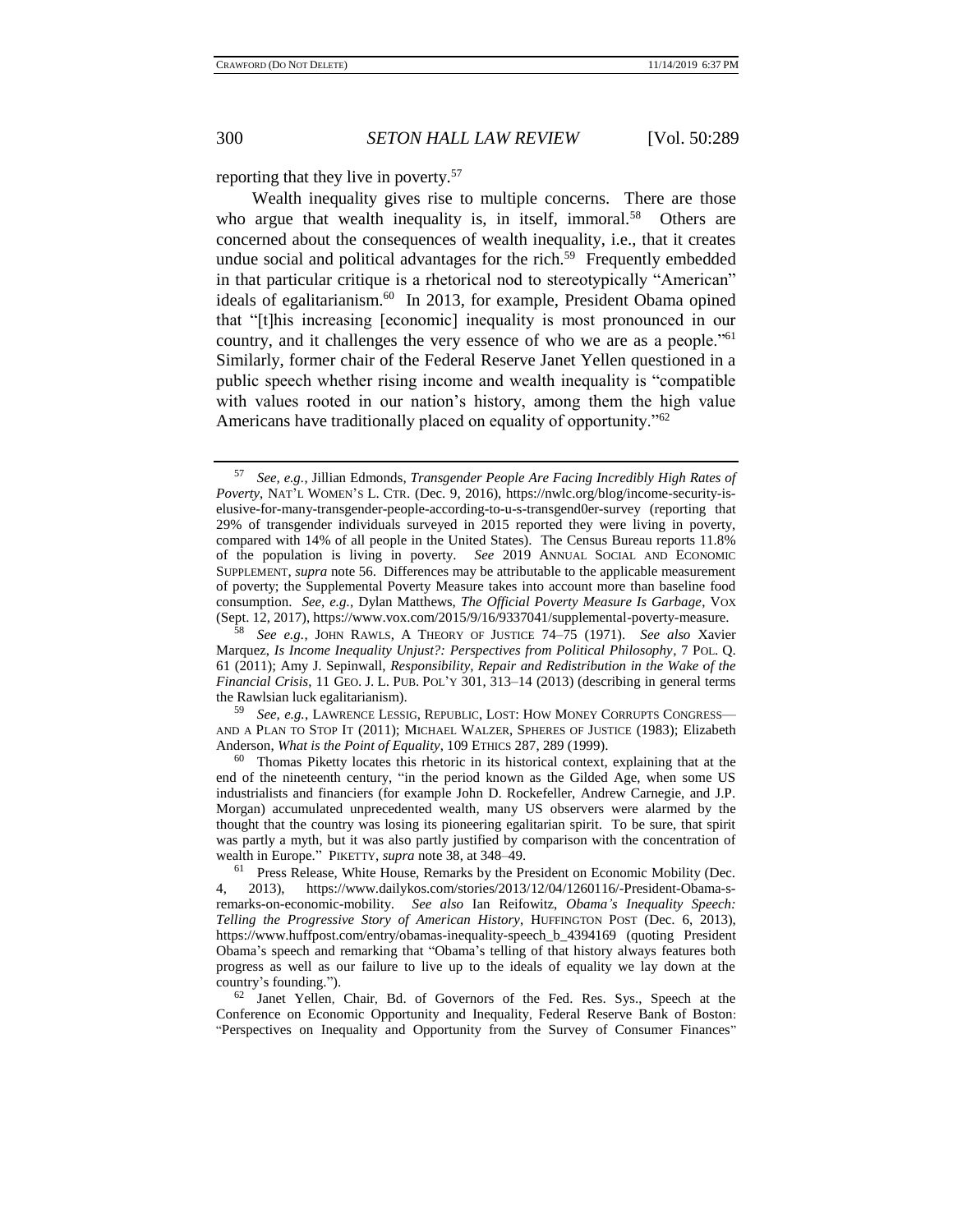<span id="page-12-1"></span>A third cluster of concerns about gross wealth inequality relates to macroeconomic issues. There are commentators who believe that members of the segment of the population with low or no savings (i.e., no wealth) do not and cannot contribute to economic growth.<sup>63</sup> In other words, if people live based solely on their incomes, from paycheck to paycheck, those same individuals by definition cannot be wealth-producers.<sup>64</sup> They may be consumers, but they will never create businesses that employ others.<sup>65</sup>

<span id="page-12-2"></span>Finally, and perhaps most powerfully, is the idea that persistent and significant wealth disparity undermines the stability of democratic societies. As American entrepreneur (and self-described "plutocrat") Nick Hanauer has warned, "any society which allows itself to become radically and indefensibly unequal eventually faces either an uprising or a police state—or both."<sup>66</sup> Comparative law scholar Katharina Pistor makes the same point, citing wealth disparity as a major contributing cause of the French Revolution.<sup>67</sup> Like Obama and Yellen, Pistor rhetorically invokes aspirational ideals of equality, noting that wealth inequality extends well beyond the United States, "in countries that call themselves democracies, with their commitment to self-governance based on majoritarian, not elite, rule. It is hard to reconcile these aspirations with levels of inequality that smack of the Ancien Régime."<sup>68</sup> Although lack of records make it difficult to measure precisely pre-Revolutionary-era French wealth inequality levels, economist Thomas Piketty speculates that "[i]t is possible that the top decile's share attained or even slightly exceeded 90 percent of total wealth on the eve of 1789 and the upper centile's share attained or exceeded 60 percent."<sup>69</sup> After the Revolution, France instituted a gift and

<sup>68</sup> *Id.*

<span id="page-12-0"></span>

<sup>(</sup>October 17, 2014), https://www.federalreserve.gov/newsevents/speech/yellen20141017a.htm <sup>63</sup> *See, e.g.*, CHUCK COLLINS, 99 TO 1: HOW WEALTH INEQUALITY IS WRECKING THE WORLD AND WHAT WE CAN DO ABOUT IT 65–67 (2012). *See also* Erez Aloni, *The Marital Wealth Gap*, 93 WASH. L. REV. 1, 12 (2018).

<sup>64</sup> *See* COLLINS, *supra* note [63.](#page-12-0)

<sup>65</sup> *Id.*

<sup>66</sup> Nick Hanauer, *To My Fellow Plutocrats: You Can Cure Trumpism*, POLITICO (July 18, 2017), https://www.politico.com/magazine/story/2017/07/18/to-my-fellow-plutocratsyou-can-cure-trumpism-215347 (also urging employers to pay workers more, in order to enhance individuals' well-being and stimulate the economy). *See also* Nick Hanauer, *The Pitchforks Are Coming . . . For Us Plutocrats*, POLITICO (July/Aug. 2014), https://www.po litico.com/magazine/story/2014/06/the-pitchforks-are-coming-for-us-plutocrats-108014; Nick Hanauer, *Beware Fellow Plutocrats, the Pitchforks Are Coming*, TED (Jul. 21, 2017), https://www.ted.com/talks/nick\_hanauer\_beware\_fellow\_plutocrats\_the\_pitchforks\_are\_co ming/discussion.

<sup>67</sup> KATHARINA PISTOR, THE CODE OF CAPITAL: HOW THE LAW CREATES WEALTH AND INEQUALITY 2  $(2019)$ .

<sup>69</sup> PIKETTY, *supra* note [38,](#page-7-0) at 341.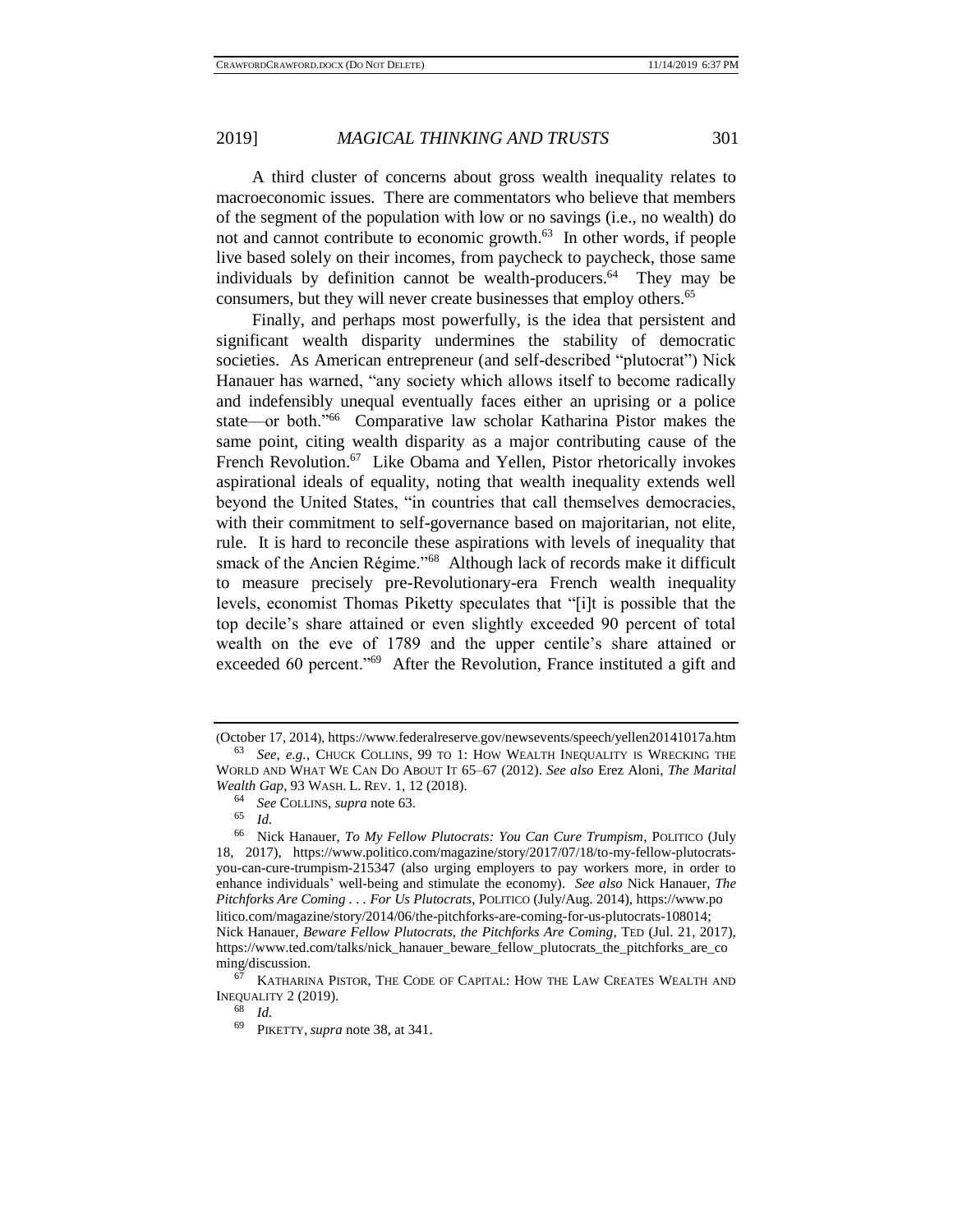<span id="page-13-0"></span>

estate tax system, along with a wealth registry.<sup>70</sup>

These multiple critiques of wealth inequality correctly bring continued attention to the wealth gap in the United States (and elsewhere). The causes of wealth inequality are multifaceted and complex, including systemic racism and sexism, poor quality education, overincarceration, housing segregation, lack of financial literacy, and tax policy itself.<sup>71</sup> A growing group of scholars point to trusts as a symptom, or perhaps even a cause or constitutive structure, of wealth inequality in this country.<sup>72</sup> To evaluate this claim, one first must understand the available data about trusts in the United States.<sup>73</sup>

#### B*. The Frequency and Extent of Trust Use*

For many years, wealthy families have used trusts to preserve and protect assets, and also to confer financial benefits on successive generations.<sup>74</sup> For example, in 1934, John D. Rockefeller, Jr., son of the

<sup>73</sup> As Zucman notes, there are undoubtedly many Americans with assets located on offshore jurisdictions. *See* ZUCMAN, *supra* notes [41–](#page-8-1)[42](#page-8-2) and accompanying text. The discussion in this Article is limited to family trusts located in the United States.

<sup>74</sup> *See, e.g.*, Duke of Norfolk's Case, (1682) 22 Eng. Rep. 931 (Ch.); 3 Chan. Cas.1 (recognizing as valid a trust for barony title and associated property). This case is included in law school casebooks to illustrate the origins of the common law rule against perpetuities as the executory interest in the grantor's fourth son was certain to vest, if at all, within the lifetime of the fourth son, who was also alive at the time of the trust creation. *See, e.g.*, SITKOFF & DUKEMINIER, *supra* note [7,](#page-2-0) at 890–91 (discussing validity of executory interest in

<sup>70</sup> PIKETTY, *supra* note [38,](#page-7-0) at 337 (calling these taxes and the wealth registry "astonishing innovations at the time, notable for their universal scope").

<sup>71</sup> *See, e.g.*, Wright, *supra* note [47,](#page-9-1) at 303 ("There are countless other factors besides estate planning that contribute to the various wealth gaps, including income inequality, racism, housing segregation, and lack of education about how to protect and grow wealth. Tax policy contributes to the wealth gap by privileging certain types of investments and protecting certain kinds of gains and not others."). *See also* Olatunde Johnson, *Inclusion, Exclusion, and the "New" Economic Inequality*, 94 TEX. L. REV. 1647 (2016) (examining role of geographical space in financial inequality).

See, e.g., Ray MADOFF, IMMORTALITY AND THE LAW: THE RISING POWER OF THE AMERICAN DEAD 76–84 (2010) (critiquing long-term trusts); Iris Goodwin, *How the Rich Stay Rich: Using a Family Trust Company to Secure a Family Fortune*, 40 SETON HALL L. REV. 467, 468 (2010) (calling the family trust company "the masterstroke in a series of aggressive planning techniques"); Kent D. Schenkel, *Exposing the Hocus Pocus of Trusts*, 45 AKRON L. REV. 63, 65–67 (2012) (critiquing, among other features of trusts, the use of spendthrift clauses); Phyllis C. Smith, *The Estate and Gift Tax Implications of Self-Settled Domestic Asset Protection Trust: Can You Really Have Your Cake and Eat It Too?*, 44 NEW ENG. L. REV. 25 (2009) (arguing in favor of estate tax inclusion for self-settled asset protection trusts, even when transfers to the trust are treated as completed gift for wealth transfer tax purposes); Allison Anna Tait, *The Law of High-Wealth Exceptionalism*, 71 ALA. L. REV. 4 (forthcoming 2019), http://papers.ssrn.com/ abstract\_id=3406070 ("the wealth management profession has been encouraging high-wealth families to imagine themselves as separate, exceptional entities for several decades"); Reid Kress Weisbord, *Trust Term Extension*, 67 FLA. L. REV. 73 (2015) (arguing against use of decanting power to extend duration of trust).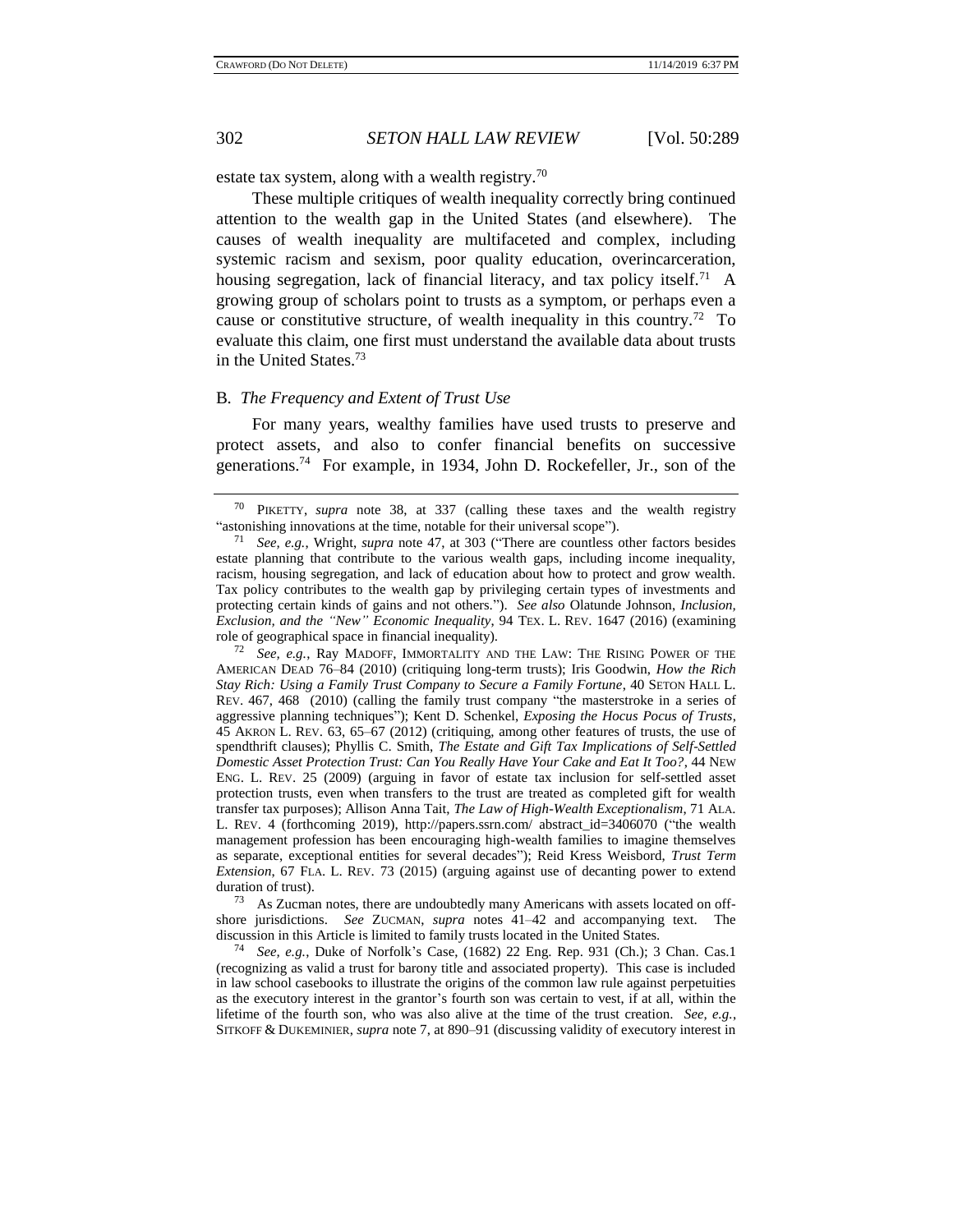founder of Standard Oil, created a trust for the benefit of his six children.<sup>75</sup>

In 2002, when in his late eighties, David Rockefeller, the youngest of those children wrote that, "[t]hese [1934] trusts, in particular, have been the primary source of the preservation, enhancement, and transfer of the family's wealth from generation to generation."<sup>76</sup> Each of the beneficiaries had the ability to ask a trust committee "for permission to invade our trust for some special purpose," and via those trusts, the children were able to purchase Rockefeller Center from their father in 1948, at a price of \$2.2 million.<sup>77</sup> That is equal to approximately twenty-three million dollars today.<sup>78</sup> *Forbes* magazine estimates that David Rockefeller's net worth was approximately \$3.3 billion at the time of his death.<sup>79</sup> If that estimate is even close to accurate, then the family trusts were very successful indeed in preserving and enhancing family wealth.<sup>80</sup>

<span id="page-14-0"></span>In the twenty-first century, wealthy business leaders like Warren Buffett and Bill Gates have announced publicly that they will leave minimal wealth to their heirs. $81$  Over 150 billionaires have signed Buffett and Gates' Giving Pledge, a public promise to donate the bulk of their

<sup>76</sup> *See* ROCKEFELLER, *supra* not[e 75.](#page-12-1)

<sup>77</sup> *See* ROCKEFELLER, *supra* note [75,](#page-12-1) at 464–69 (describing the role his brother Nelson Rockefeller played in "persuading Father to sell us the property in 1948 for \$2.2 million").

<sup>78</sup> *See Calculate the Value of \$100 in 1948*, DOLLAR TIMES, https://www.dollartimes.com /inflation/inflation.php?amount=100&year=1948 (last visited Sept. 29, 2019) (calculating \$2.2 million in 1948 as worth \$23,620,197 in 2019).

<sup>79</sup> *#581 David Rockefeller, Sr.*, FORBES, https://www.forbes.com/profile/david-rocke feller-sr/?list=billionaires#668ed7af6442 (last visited Oct. 15, 2019).<br><sup>80</sup> Section<sup>81</sup>

 $\frac{80}{81}$  *See id.* 

<sup>81</sup> *See, e.g.*, Roxanne Roberts, *Why the Super-Rich Aren't Leaving Much of Their Fortunes to Their Kids*, WASH. POST (Aug. 10, 2014), https://www.washingtonpost.com/life style/style/why-the-very-rich-arent-giving-much-of-their-fortunes-to-their-kids/2014/08/10/ 4a9551b4-1ccc-11e4-82f9-2cd6fa8da5c4\_story.html ("Bill and Melinda Gates are giving a reported \$10 million for each of their three children: pocket change compared with their \$76 billion. Buffett's three kids each have a \$2 billion foundation funded by Dear Old Dad. The rest of his money? Going to charity  $\dots$ .").

Duke of Norfolk's case).

<sup>&</sup>lt;sup>75</sup> DAVID ROCKEFELLER, MEMOIRS 463 (2002) (describing creation of family trusts by John D. Rockefeller, Jr. in 1934). From 1996 through 2003, I was an attorney in the Trusts & Estates Department at Milbank LLP (then Milbank, Tweed, Hadley & McCloy LLP), a firm that represented (and represents) members of the Rockefeller family. *See* Bridget J. Crawford, *Faculty Profile*, PACE LAW SCHOOL, https://law.pace.edu/faculty/bridget-jcrawford (last visited Oct. 1, 2019), *and David Rockefeller Obituary Notice by Milbank, Tweed, Hadley & McCloy LLP*, N.Y. TIMES (Mar. 23, 2017), https://tinyurl.com/y6j3k7x2 ("Milbank is proud to have had a close relationship with the Rockefeller family since the early 20th century, and David Rockefeller continued this relationship . . . . Mr. Rockefeller worked with many of our partners on numerous important transactions over the years among them corporate, real estate, trusts and estates, and philanthropic."). All information in this article about any member of the Rockefeller family comes from publicly-available sources.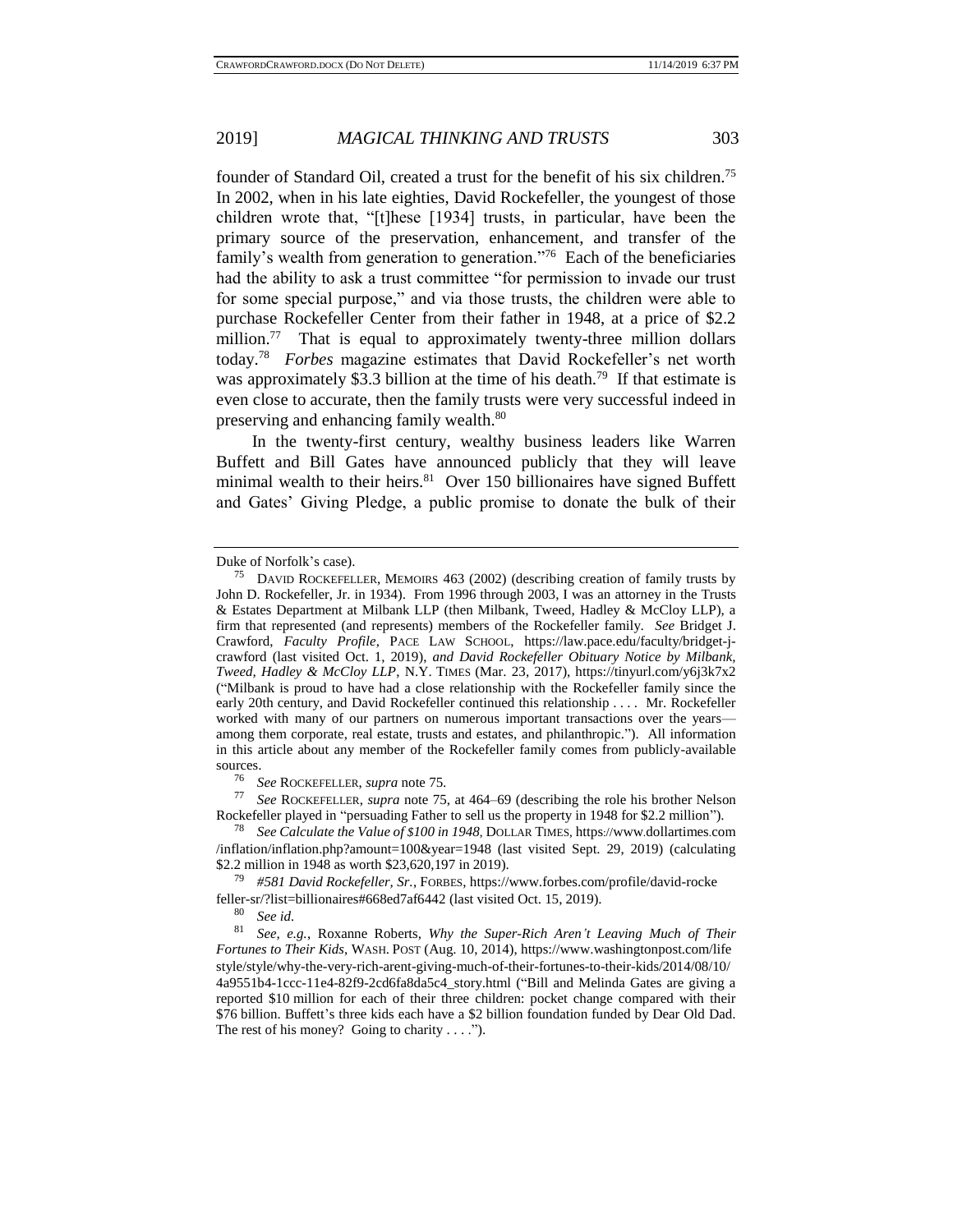wealth to charity.<sup>82</sup> In addition to having philanthropic intentions, some of these ultra-wealthy people are concerned that successive generations not be burdened (or boosted) by inherited wealth.<sup>83</sup> Yet many other wealthy Americans have taken advantage of recent changes in trust laws to create multi-million dollar trusts that may last for an unlimited time period, forever protecting assets from taxation and creditors.<sup>84</sup>

<span id="page-15-0"></span>It is difficult, if not impossible, to accurately determine the number of family trusts presently in operation in the United States.<sup>85</sup> When a grantor creates a trust, there is no filing of any certificate or document with the state or federal government.<sup>86</sup> The trustee of a trust may be a private individual or a bank or a trust company. $87$  Private individuals acting as trustees are not required to report their fiduciary holdings to the government. In contrast, when a bank or trust company that is part of the Federal Reserve System acts as trustee, that institution must make reports each year to various federal agencies.<sup>88</sup> The institution must disclose the number of trust accounts under its management and the size of the trust holdings.<sup>89</sup> At the end of 2015, these federally regulated banks and other institutions were the trustees of approximately 710,000 accounts (including

<span id="page-15-1"></span><sup>82</sup> *See, e.g.*, Peter Kotecki, *The Billionaire "Giving Pledge" Signed by Bill Gates and Elon Musk Could Soon Be Worth Up to \$600 Billion*, BUS. INSIDER (Jul. 18, 2018), https://www.businessinsider.com/bill-gates-elon-musk-giving-pledge-may-reach-600-

billion-2018-7 (describing Gifting Pledge and naming as signatories Elon Musk and Mark Zuckerberg, but noting that pledge does not appear to be binding).

<sup>83</sup> *See* Roberts, *supra* not[e 81](#page-14-0) (quoting recording artist Sting as saying of his estimated \$300 million net worth, "I certainly don't want to leave them trust funds that are albatrosses round their necks. They have to work. All my kids know that and they rarely ask me for anything, which I really respect and appreciate.").

<sup>84</sup> *See, e.g.,* McCouch, *supra* note [14](#page-3-0) (describing repeal of rule against perpetuities in multiple U.S. jurisdictions).

See supra notes [15](#page-2-1)[–17](#page-4-0) and accompanying text (detailing the type of trusts that are the focus of this Article). Distinguish the gift-type trust from revocable trusts intended as will substitutes; charitable trusts; trusts to provide asset management for disabled or otherwise incapacitated beneficiaries; or business trusts, to give a few examples. On the various types of trusts, *see, e.g.*, BOGERT'S TRUST AND TRUSTEES § 1 (describing general categories of trusts).

 $86$  Indeed, trusts for property other than real property can be created by oral declaration. *See, e.g.,* RESTATEMENT (THIRD) TRUSTS § 20 (AM. LAW. INST. 2019) ("Validity of Oral Inter Vivos Trusts").

<sup>87</sup> *See, e.g.,* BOGERT'S TRUST AND TRUSTEES, *supra* note [85,](#page-15-0) § 121 (detailing multiple factors that inform a grantor's selection of a trustee and the range of legal persons who may act as trustee).

<sup>88</sup> Robert H. Sitkoff & Max M. Schanzenbach, *Jurisdictional Competition for Trust Funds: An Empirical Analysis of Perpetuities and Taxes*, 115 YALE L.J. 356, 387–88 (2005) (citing federal statutes that make mandatory certain filings with four different federal agencies).

<sup>89</sup> *Id.* at 388.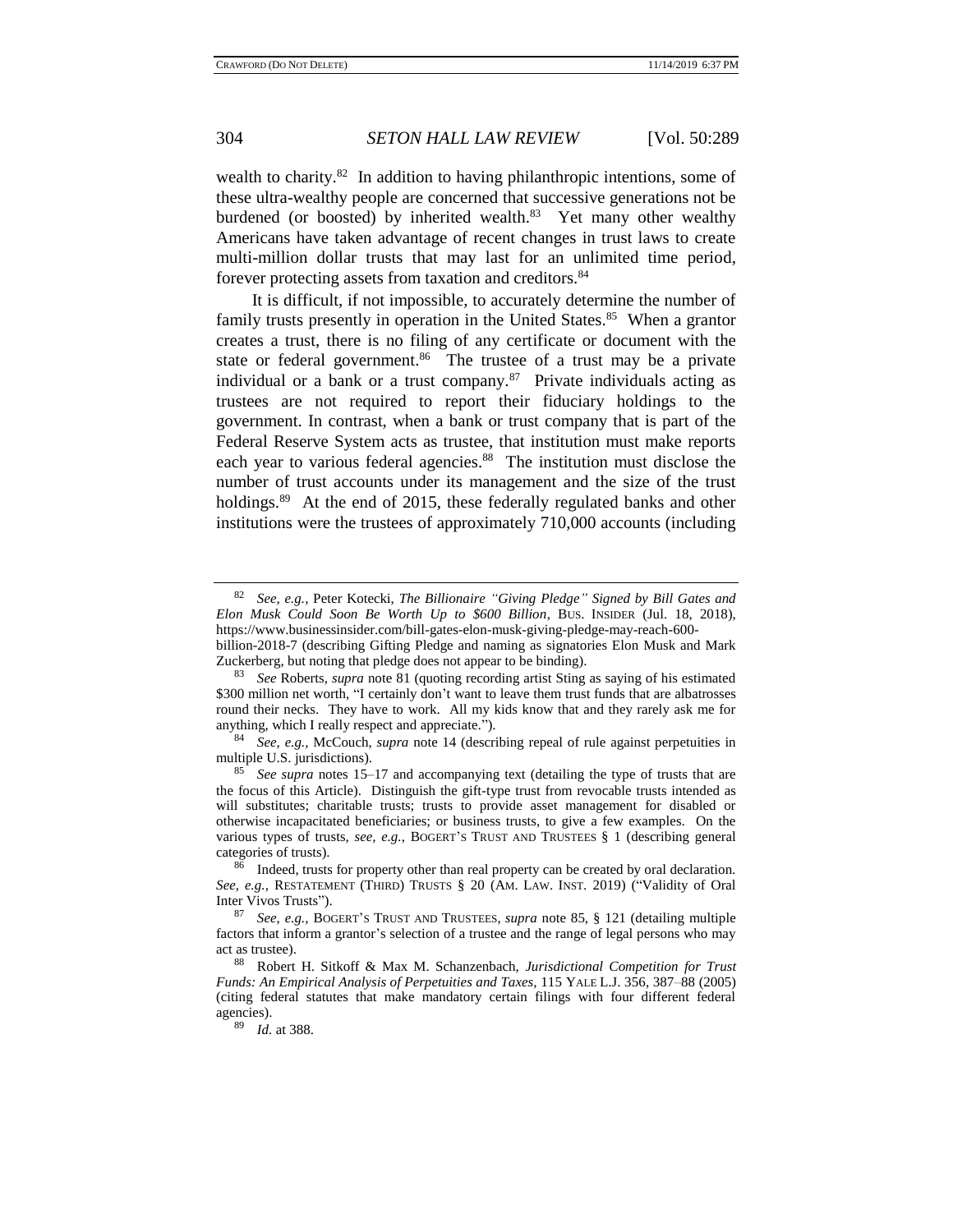charitable trusts) with an aggregate value of approximately \$918 billion.<sup>90</sup> Because reporting rules apply only to accounts for which the institution is acting as trustee, however, these figures will necessarily represent only a portion of the trusts in operation.

Professors Robert Sitkoff and Max Schanzenbach were among the first to realize the importance of this publicly available federal banking information to the study of trusts. In 2005, they reported the results of their empirical investigation of the consequences of certain states' repeal of the rule against perpetuities.<sup>91</sup> They found that between 1997 and 2003, approximately \$100 billion worth of trust assets flowed to states that had effectively repealed the rule.  $92$  The authors cabin their results by explaining that it is impossible to know whether this figure represents the creation of new trusts or the relocation of existing trusts to repeal states. $93$ In any event, the authors also note that studies based on the federally available data are incomplete, because they include only trust accounts for which a reporting institution is acting as trustee. $94$ 

To get a better understanding of the total number of trusts and the aggregate wealth they hold, one naturally looks to publicly available tax data. A family trust typically obtains its own taxpayer identification number,<sup>95</sup> but the Internal Revenue Service does not publicly disclose how many identification numbers it issues to trusts each year. And even if the IRS did make this information available, the fact that a trust received a taxpayer identification number at some point does not mean that the trust is still in existence. The trust may have terminated or otherwise expired according to its terms. For that reason, knowing the number of taxpayer identification numbers issued to trusts will not necessarily help determine

<sup>90</sup> SITKOFF & DUKEMINIER, *supra* note [7,](#page-2-0) at 393.

<sup>&</sup>lt;sup>91</sup> Sitkoff & Schanzenbach, *supra* not[e 88,](#page-15-1) at 376.<br><sup>92</sup> Sitkoff & Schanzenbach, *supra* note 88, at a

<sup>92</sup> Sitkoff & Schanzenbach*, supra* note [88,](#page-15-1) at 404 ("Within the timeframe of our sample, 17 states abolished the RAP with a resulting average increase of \$6 billion in trust assets per state. This implies that as of 2003, roughly \$100 billion in trust funds have poured into the states that abolished the Rule (\$6 billion per state  $*$  17 states = \$102 billion in total assets).").

<sup>&</sup>lt;sup>93</sup> *Id.* ("[W]e cannot discern the extent to which the observed increase in trust assets reflects an inflow of newly created trusts or the poaching of already existing trusts.").

<sup>&</sup>lt;sup>94</sup> *Id.* ("Because our sample includes only trusts administered by federally reporting institutions, our estimates probably understate the total increase in trust assets experienced by the abolishing states."); Sitkoff & Schanzenbach*, supra* not[e 88,](#page-15-1) at 387–88 (citing federal statutes that make mandatory certain filings with four different federal agencies).

<sup>95</sup> *Taxpayer Identification Numbers*, INTERNAL REVENUE SERVICE, https://www.irs.gov/ individuals/international-taxpayers/taxpayer-identification-numbers-tin (last visited Oct. 4, 2019) ("An Employer Identification Number (EIN) is also known as a federal tax identification number, and is used to identify a business entity. It is also used by estates and trusts which have income which is required to be reported on Form 1041, U.S. Income Tax Return for Estates and Trusts.").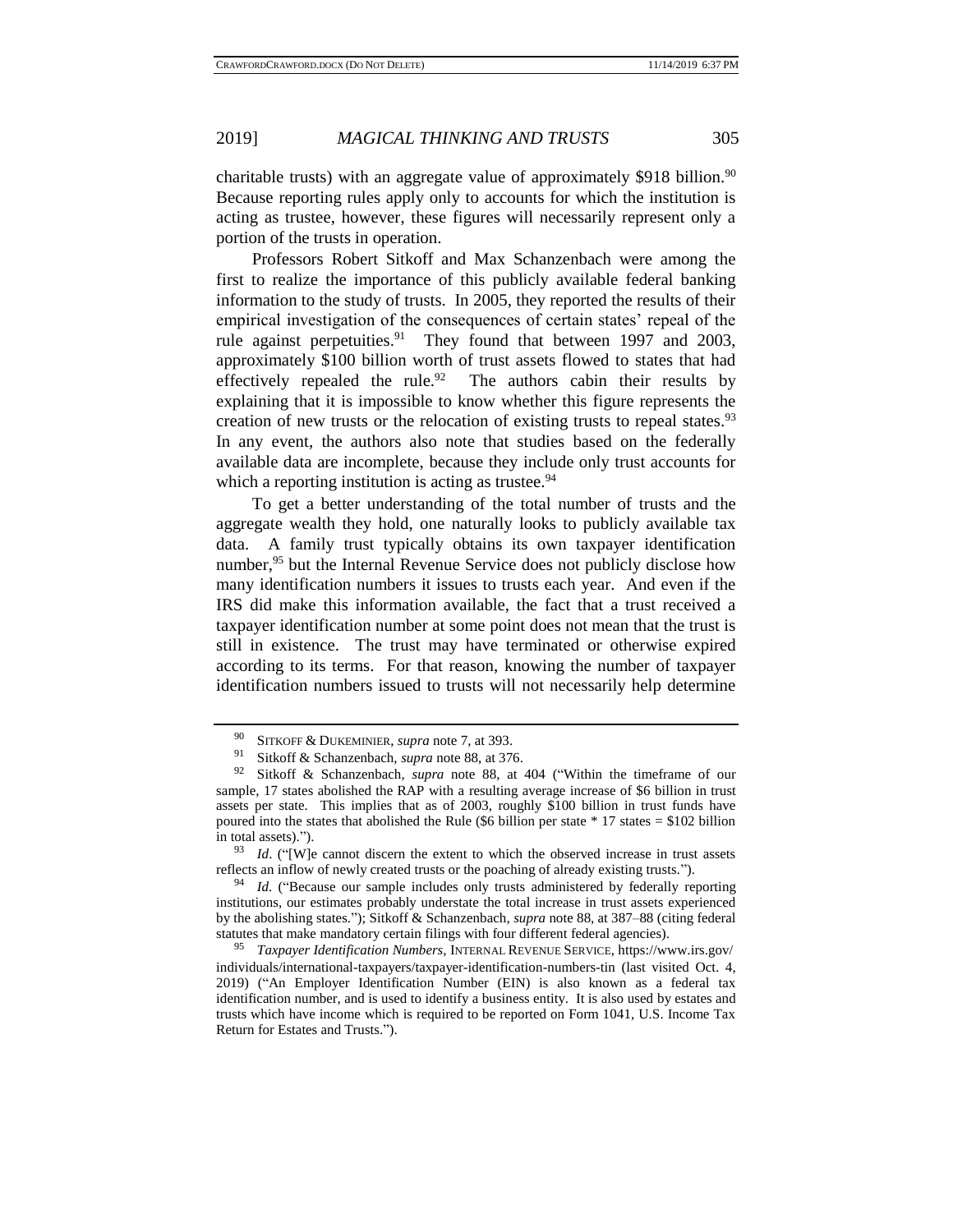the actual number of existing family trusts or the extent of their holdings.

<span id="page-17-0"></span>Federal fiduciary income tax returns—or the tax returns for trusts provide partial additional insight into the number of trusts in existence in any particular year.<sup>96</sup> For the tax year 2014, the Internal Revenue Service received over 3.1 million trust income tax returns reporting approximately \$142 billion of aggregate net income.<sup>97</sup> Approximately 637,000 trusts paid out \$5.3 million in aggregate fiduciary fees.<sup>98</sup> This number does not give a complete picture of all trusts in the United States, however, because many trusts are not required to file income tax returns at all.<sup>99</sup>

State income tax data are not necessarily illuminating, either. Each state takes a different approach to the income taxation of trusts. New York, for example, imposes a tax on an irrevocable trust that is created under the will of a person domiciled in the state. New York also imposes a tax on an irrevocable trust if a trustee is domiciled in the state, the trust has source income in the state, or the trust property is located in the state.<sup>100</sup> Florida, in contrast, imposes no tax at all on most trusts.<sup>101</sup>

<span id="page-17-1"></span>From the patchwork of available information about federal reporting institutions' holdings and trusts' federal tax returns, one cannot accurately estimate the number of all family trusts or their holdings. There likely are hundreds of millions of private express trusts presently in existence.<sup>102</sup> These trusts likely hold assets worth trillions of dollars.<sup>103</sup> But a complete

 $\frac{98}{99}$  *Id.* 

 $102$  *See supra* not[e 97](#page-17-0) and accompanying text.<br> $103$  **If reporting institutions** hold \$0.18 hillion

<sup>96</sup> *See Form 1041, U.S. Income Tax Return for Estates and Trusts 2018*, INTERNAL REVENUE SERVICE, https://www.irs.gov/pub/irs-pdf/f1041.pdf (last visited Oct. 15, 2019) (income tax return to be filed by a decedent's estate or any one of several types of trusts).

<sup>&</sup>lt;sup>97</sup> INTERNAL REVENUE SERVICE, STATISTICS OF INCOME BUREAU, FIDUCIARY RETURNS – SOURCES OF INCOME, DEDUCTIONS, AND TAX LIABILITY – TAX STATUS AND SIZE OF GROSS INCOME 2014, https://www.irs.gov/statistics/soi-tax-stats-fiduciary-returns-sources-of-INCOME 2014, https://www.irs.gov/statistics/soi-tax-stats-fiduciary-returns-sources-ofincome-deductions-and-tax-liability-tax-status-and-size-of-gross-income (last visited Oct. 15, 2019).

<sup>99</sup> *See* 26 U.S.C §§ 671–79 (2018) (providing rules relevant for determining multiple circumstances in which trust income or other tax items are attributable to the grantor or someone other than the trust). *See also Instructions for Form 1041*, INTERNAL REVENUE SERVICE, https://www.irs.gov/pub/irs-pdf/i1041.pdf (last visited Oct. 15, 2019) (listing "Who Must File").

<sup>100</sup> *See* N.Y. TAX LAW § 605(b)(3)(C) (McKinney 2014) (defining "resident trust" subject to taxation in the state); N.Y. TAX LAW  $\S$  605(b)(3)(D) (McKinney 2014) (describing those resident trusts not subject to state income taxation).

<sup>101</sup> *See generally* RICHARD W. NENNO, BASES OF STATE INCOME TAXATION OF NONGRANTOR TRUSTS FOR 2018 (2019), https://www.actec.org/assets/1/6/Nenno\_state\_non grantor\_tax\_survey.pdf. Other states that do not impose income tax on trusts include Alaska, Nevada, South Dakota, Texas and Wyoming. *See id.* 

<sup>103</sup> If reporting institutions held \$918 billion in assets at the end of 2015, *supra* note [88](#page-15-1) and accompanying text, it is likely that the total of all assets held in all trusts reaches the trillions, once one includes trusts with private trustees and any trust assets such as real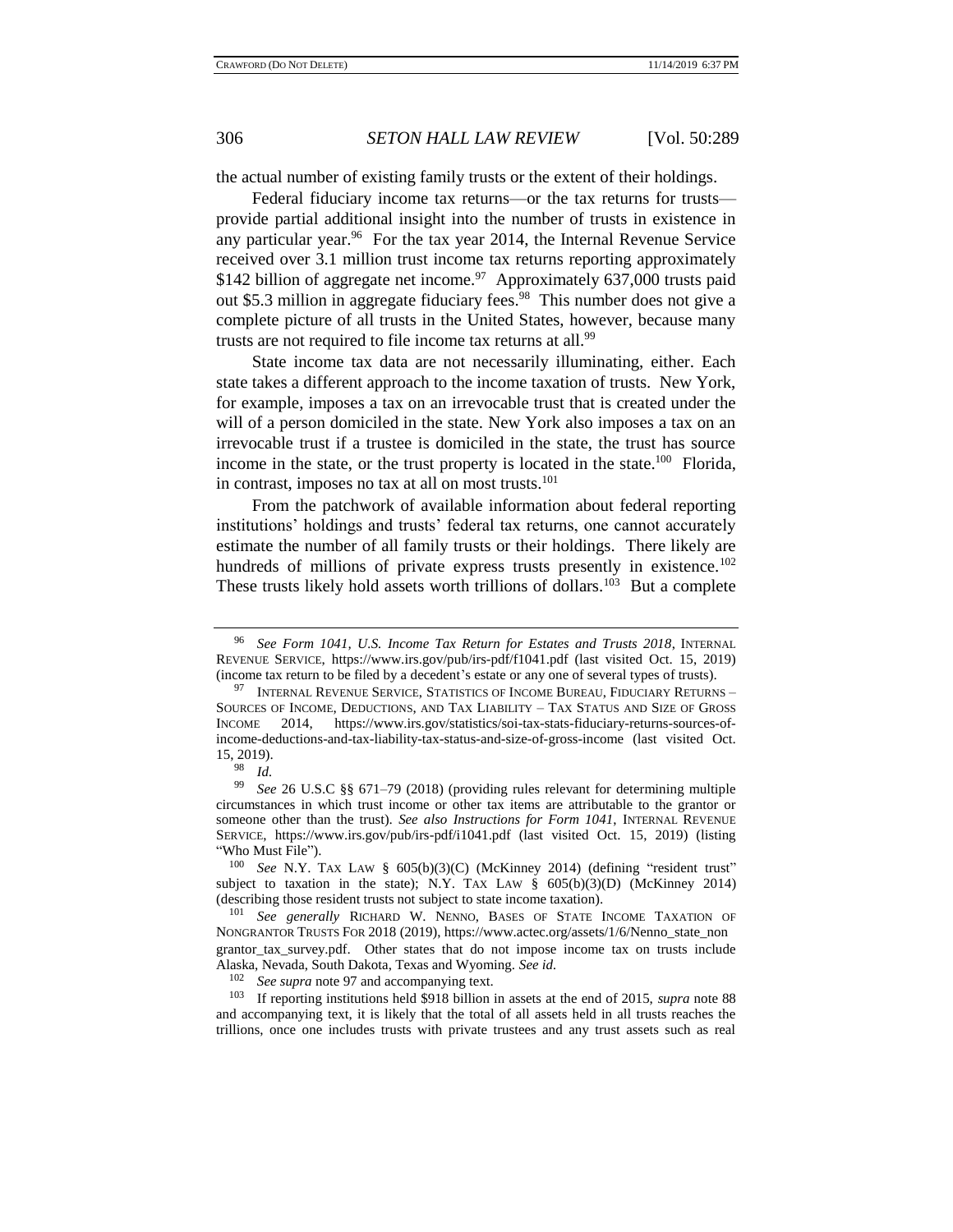picture remains to be drawn. The lack of clarity about how many trusts there are and how much wealth these trusts hold, combined with the stark facts of wealth inequality,  $104$  mean that trusts are an easy target for critics. When, during the 2018-2019 term, the Supreme Court took up its first case in over sixty years concerning the state income taxation of trusts, one particular trust for a North Carolina woman named Kimberley Rice Kaestner brought a spotlight to family trusts.<sup>105</sup>

#### III. *KAESTNER TRUST* AND DUE PROCESS

#### A. *Background*

<span id="page-18-0"></span>The story of how Kimberley Rice Kaestner came to be the beneficiary of a family trust begins in 1992. After a brief stint practicing law with an elite New York Law firm, Joseph Lee Rice had a long and successful career in private equity.<sup>106</sup> In 1992, when he was sixty years old, Rice transferred \$100,000 to an irrevocable trust for the benefit of his descendants.<sup>107</sup> At that time, the beneficiaries were Rice's daughter Kimberley, age twenty-three, and his two other children, Daniel and Lee.<sup>108</sup> Rice was a New York resident and domiciliary; so was the initial trustee, William Matteson.<sup>109</sup> The trust was subject to taxation by the State of New York. In 1995, Matteson, the initial trustee, moved to Florida.<sup>110</sup> Subsequently, Kimberley Rice Kaestner moved to North Carolina, where

property and closely-held business interests that cannot be maintained in a bank or trust company. This is, however, speculation only.

<sup>104</sup> *See supra* Part II.A.

<sup>105</sup> *See* N.C. Dep't of Revenue v. Kimberley Rice Kaestner 1992 Family Tr., 139 S. Ct. 2213, 2218 (2019); *supra* note [17](#page-4-0) and accompanying text.

<sup>106</sup> *See* Founder, Joseph L. Rice, III, CDR-INC.COM, https://www.cdrinc.com/professionals/joseph-l.-rice-iii (last visited Oct. 15, 2019) (providing biographical information for Joseph Lee Rice III); Joseph L. Rice III, REVOLVY.COM, https://www.revolvy.com/page/Joseph-L.-Rice-III (last visited Oct. 15, 2019) (providing biographical information for Joseph Lee Rice III).

Complaint at  $\P$  11, Kimberley Rice Kaestner 1992 Family Tr. v. N.C. Dep't of Revenue, No. 12 CVS 8740, 2015 WL 1880607 (N.C. Super. Ct. Apr. 23, 2015), 2012 WL 12282023 [hereinafter Complaint], *aff'd*, 789 S.E. 645 (N.C. Ct. App. 2016), *aff'd* 814 S.E.2d 43 (N.C. 2018), *aff'd* 139 S. Ct. 2213 (2019). *See also* Joint Appendix, Kimberley Rice Kaestner 1992 Family Tr. v. N.C. Dep't of Revenue, No. 12 CVS 8740, 2015 WL 1880607 (N.C. Super. Ct. Apr. 23, 2015), 2018 WL 7469782, *aff'd*, 789 S.E. 645 (N.C. Ct. App. 2016), *aff'd* 814 S.E.2d 43 (N.C. 2018), *aff'd* 139 S. Ct. 2213 (2019); Affidavit of David H. Bernstein, Appendix to Exhibit A, Kimberley Rice Kaestner 1992 Family Tr. v. N.C. Dep't of Revenue, No. 12 CVS 8740, 2015 WL 1880607 (N.C. Super. Ct. Apr. 23, 2015), 2012 WL 12282023 [hereinafter Bernstein Affidavit], *aff'd*, 789 S.E. 645 (N.C. Ct. App. 2016), *aff'd* 814 S.E.2d 43 (N.C. 2018), *aff'd* 139 S. Ct. 2213 (2019).

<sup>&</sup>lt;sup>108</sup> Complaint, *supra* not[e 107,](#page-18-0) at  $\P$  17.

<sup>&</sup>lt;sup>109</sup> Complaint, *supra* not[e 107,](#page-18-0) at  $\P$  13.

Complaint, *supra* not[e 107,](#page-18-0) at ¶ 16.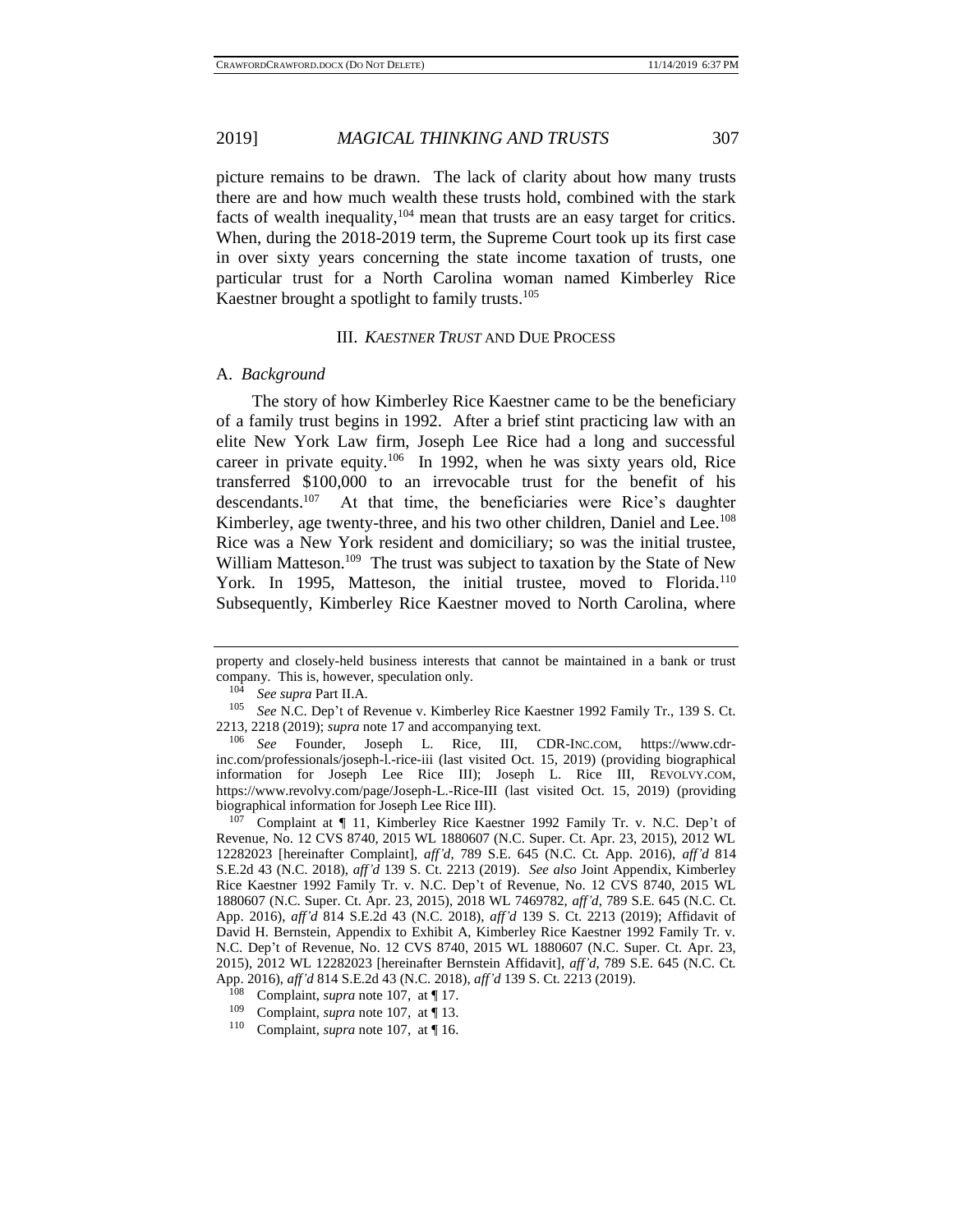she established both her residence and domicile.<sup>111</sup>

The trust created by Rice provided that on the tenth anniversary of the trust's creation, i.e., on December 30, 2002, the trust divided into separate shares, with one share held in further trust for each of Rice's children and their respective descendants as "Beneficiaries" of that separate share trust.<sup>112</sup> During both the initial ten-year term of the trust and the continued administration of the separate share trusts, the trust instrument directed the trustee to consider the trust funds a "family asset" and "to be liberal in the exercise of discretion . . . to meet the needs of the Beneficiaries, including, without limitation, to provide for their health, education and welfare, to purchase or provide a home for them, and to aid them at the time of marriage or in setting up a business, rather than to preserve such principal."<sup>113</sup> On the adult child's fortieth birthday, the trust would terminate automatically, and the adult child would receive all of the trust assets.<sup>114</sup>

<span id="page-19-0"></span>After Matteson resigned as initial trustee in 2005, David H. Bernstein, a resident and domiciliary of Connecticut, became the successor trustee. Shortly thereafter, Bernstein split the separate share trusts for investment purposes. (Previously it seems that they were split only for administrative purposes.)<sup>115</sup>

<span id="page-19-2"></span><span id="page-19-1"></span>When Kimberley Rice Kaestner found out about the trust for her benefit in 2006, she was approximately 37 years old.<sup>116</sup> At that time, her

<sup>116</sup> Kimberley Rice Kaestner did not find out about the trust for benefit until 2006, when she was approximately 37 years old. Kaestner Deposition at 84, Kimberley Rice Kaestner 1992 Family Tr. v. N.C. Dep't of Revenue, No. 12-CVS-8740, 2015 WL 1880607 (N.C.

See Complaint, *supra* note [107,](#page-18-0) at  $\P$  17 (stating that Kaestner moved to North Carolina in 1997); Bernstein Affidavit at ¶ 8 (stating that Kaestner "moved to North Carolina in 1997).

<sup>112</sup> Complaint, *supra* not[e 107,](#page-18-0) at ¶ 17.

<sup>113</sup> Copy of Trust Agreement at ¶ 1.4(c), Appendix A to Affidavit of David H. Bernstein, Kimberley Rice Kaestner 1992 Family Tr. v. N.C. Dep't of Revenue, No. 12- CVS-8740, 2015 WL 1880607 (N.C. Super. Ct. Apr. 23, 2015), 2012 WL 12282023 [hereinafter Trust Agreement] (stating that Kaestner "moved to North Carolina in 1997, almost five years after the Family Trust's creation"), *aff'd*, 789 S.E. 645 (N.C. Ct. App. 2016), *aff'd* 814 S.E.2d 43 (N.C. 2018), *aff'd* 139 S. Ct. 2213 (2019).

<sup>114</sup> Trust Agreement, *supra* not[e 113,](#page-19-0) at ¶ 1.2(c).

<sup>115</sup> Bernstein Deposition at 91–93, Kimberley Rice Kaestner 1992 Family Tr. v. N.C. Dep't of Revenue, No. 12-CVS-8740, 2015 WL 1880607 (N.C. Super. Ct. Apr. 23, 2015), 2012 WL 12282023 [hereinafter Bernstein Deposition] (stating that Kaestner "moved to North Carolina in 1997, almost five years after the Family Trust's creation"), *aff'd*, 789 S.E. 645 (N.C. Ct. App. 2016), *aff'd* 814 S.E.2d 43 (N.C. 2018), *aff'd* 139 S. Ct. 2213 (2019). Bernstein did so because one of Rice's three children was substantially younger than the others, and Bernstein believed that the younger child's trust should be invested differently. *Id.* ("I didn't believe that the investment philosophy for all three trusts needed to be the same. One of Mr. Rice's children, for example, is much younger, and so has a very different investment time frame.").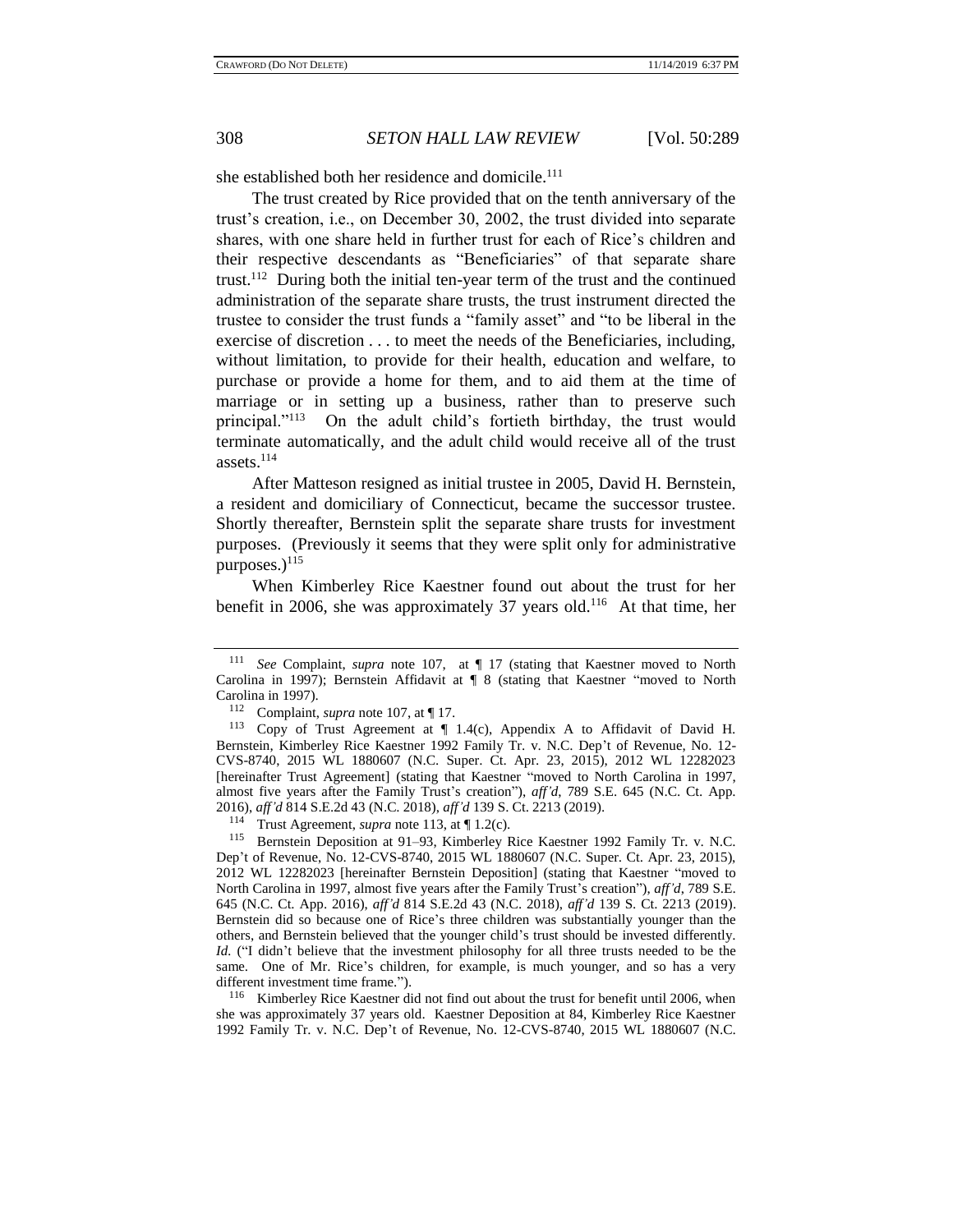<span id="page-20-0"></span>trust had approximately \$13 million in assets.<sup>117</sup> Kaestner expressed trepidation about managing that amount of money when she turned forty.<sup>118</sup> Undoubtedly informed by this view, Bernstein exercised the authority granted to him as trustee under New York law to "decant" the trust assets into a further trust that did not terminate at Kaestner's fortieth birthday.<sup>119</sup>

<span id="page-20-1"></span>During the years 2005 through 2008 inclusive, Bernstein, as trustee of Kaestner's separate share trust—The Kimberley Rice Kaestner 1992 Family Trust—paid more than \$1.3 million in income tax to the State of North Carolina.<sup>120</sup> Bernstein filed for a refund on two grounds. He asserted first that the Due Process Clause of the Fourteenth Amendment prevented North Carolina from imposing tax on the trust's income, given that the trust's only connection with the forum state was Kaestner's residence and that she received no distributions of income from the trust during those years.<sup>121</sup> The trustee next argued that the Commerce Clause of Article I of the U.S. Constitution prohibited North Carolina from taxing the trust, because there was no substantial nexus between the forum jurisdiction and the taxed entity (i.e., the trust).<sup>122</sup>

The Superior Court of North Carolina, Wake County, granted the trustee's motion for summary judgment.<sup>123</sup> The Superior Court reasoned that the North Carolina taxing statute violated both the Due Process Clause, because the trustee lacked the necessary minimum contacts in the state,  $124$ 

Super. Ct. Apr. 23, 2015), 2012 WL 12282023 [hereinafter Kaestner Deposition], *aff'd*, 789 S.E. 645 (N.C. Ct. App. 2016), *aff'd* 814 S.E.2d 43 (N.C. 2018), *aff'd* 139 S. Ct. 2213 (2019).

 $\frac{117}{118}$  *Id.* 

*Id.* ("[My father and I] had several discussions, and I felt nervous about being given that sum of money and unsure as to whether I would do a good job with that money.").

<sup>119</sup> *See* Bernstein Deposition, *supra* note [115,](#page-19-1) at 96. The basic theory behind decanting is that if a trustee had sole and absolute discretion to pay all of the trust assets to a trust beneficiary, transferring them to a trust for the same beneficiary is an exercise of a lesser included power. For a general introduction to the topic of decanting, the details of which are beyond the scope of this article, *see, e.g.*, William R. Culp & Briani Bennett Mellen, *Trust Decanting: An Overview and Introduction to Creative Planning Opportunities*, 45 REAL PROP. TR. & EST. L.J. 1 (2010); Ronald R. Volkmer, *Common Law Trust Decanting*, 41 EST. PLAN. 43 (2014). For a comprehensive overview of the tax consequences of decanting, including potential gift and estate tax consequences to a beneficiary, *see* Diana S.C. Zeydel & Jonathan G. Blattmachr, *Tax Effects of Decanting—Obtaining and Preserving the Benefits*, 111 J. TAX'N 288 (2009).

<sup>120</sup> *See, e.g.,* Complaint, *supra* not[e 107,](#page-18-0) at ¶¶ 24–25.

<sup>&</sup>lt;sup>121</sup> *See* U.S. CONST. amend. XIV, § 1 ("nor shall any State deprive any person of life, liberty, or property, without due process of law"). Complaint, *supra* not[e 107,](#page-18-0) at ¶¶ 5–6.

<sup>122</sup> Complaint, *supra* note [107,](#page-18-0) at ¶¶ 37–38. *See* U.S. CONST. art. I, § 8, cl. 3 (reserving to Congress the sole power to regulate commerce among the states).

<sup>123</sup> Kimberley Rice Kaestner 1992 Family Tr. v. N.C. Dep't of Revenue, No. 12-CVS-8740, 2015 WL 1880607, at \*1–2 (N.C. Super. Ct. Apr. 23, 2015), *aff'd*, 789 S.E. 645 (N.C. Ct. App. 2016), *aff'd* 814 S.E.2d 43 (N.C. 2018), *aff'd* 139 S. Ct. 2213 (2019).

<sup>124</sup> *Id.* at \*17–21.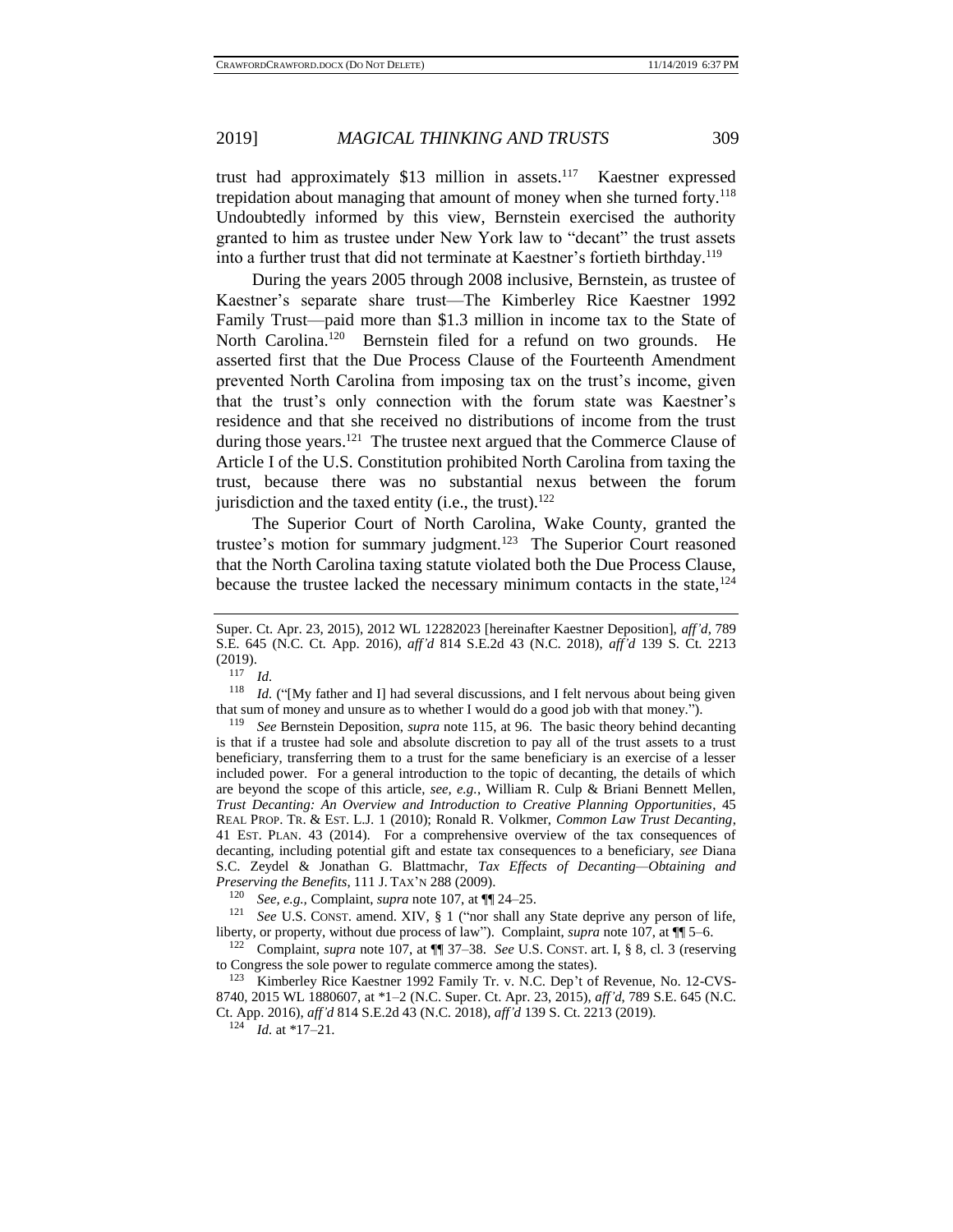and the Commerce Clause, because the state did not have a "substantial nexus" with the trust that was "fairly related" to any services the state provided.<sup>125</sup>

On appeal, the Court of Appeals of North Carolina affirmed the trial court's grant of the trustee's motion for summary judgment, on the grounds that the trust did not have minimum contacts with the state, given that no trust administration took place in the state, no trust property was located in the state, the trustee was not a domiciliary or resident of the state, and the beneficiary received no distributions of income while in the state.<sup>126</sup> Having decided the case on due process grounds, the Court of Appeals did not reach the Commerce Clause issue.<sup>127</sup>

Although the State of North Carolina lost its case at both the trial court and appellate levels, it appealed to the North Carolina Supreme Court. The state Supreme Court affirmed the decision of the lower courts, again citing the lack of minimum contacts between the state and the trust.<sup>128</sup> The North Carolina Department of Revenue then appealed to the Supreme Court of the United States.<sup>129</sup>

#### <span id="page-21-0"></span>B. *The Supreme Court's Due Process Jurisprudence*

The issue in *Kaestner Trust* as framed by the Supreme Court was whether North Carolina's imposition of tax on trust income that is for the "benefit of" a North Carolina resident violates the Due Process Clause of the Fourteenth Amendment.<sup>130</sup> The Court held that the North Carolina statute did violate the Due Process Clause in this case, on the grounds that Kaestner did not have "some degree of possession, control, or enjoyment of the trust property or a right to receive that property."<sup>131</sup> The Court also

<sup>129</sup> Various amici had filed briefs in favor of Petitioner, the North Carolina Department of Revenue. The docket shows a total of fourteen amicus briefs filed: three in support of the Petitioner, the North Carolina Department of Revenue; nine in support of Respondent, the Trustee of The Kimberley Rice Kaestner 1992 Family Trust; and two neutral briefs. N.C. Dep't of Revenue v. Kimberley Rice Kaestner 1992 Family Tr., 139 S. Ct. 2213 (2019).

<sup>125</sup> *Id.* at \*26–32.

<sup>126</sup> Kimberley Rice Kaestner 1992 Family Tr. v. N.C. Dep't of Revenue, 789 S.E. 645, 648-51 (N.C. Ct. App. 2016), *aff'd* 814 S.E.2d 43 (N.C. 2018), *aff'd* 139 S. Ct. 2213 (2019).

 $\frac{127}{128}$  *Id.* at 651.

Kimberley Rice Kaestner 1992 Family Tr. v. N.C. Dep't of Revenue, 814 S.E.2d 43, 51 (N.C. 2018), *aff'd* 139 S. Ct. 2213 (2019) ("For taxation of a foreign trust to satisfy the due process guarantee of the Fourteenth Amendment and the similar pledge in Article I, Section 19 of our state constitution, the trust must have some minimum contacts with the State of North Carolina such that the trust enjoys the benefits and protections of the State. When, as here, the income of a foreign trust is subject to taxation solely based on its beneficiaries' availing themselves of the benefits of our economy and the protections afforded by our laws, those guarantees are violated.").

<sup>&</sup>lt;sup>130</sup> *Id.* at 2217 (quoting N.C. GEN. STAT. ANN. §§ 105–160.2 (2017)).

<sup>131</sup> *Id.* at 2222.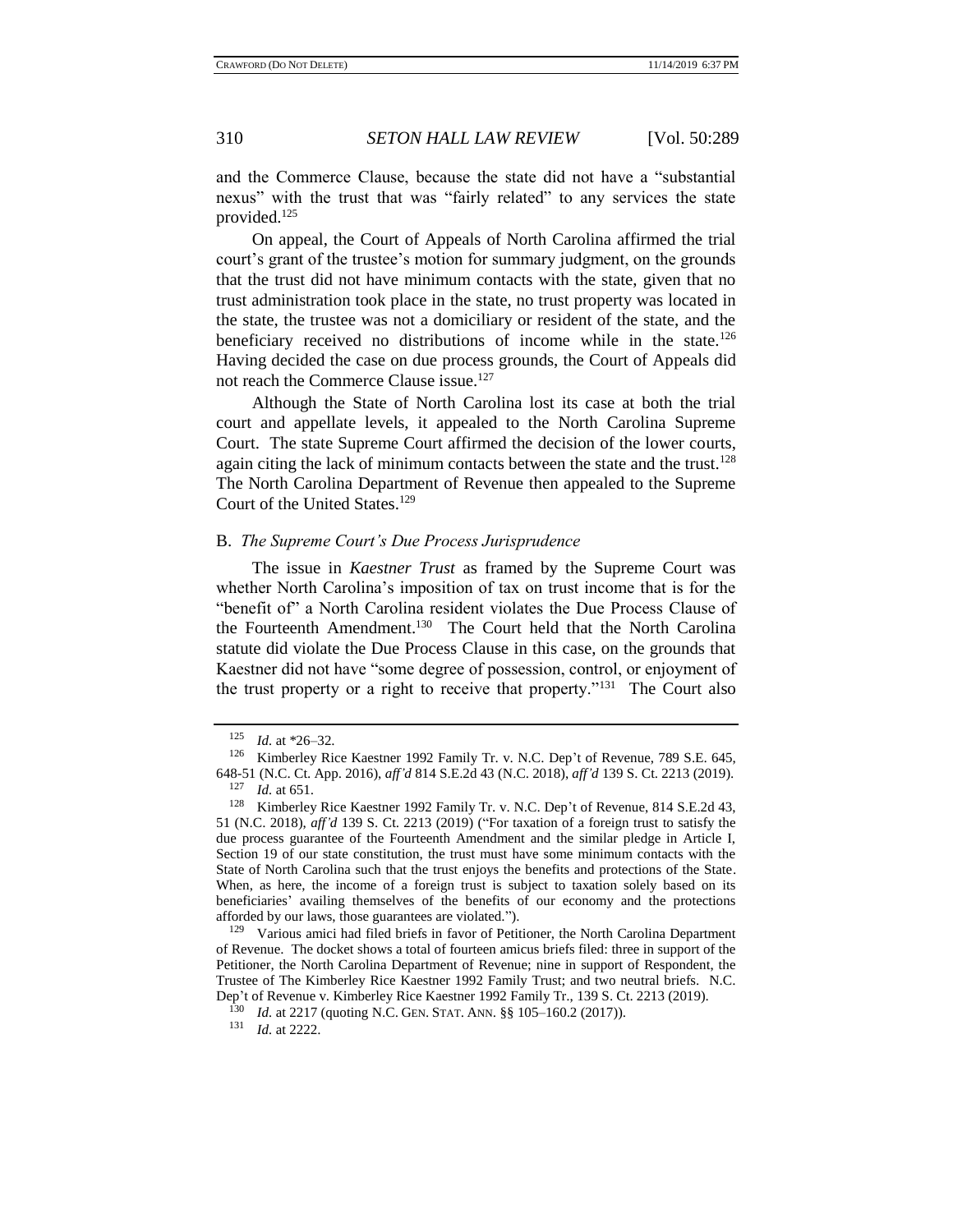rejected the argument advanced by North Carolina that if the state could not tax trusts based solely on the beneficiary's residence there, all state tax systems would be undermined, pointing out that "North Carolina is one of a small handful of States that rely on beneficiary residence as a sole basis for trust taxation, and one of an even smaller number that will rely on the residence of beneficiaries regardless of whether the beneficiary is certain to receive trust assets."<sup>132</sup>

Shortly after the North Carolina Supreme Court issued its opinion in *Kaestner Trust*, but before the U.S. Supreme Court heard oral arguments in the case, the Court had issued a landmark ruling in *South Dakota v. Wayfair*, which upheld a state income tax imposed on certain out of state retailers that lacked a physical presence in the state.<sup>133</sup> In doing so, the Court partially overruled its prior decision in *Quill Corp. v. North*  Dakota.<sup>134</sup> For that reason, some commentators speculated that the Court might be inclined to apply a "no trust presence required" analysis in *Kaestner Trust*. 135 But *Wayfair* was decided under the Commerce Clause, not the Due Process Clause (the basis for the *Kaestner Trust* challenge to the North Carolina tax), so the *Wayfair* analysis did not apply to *Kaestner Trust*. 136

In deciding in favor of the trustee in *Kaestner Trust*, the Court instead relied on its earlier due process analysis in *Quill,* which was not overruled by *Wayfair*, to require a two-step test. First, there must be "some definite link, some minimum connection, between a state and the person, property or transaction it seeks to tax."<sup>137</sup> Second, the income taxable to the state must be "rationally related to the 'value connected with the taxing State.""<sup>138</sup> In evaluating the first part of the test—the minimum connection—Justice Sotomayor, writing for a unanimous Court, applied the "minimum contacts" test of *International Shoe*.<sup>139</sup> The Court reasoned that

<sup>132</sup> *Id.* at 2225 ("[T]he State argues that ruling in favor of the Trust will undermine numerous state taxation regimes. Today's ruling will have no such sweeping effect. North Carolina is one of a small handful of states that rely on the residency of beneficiaries regardless of whether the beneficiary is certain to receive trust assets.") (citation omitted).

<sup>&</sup>lt;sup>133</sup> South Dakota v. Wayfair, Inc., 138 S. Ct. 2080 (2018).<br><sup>134</sup> Ouill Corp v. North Dakota, 504 U.S. 298 (1992) (fin

Quill Corp. v. North Dakota, 504 U.S. 298 (1992) (finding under Commerce Clause that a state must have a "substantial nexus" in order to impose sales and use tax on out of retailer, and that nexus not satisfied where the company had no sales representatives or stores in the jurisdiction), *overruled in part by Wayfair*, 138 S. Ct. at 2080.

<sup>135</sup> *See, e.g.*, Daniel Mudd, *I've Got Trust Issues—Are Nonresident Trusts the New Nexus Fight*, 28 J. MULTISTATE TAX'N 35, 37 (2018).

<sup>&</sup>lt;sup>136</sup> *Wayfair*, 138 S. Ct. at 2091.

<sup>&</sup>lt;sup>137</sup> *Id.* at 2220 (citing *Quill*, 504 U.S. at 308) (internal quotations omitted).

*Id.* (citing *Quill*, 504 U.S. at 308).

<sup>139</sup> *Id.* at 2220. *See* Int'l Shoe Co. v. Washington, 326 U.S. 310, 316 (1945) (finding that defendant must have "certain minimum contacts" with the State so that subjecting the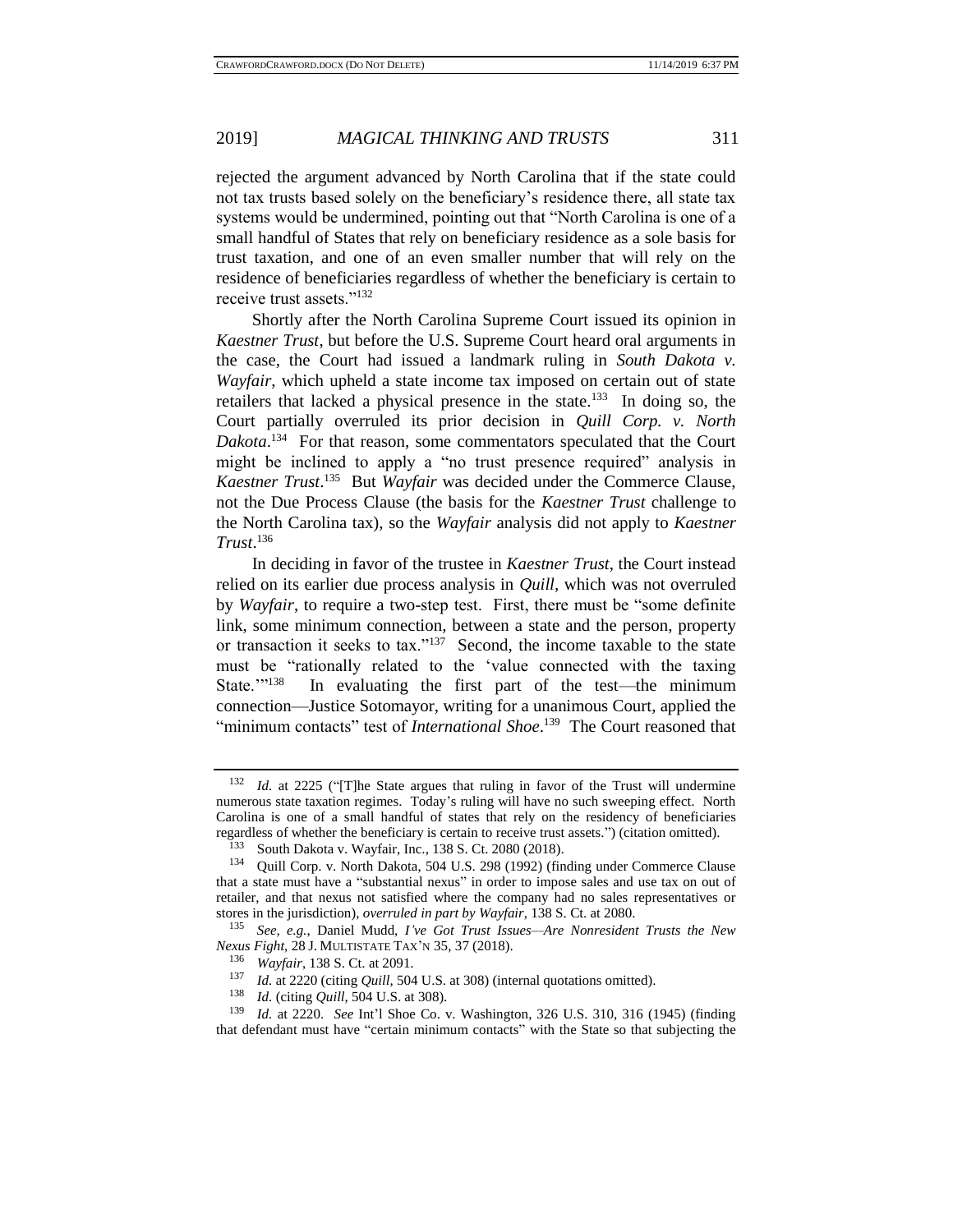the test was not satisfied in this case for multiple reasons. Justice Sotomayor cited the facts that the trustee resided out of state, the trust records and assets were maintained out of state, no trust property was held in the state, the trust grantor never resided in North Carolina, trust income was not distributed to any beneficiary in North Carolina, and the beneficiaries had "no right to demand income and are uncertain to ever receive it."<sup>140</sup> The beneficiaries simply lived in North Carolina, and residency alone does not constitute "minimum contacts," Justice Sotomayor reasoned.<sup>141</sup>

<span id="page-23-1"></span>In its opinion, the Court distinguished this case from those involving trusts that make income distributions to beneficiaries located in the state, have a resident trustee, hold assets in the state, or conduct trust administration in the state.<sup>142</sup> The concurring opinion written by Justice Alito, and joined by Justice Roberts and Justice Gorsuch, discussed two cases (also cited in the unanimous opinion) that rejected as unconstitutional attempts by the Commonwealth of Virginia to impose a tax on undistributed trust assets to which the beneficiaries were not entitled, and where the trust otherwise had no connection to Virginia.<sup>143</sup> For Justice Alito, these cases were outcome-determinative, and the Court's failure to consider other factual scenarios was not an invitation to "open for reconsideration any points resolved by our prior decisions."<sup>144</sup> To the casual reader, it would appear that the Court considered this to be a relatively easy case, and that the Court believes that it has provided adequate guidance on most questions involving the state income taxation of trusts.

Before the oral argument in *Kaestner Trust*, in an essay published in the *UCLA Law Review Discourse*, Professor Michelle Simon and I accurately predicted how the Court would rule, and that the Court would base its decision on the determination that an in-state beneficiary's residence, without other connections between the trust and the taxing jurisdiction, does not satisfy the "minimum contacts" test of *International*  Shoe.<sup>145</sup> What we did not predict was the strong reaction from academics

<span id="page-23-0"></span>defendant to jurisdiction in the state "does not offend 'traditional notions of fair play and substantial justice.'").

<sup>140</sup> *Wayfair*, 138 S. Ct. at 2221.

<sup>141</sup> *Id*. at 2220–21.

<sup>142</sup> *Id.* at 2220 (citing Hanson v. Denkla, 357 U.S. 235 (1958); Greenough v. Tax Assessors of Newport, 331 U.S. 486 (1947); Curry v. McCanless, 307 U.S. 357 (1939); Maguire v. Trefry, 253 U.S. 12 (1920)).

<sup>&</sup>lt;sup>143</sup> *Id.* at 2227–28 (Alito, J., concurring) (citing Safe Deposit & Trust Co. of Baltimore v. Virginia, 280 U.S. 83 (1929) and Brooke v. Norfolk, 277 U.S. 27 (1928)).

*See supra* not[e 20](#page-4-1) and accompanying text.

<sup>145</sup> Bridget J. Crawford & Michelle S. Simon, *The Supreme Court, Due Process and*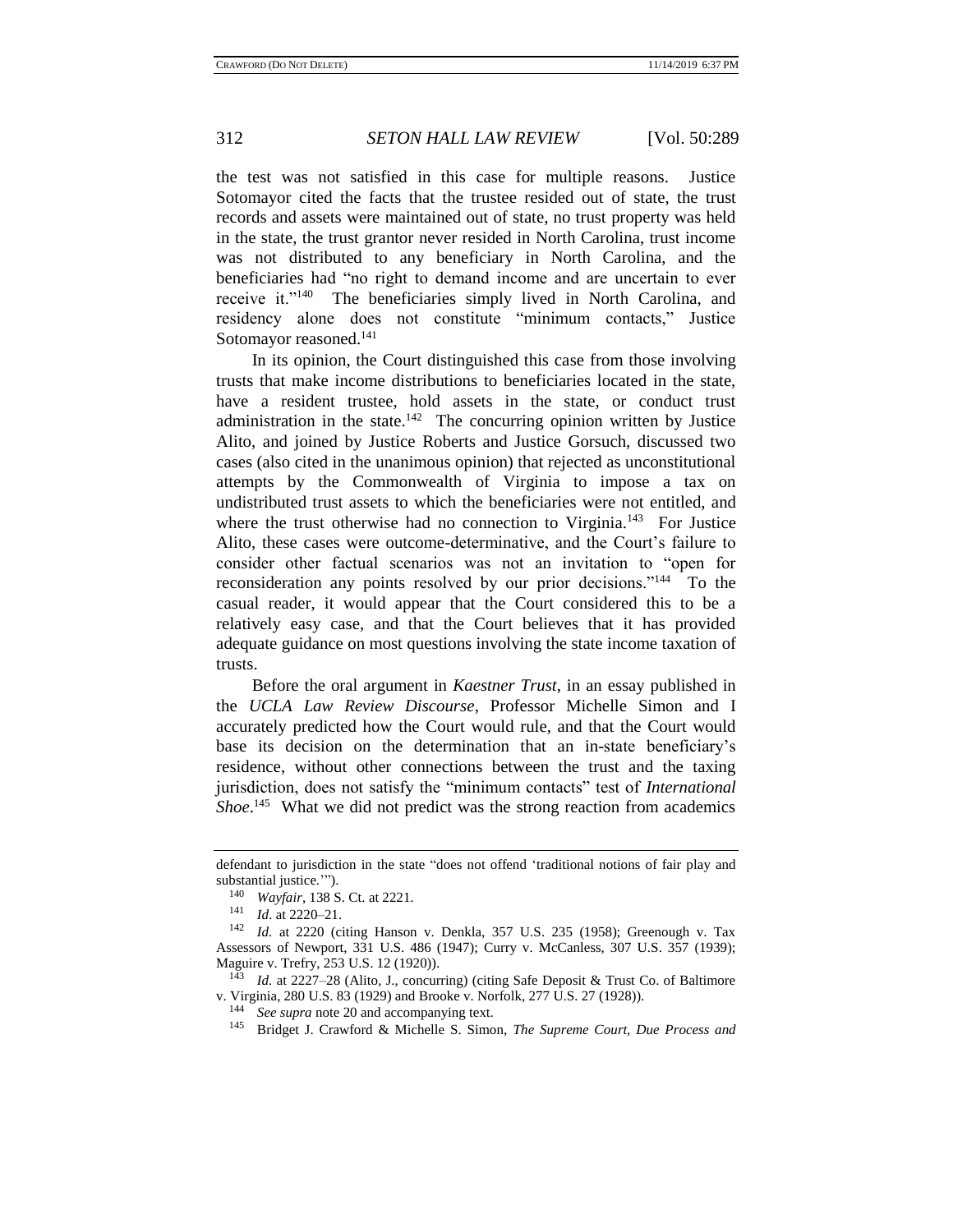<span id="page-24-1"></span>who felt that the Court had either missed an opportunity to minimize strategic tax planning by wealthy individuals or that the Court fundamentally misunderstands how family trusts operate. The next Part engages with those reactions and suggests that they are grounded more squarely in notions of fair play—and an intellectual tradition critical of wealth inequality<sup>146</sup>—than legal rules of civil procedure or substantive doctrine governing trusts or taxation.

#### <span id="page-24-2"></span>IV. TRUST CRITIQUES

Undoubtedly, there will be much written in the coming months and years about the Court's decision in *Kaestner Trust*.<sup>147</sup> Two national colleagues, Professor Carla Spivack and Professor Daniel Hemel, were among the first to publish essays after the Court issued its opinion on June 21, 2019. Spivack and Hemel already were familiar with the case; they were among several law professors who signed (or had a role in drafting and signed) one of the fourteen amici briefs submitted to the Court in *Kaestner Trust*. 148 Spivack joined one brief in favor of the Petitioner, the North Carolina Department of Revenue.<sup>149</sup> Hemel co-wrote and signed a

<span id="page-24-0"></span>*State Income Taxation of Trusts*, 67 UCLA L. REV. DISCOURSE 2, 12–17 (2019) (accurately predicting, prior to the date that the Court heard oral arguments in *Kaestner Trust*, that the Court would rule in favor of the trustee and explaining the reasons the Court would do so). We acknowledge in our essay that the lack of uniformity in state income tax laws makes it possible, even in states that impose income tax on trusts, for some trusts to avoid income taxation altogether, and so those states might want to adopt so-called "throw-back" tax rules to recapture income attributable to the time period that a beneficiary lived in the jurisdiction, but did not receive until after moving out of the state. *Id.* at 17.

<sup>146</sup> *See generally* PIKETTY, *supra* note [38.](#page-7-0) I use the term "critical" here in the dictionary sense of tending to criticize, as opposed to referring to an intellectual tradition of trust scholarship in the tradition of Critical Legal Studies, Feminist Legal Theory, Critical Race Theory, or Critical Tax Theory, for example. *See Critical*, MERRIAM-WEBSTER DICTIONARY (2019). *See also* Bridget J. Crawford & Anthony C. Infanti, *A Critical Research Agenda for Wills, Trusts, and Estates*, 49 REAL PROP. TR. & EST. L.J. 317, 318 (2014) (defining critical trusts and estates scholarship as concerned with "examining why the law has developed in the way it has and considering what impact the law has on historically disempowered groups such as people of color; women of all colors; lesbian, gay, bisexual, and transgender individuals; low-income and poor individuals; the disabled; and nontraditional families").

<sup>&</sup>lt;sup>147</sup> The Supreme Court does not take many estate and gift tax cases, so lawyers and professors who specialize in this area are usually enthusiastic about writing about them when opportunities arise. *See, e.g.,* Bridget J. Crawford, *Foreword – The Supreme Court's Estate Planning Jurisprudence*, 42 ACTEC L.J. 1, 1 (2016) (describing "overwhelmingly positive" and "rapid" response to a call for contributions to an issue of the American College of Trust and Estate Counsel Law Journal devoted to the role of the Supreme Court in the "development of contemporary estate planning practice").<br> $\frac{148}{148}$  See sung note 120

<sup>&</sup>lt;sup>148</sup> *See supra* not[e 129.](#page-21-0)<br><sup>149</sup> Brief for Law Profe

Brief for Law Professors John V. Orth et al. as Amicus Curiae Supporting Petitioner, N.C. Dep't of Revenue v. Kimberley Rice Kaestner 1992 Family Tr., 139 S. Ct. 2213 (2019) (listing as additional amici Kent D. Schenkel, Carla Spivack and Danaya C. Wright).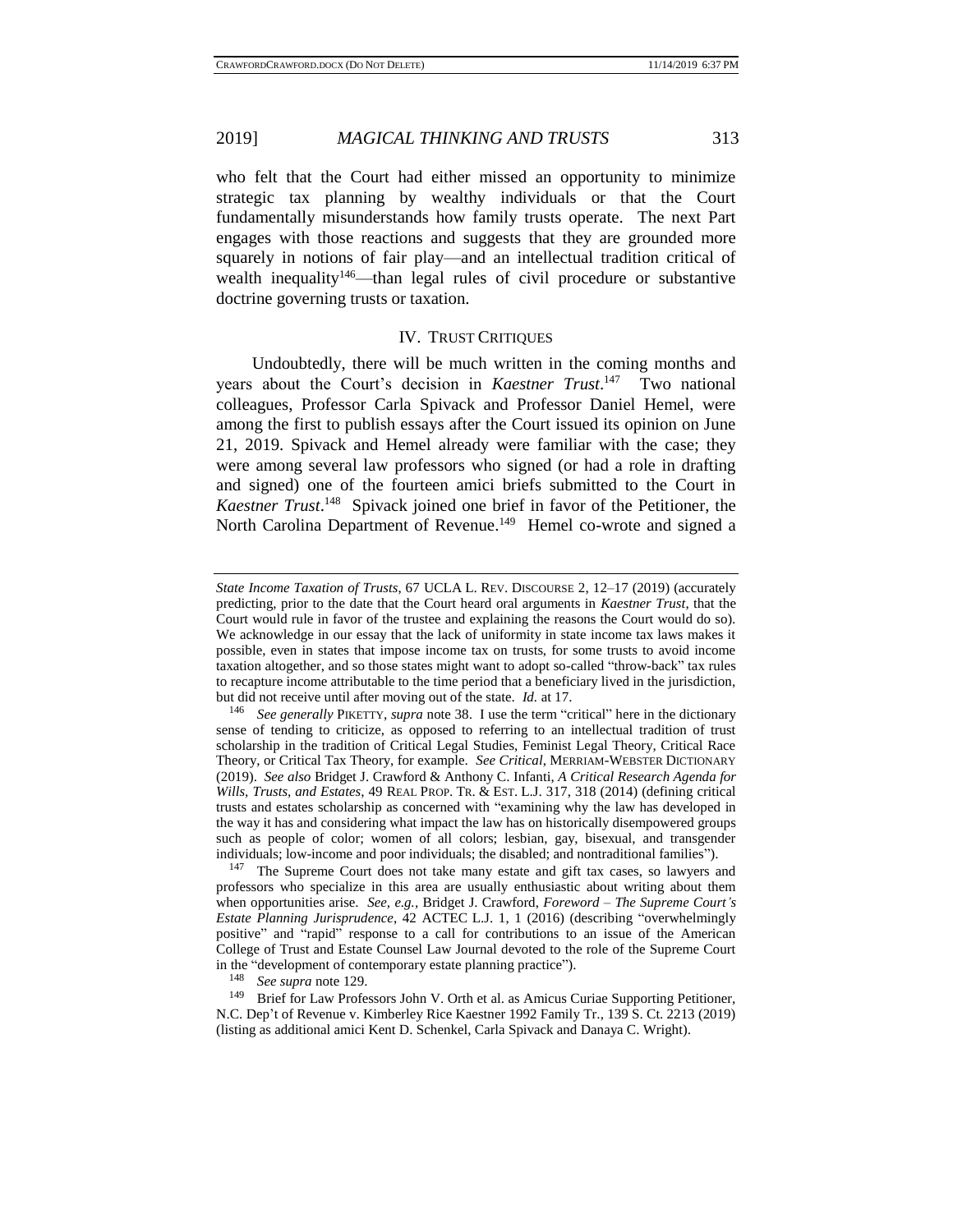separate brief, also in support of the Petitioner.<sup>150</sup>

In highlighting the commentaries of Spivack and Hemel, the aim in this Part is not to undertake a point-by-point analysis of perceived substantive errors or misperceptions in their particular analyses; reasonable minds disagree about multiple issues in the case.<sup>151</sup> Rather, the essays of Spivack and Hemel are significant because they raise larger concerns that help frame new discussions of wealth inequality. This Part locates the authors' specific discussions of the *Kaestner Trust* case in the growing body of critical academic analysis of family trusts generally. Taken in aggregate, the critiques can serve as a springboard for imagining a dramatically different legal approach to trusts, and one that could reduce the wealth gap.

#### A. *The Liberal Property Approach*

<span id="page-25-0"></span>Consider first Professor Spivack's essay "Due Process, State Taxation of Trusts and the Myth of the Powerless Beneficiary: A Response to Bridget Crawford and Michelle Simon."<sup>152</sup> Spivack writes that *Kaestner Trust* is "a rare opportunity for the Court to address the tax inequity that allows the wealthy to accumulate assets tax free and in so doing, force those with less to make up the difference and deplete the public fisc. It offers a rare opportunity for the Court to see through the trust's sleight of hand."<sup>153</sup> Spivack's essay responds to the arguments in favor of the trustee, not the Court's actual decision. (Spivack wrote her essay before—but the journal published it after—the Court issued its ruling).<sup>154</sup> In her focus on the details of the *Kaestner Trust* case, Spivack makes three larger contributions to the conceptual conversation about trusts.

<span id="page-25-1"></span><sup>150</sup> Brief for Tax Law Professors as Amici Curiae Supporting Petitioner, N.C. Dep't of Revenue v. Kimberley Rice Kaestner 1992 Family Tr., 139 S. Ct. 2213 (2019) (listing as amici Daniel Hemel, Brian Galle, David Gamage, Michael Knoll, Ruth Mason, and Adam Thimmesch).

<sup>151</sup> As evidence that thoughtful lawyers disagree about many issues in the *Kaestner Trust* case, consider the multiple amici briefs submitted in the case. *See supra* notes [148–](#page-24-0) [150](#page-24-1) and accompanying text. In my view, the analyses in the briefs submitted on behalf of the Petitioner, the North Carolina Department of Revenue, as well as subsequent analyses by Spivack and Hemel, are substantively flawed on many levels. What I see as errors and misapplication of the law (but Spivack and Hemel do not) can be addressed in future dialogue, if we choose. The aim here, however, is to engage with the themes in these critiques and to explore how they can contribute to a more focused discussion about the relationship of trusts and wealth inequality. *See infra* Part IV.A.

<sup>152</sup> Carla Spivack, *Due Process, State Taxation of Trusts and the Myth of the Powerless Beneficiary: A Response to Bridget Crawford and Michelle Simon*, 67 UCLA L. REV. DISC. 46 (2019).

 $1\dot{5}3$  *Id.* at 68–69.

<sup>154</sup> Email from Carla Spivack to Bridget Crawford (July 24, 2019 16:53 EDT) (on file with author).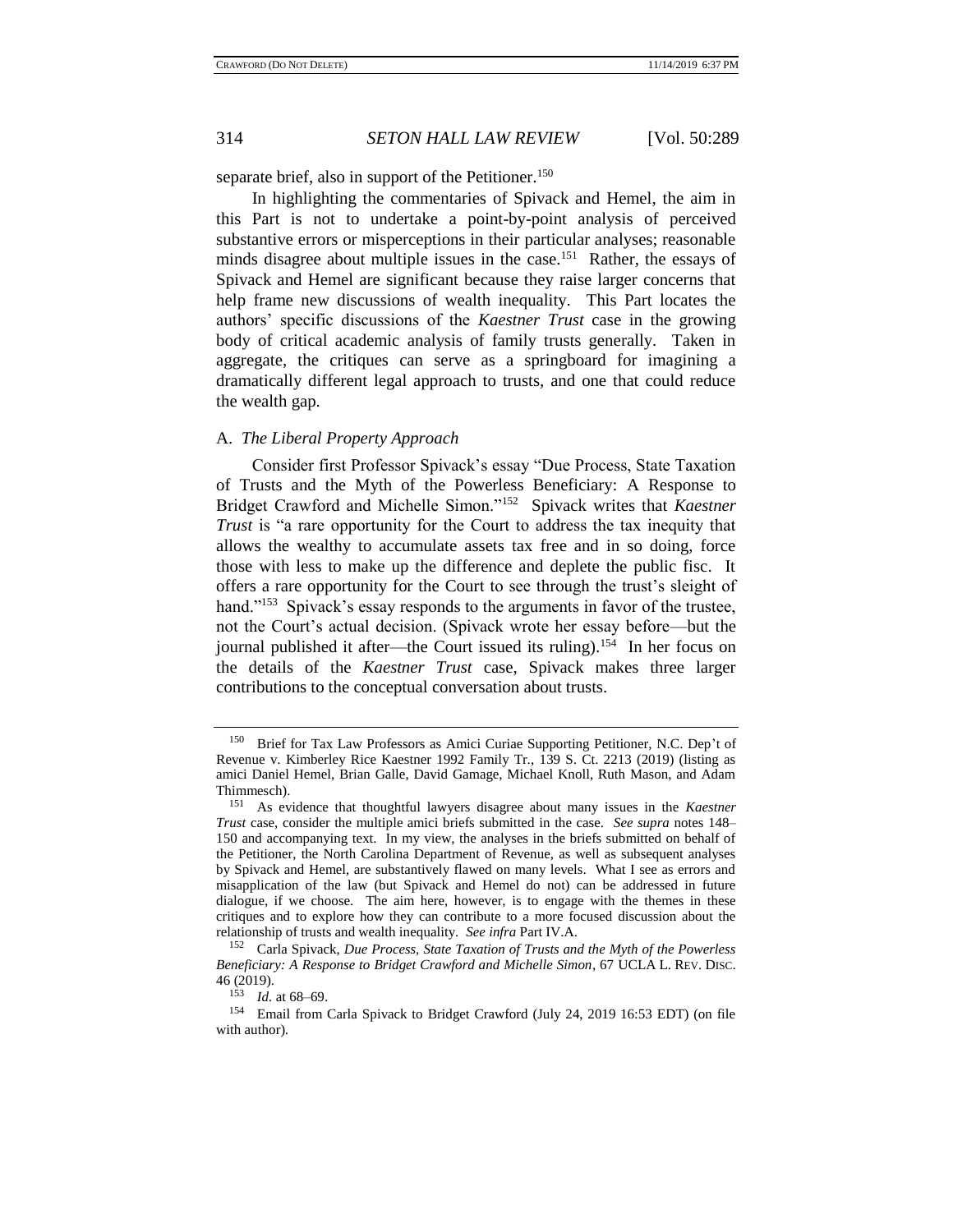First, Spivack's analysis proceeds from a liberal private property perspective, and that leads her to particular results in the trust context. In the words of U.K. scholar Johanna Jacques, the liberal private property view treats property as "primarily about *persons* and their interests, things playing merely a secondary role."<sup>155</sup> That is, property exists only in relationship to a person who has or seeks ownership and the "wedge" that the trust places between a trust's beneficiaries and the trust property has little or no independent significance.<sup>156</sup>

In Spivack's liberal approach to private property, there is little (if any) room for trusts. She decries the focus on the state's jurisdiction over the trust as a "red herring," because the trust, in her view, is *not* subject to taxation: "what is being taxed is the beneficiary's share of trust income thus, the beneficiary."<sup>157</sup> Spivack assumes that the beneficiary must (and should) be treated as the owner of the trust property for income tax purposes, even if no income is distributed out to her. The trust property cannot belong to the trustee, because the trustee "by definition is barred from enjoying any beneficial interest in the trust property—the only person who may receive beneficial interest is the beneficiary."<sup>158</sup> In Spivack's world, if the trust property does not belong legally to the grantor, and cannot belong beneficially to the trustee, then it must belong for income tax purposes to the beneficiary.<sup>159</sup> This is not, however, the way that any of the

<sup>155</sup> Jacques, *supra* not[e 8,](#page-2-2) at 202 (emphasis in the original).

<sup>156</sup> Jacques, *supra* note [8,](#page-2-2) at 202, 204 (describing the underlying premise of the liberal view of property as "the whole purpose of property is to provide and justify control by persons over things").

<sup>157</sup> Spivack, *supra* not[e 152,](#page-25-0) at 50.

<sup>&</sup>lt;sup>158</sup> *Id.* ("Taxing the beneficiary in this case is entirely consistent with the basic principle of tax law that a person who controls and receives benefit from income should pay taxes on it.").<br> $159$ 

<sup>159</sup> Spivack cites tax law in support of this either/or proposition. Spivack, *supra* note [152,](#page-25-0) at 61 ("Tax law also supports the conclusion that the beneficiary here had sufficient power over her share of trust income to be considered in control of it for tax purposes.... [I]f the trust instructs the trust to distribute funds to a beneficiary for her 'health education and welfare,' the gift is considered complete because the beneficiary can successfully force a distribution that falls within that standard."). It is axiomatic, however, that different rules apply for income, estate and gift tax purposes. The existence of an ascertainable standard in a trust causes a transfer to a trust to be treated as complete for *gift* tax purposes in those cases where the *grantor* is also the trustee. *See* 26 U.S.C. § 2511 (2018), Treas. Reg. § 25.2511-1(g)(2), § 25.2511-2(e) (2018) (emphasis added). The ascertainable standard also will cause the gift to be treated as complete for *income* tax purposes, where the grantor is acting as trustee, causing beneficiary to be taxed on the trust income. 26 U.S.C. § 674(b)(5)(A). In *Kaestner Trust*, the grantor was not acting as trustee, however. The gift was complete for *estate* tax purposes because the trust was irrevocable and the grantor retained no "strings" over the trust property. *See* 26 U.S.C. §§ 2036–2038. Generally speaking, the trust pays tax on accumulated trust income; the beneficiaries pay tax on distributed and distributable trust income. 26 U.S.C. §§ 641(b) (taxable income of trust shall be paid by fiduciary unless otherwise provided); 652 (inclusion of amounts in gross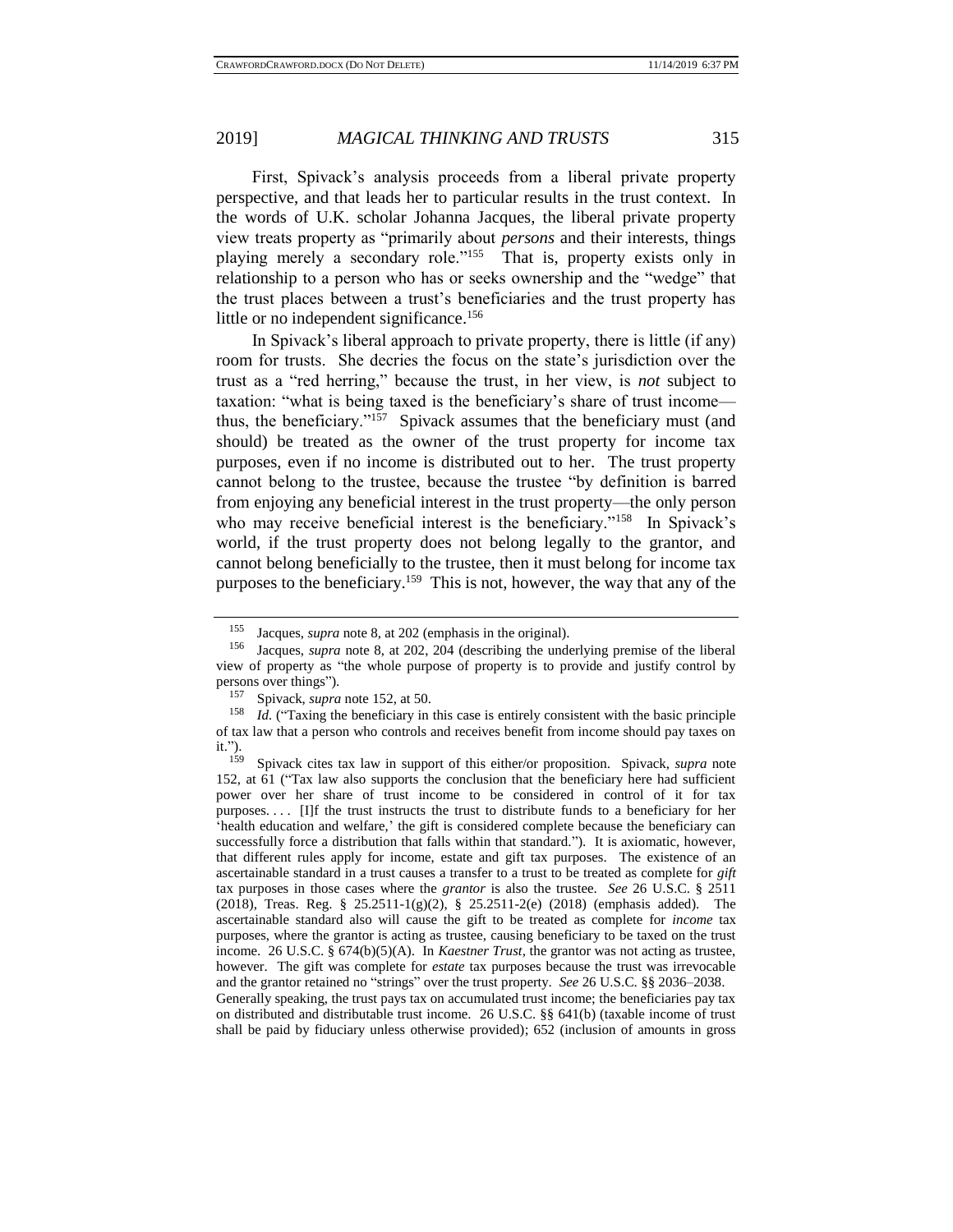fifty states actually tax trust income.<sup>160</sup>

Flowing from Spivack's liberal conception of property rights, her second important contribution to the discussion of trusts is her treatment of the split of legal and equitable title in family trusts as a mere formality, because "the reality in most family trusts like the one here is the sole purpose is to benefit the beneficiary, who is usually a child or grandchild of the grantor."<sup>161</sup> It is not obvious, however, why having a family member as a trust beneficiary nullifies any legal ownership or duties of the trustee. The beneficiaries' rights that Spivack references (the right to be considered for an exercise of discretion, the right to demand an accounting, and the right to bring legal claims against the trustee) do not depend on or arise from the beneficiaries' being strangers to the grantor. The rights exist because of the title split, the legal relationship between the trustee and the beneficiaries. It seems circular to cite the beneficiary's informal exercise of one of her rights (Kaestner's "complaining about the trust's large legal expenses") as evidence that the beneficiary was so deeply enmeshed in trust management that she should be treated as the owner of the property for tax purposes.<sup>162</sup> True, Kaestner could (and did) borrow against trust property.<sup>163</sup> But loans are not income for tax purposes because they are offset by corresponding obligations to repay.<sup>164</sup> Only if one believes that the split between legal and equitable title is a mere formality, a sham, does one conclude that Kaestner would receive any property she requested from the trust and should be treated as its present owner for income tax purposes.<sup>165</sup>

Spivack's third major contribution to the discussion of trusts is her construction of existing state tax laws as having present authority to impose a tax on undistributed trust income, solely on the basis of a beneficiary's residence in a jurisdiction.<sup>166</sup> This view is a sort of variation on general

<sup>161</sup> Spivack, *supra* not[e 152,](#page-25-0) at 49 (referring to the "myth of the powerless beneficiary").<br><sup>162</sup> Saiveak supra note 152 at 60

Kimberley Rice Kaestner 1992 Family Tr. v. N.C. Dep't of Revenue, No. 12-CVS-8740, 2015 WL 1880607, at \*2 (N.C. Super. Ct. 2015).

<span id="page-27-0"></span>income of beneficiaries of trusts distributing current income); 662 (inclusion of amounts in gross income of beneficiaries of trusts with distributable income). But the grantor may specifically design the trust instrument to cause the trust income to be taxable to the grantor. 26 U.S.C. §§ 671–684 (situations in which grantor or others will be treated as owner of trust income for income tax purposes).

<sup>&</sup>lt;sup>160</sup> *See, e.g.*, NENNO, *supra* not[e 101.](#page-17-1)<br><sup>161</sup> Snivack *supra* note 152 at 49 (re

 $\frac{162}{163}$  Spivack, *supra* not[e 152,](#page-25-0) at 69.

<sup>164</sup> *See, e.g.*, Cmm'r of Internal Revenue v. Indianapolis Power & Light Co., 493 U.S. 203, 207–08 (1990) (citing basic principle of taxation that the "receipt of a loan is not income").

<sup>165</sup> Spivack, *supra* note [152,](#page-25-0) at 69 ("the record makes clear that Kimberley Kaestner understood she had access to the assets in the trust if she wanted them, for charitable or other purposes").<br> $\frac{166}{2}$  Spiveck

<sup>166</sup> Spivack, *supra* note [152,](#page-25-0) at 49 (urging the Supreme Court to "respect state taxing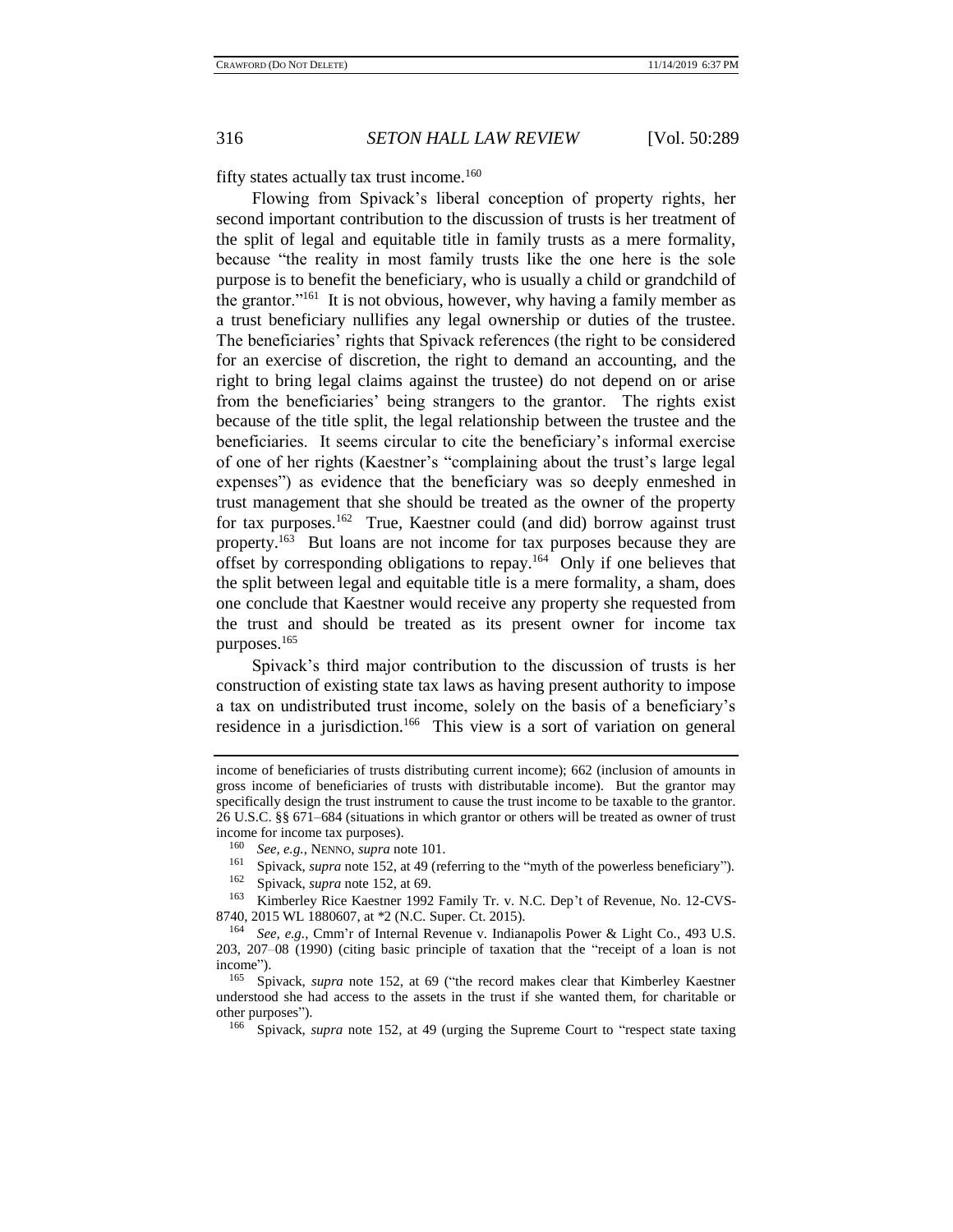jurisdiction jurisprudence: the determination that a person is domiciled in a state will mean that she and any property held in a family trust for her benefit will be subject to all of the state's laws (including its tax laws).<sup>167</sup> Spivack's construction of the tax law—although magical thinking, insofar as it is inconsistent with any actual state law<sup>168</sup>—flows directly from her broad concept of what it means to "benefit" from a trust. She focuses on a beneficiary's "property power," defined as the beneficiary's "chance to make choices and take opportunities that are unavailable to other people."<sup>169</sup> She goes on to say that Kaestner's property power allowed her "to make different life choices," such as not saving for "retirement, college tuition, illness, or job loss."<sup>170</sup>

<span id="page-28-1"></span><span id="page-28-0"></span>And, in the event that property power is not a convincing enough basis for the imposition of tax on a beneficiary with undistributed trust income, Spivack also cites as evidence that Kaestner should be subject to income tax Kaestner's alleged "power to decline distributions,"<sup>171</sup> the fact that "[she] lived off the trust assets indirectly" while in North Carolina,<sup>172</sup> that she paid in-state tuition at a state university, and that she benefited from the state's roads, police, and emergency response systems.<sup>173</sup> If these

<sup>172</sup> Spivack, *supra* not[e 152](#page-25-0)*,* at 57. Spivack seems to support this claim of indirect profit from the trust assets because "the record contains no evidence" that Kaestner "worked at all." *Id.* Even if Kaestner was not formally employed, her household may have had other income (i.e., her husband's wealth or salary). Furthermore, Kaestner did invest in some sort of commercial venture involving vanilla. Bernstein Deposition, *supra* note [115,](#page-19-1) at \*100. Whether it is fair to say that Kaestner herself, or the Kaestner household, did not contribute to the North Carolina economy, then, is unclear. *See id.*

authority").

<sup>&</sup>lt;sup>167</sup> For a discussion of the difference between general jurisdiction and specific jurisdiction, *see* Crawford & Simon, *supra* note [145,](#page-23-0) at 14. *See also* Philip S. Goldberg et al., *The U.S. Supreme Court's Personal Jurisdiction Paradigm Shift to End Litigation Tourism*, 14 DUKE J. CONST. L. & PUB. POL'Y 51 (2019); Todd David Peterson, *Categorical Confusion in Personal Jurisdiction Law*, 76 WASH. & LEE L. REV. 655 (2019).

<sup>168</sup> *See, e.g.,* NENNO, *supra* not[e 101.](#page-17-1)

<sup>&</sup>lt;sup>169</sup> Spivack, *supra* not[e 152,](#page-25-0) at 49.<br><sup>170</sup> Spivack, *supra* note 152, at 6<sup>2</sup>

Spivack, *supra* note [152,](#page-25-0) at 62 (drawing on Justice Kagan's line of questioning at oral argument).<br> $\frac{171 \text{ Sniyock}}{27}$ 

<sup>171</sup> Spivack, *supra* note [152,](#page-25-0) at 51. Spivack does not cite to a particular source for this claim, but it may be that she is referring to Kaestner's desire that the trust not terminate on her fortieth birthday. *See supra* notes [118–](#page-20-0)[119](#page-20-1) and accompanying text. The New York decanting statute specifically grants to the invaded trust's beneficiaries the right to receive notice of the trustee's exercising of a decanting power and standing to object to the decanting. N.Y. EST. POWERS & TR. LAW § 10-6.6 (McKinney 2017). Therefore, in most cases involving a competent beneficiary, it does not seem unreasonable for a trustee to discuss any decanting plans with the beneficiary and to consider any views expressed by the beneficiary, if for no reason other than to prepare for any possible objections. *See generally* Mark S. Poker & Amy S. Kiiskila, *Prevention and Resolution of Trust and Estate Controversies*, 33 ACTEC J. 262 (2008) (describing strategies for fiduciary administration of trust and estates in a way that will minimize controversies with beneficiaries).

<sup>173</sup> Spivack, *supra* not[e 152,](#page-25-0) at 62–63.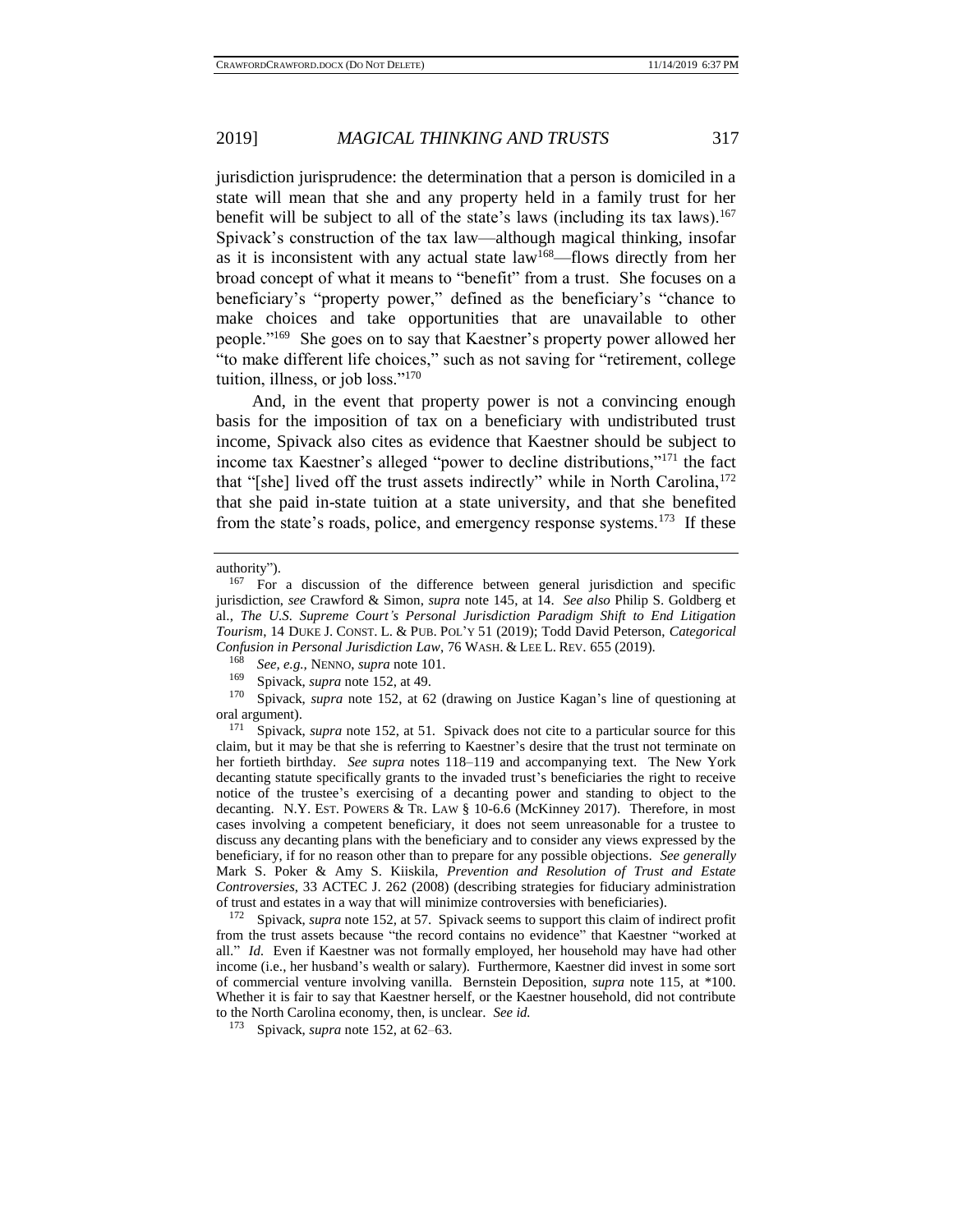<span id="page-29-0"></span>

facts, taken together, were enough to cause Kaestner to be deemed a recipient of income from her trust, as Spivack believes they do, then North Carolina's would be able to tax the value of those "distributions."<sup>174</sup>

There are multiple doctrinal obstacles to using either "property power" or the other referenced benefits as grounds for taxing a beneficiary like Kaestner, however. First, the actual state law definition of trust income is narrow.<sup>175</sup> "Income" for purposes of North Carolina trust law is "money or property" received by a fiduciary as "current return from a principal asset."<sup>176</sup> Property power—defined as the "chance to make choices"—and the ability to use roads or receive in-state tuition are not susceptible to entrustment and thus could not give rise to trust income.<sup>177</sup>

Second, generally speaking the law does not tax a financially privileged person's "ability to make choices" just because she has them and a less privileged person does not. This makes common sense. It is not obvious that Kaestner's learning, at age thirty-seven, that she was the discretionary beneficiary of a thirteen million dollar trust caused her to make qualitatively different life choices (and there is no evidence to support such an assertion in this case).<sup>178</sup> Even assuming that Kaestner had made certain financially-informed "life choices," how might one begin to parse which of these were attributable to her specific knowledge that she was the discretionary beneficiary of this particular trust (and thus she should be taxed on its undistributed trust income)? Kaestner's decisions might have been motivated instead by general hopes and beliefs (if she had them) that she could rely on her father for lifetime gifts to meet her needs for tuition and illness-related expenses.<sup>179</sup> Existing law does not tax the adult (or minor) children of wealthy individuals simply because they have more life choices than others do. This is akin to the law's egalitarian income treatment of taxpayers without regard to their educational backgrounds. That is, the law does not impose an income tax on someone who receives her degree at an elite institution as opposed to a community

<sup>174</sup> *See generally* Maguire, *supra* not[e 142,](#page-23-1) at 16–17 (state taxation of actual distribution of trust income is valid as a matter of due process).

<sup>175</sup> *See* N.C. GEN. STAT. ANN. § 37A-1-102(4) (West 2018) (adopting Uniform Principal and Income Act, including definition of trust income as "money or property that a fiduciary receives as current return from a principal asset").<br> $\frac{176}{176}$   $\frac{11}{14}$ 

 $\frac{176}{177}$  *Id.* 

<sup>&</sup>lt;sup>177</sup> See supra notes [169–](#page-28-0)[170](#page-28-1) and accompanying text (defining "property power").<br><sup>178</sup> See supra note 116 and accompanying text

<sup>&</sup>lt;sup>178</sup> *See supra* not[e 116](#page-19-2) and accompanying text.

Such direct payments of tuition or medical expenses would, in fact, be consistent with sound estate planning, insofar as the transfers are not subject to the gift tax under 26 U.S.C. § 2503(e) (excluding from definition of taxable gifts transfer that otherwise meet the requirements of a "qualified transfer" to certain educational institutions or as payment for medical care). *See also* Treas. Reg. § 25.2503-6 (2018) (further defining "qualified transfer" for purposes of IRC § 2503).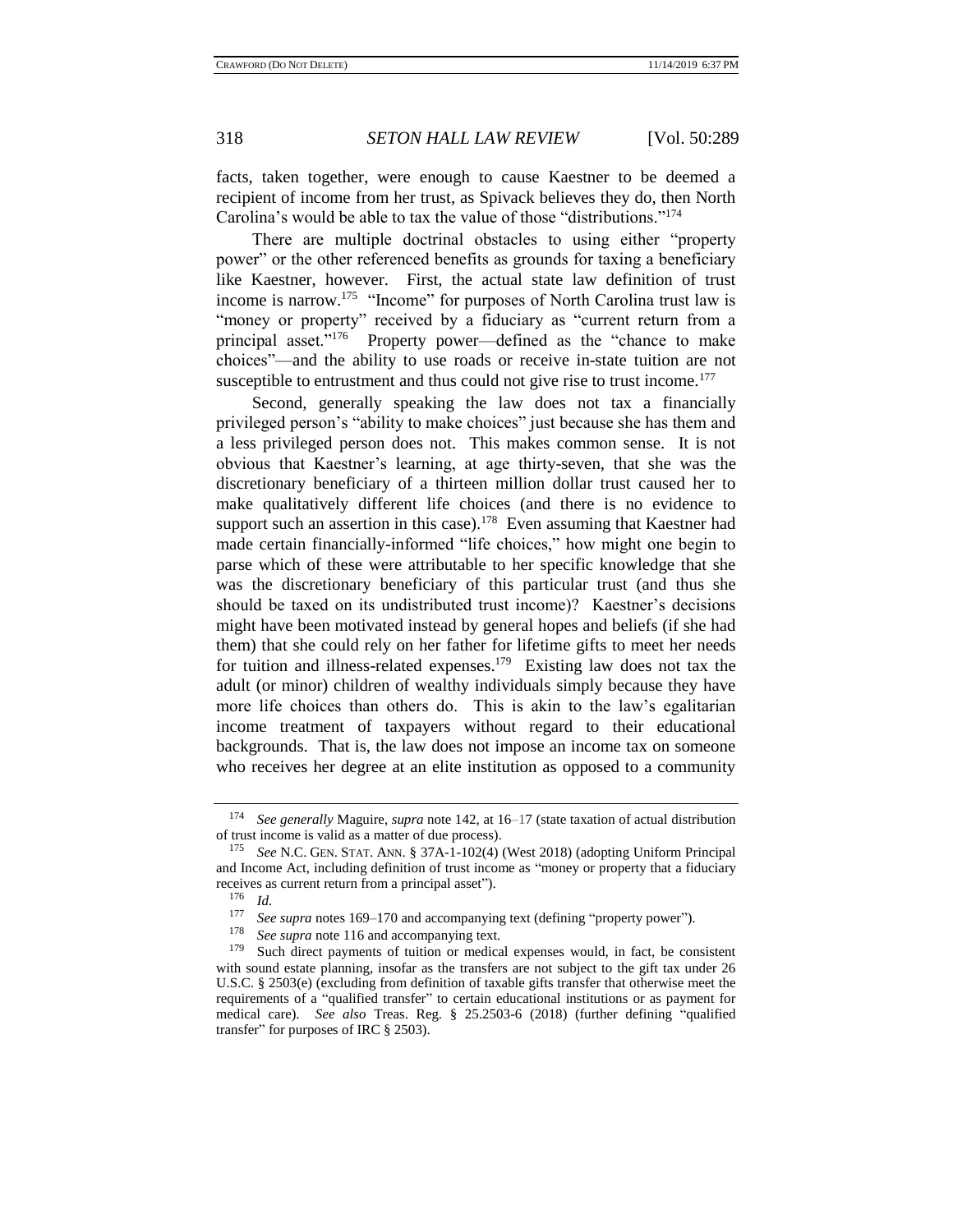college, for example, even though the former likely will have more (or more lucrative) employment choices than will the latter.<sup>180</sup> Freedom and choice—a kind of subjective mental state combined with actual or perceived personal well-being or comfort—are not generally subject to income taxation.<sup>181</sup>

A third challenge to Spivack's expansive approach to taxation is the "minimum contacts" standard of *International Shoe*, which suggests that "traditional notions of fair play and substantial justice" would not be met by a beneficiary's use of roads and the potential availability to her of public safety and health services.<sup>182</sup> Otherwise, even the casual out-of-state traveler driving on North Carolina roads could expect to owe income tax on the fraction of her salary from employment, say, that accrues while the traveler uses a vacation day to travel through North Carolina to the state of her final destination. So Spivack's expansive definition of trust income is untethered from the actual statutes, case law, or precedent. Even so, the conceptual possibility that a broader range of benefits could be defined as trust income forces any dialogue about trusts and taxation to confront the questions about the purpose and implementation of any state income tax regime.

#### B. *The Institutional Approach*

Like Professor Spivack, Professor Hemel is skeptical that family trusts are truly arm's length arrangements. But where Spivack sees a Court that is duped by trusts' "sleight of hand,"<sup>183</sup> Hemel sees a Court that knows exactly what it is doing in declaring North Carolina's tax unconstitutional in *Kaestner Trust*. 184 In an essay published the day after the Court's

<span id="page-30-0"></span><sup>180</sup> *See generally, e.g.*, Kathleen Elkins, *The 25 Colleges Where Students Go On to Earn the Most Money*, CNBC (May 1, 2018), https://www.cnbc.com/2018/05/01/the-collegeswhere-students-go-on-to-earn-the-most-money.html (listing among schools that produce highest-earning graduates the Massachusetts Institute of Technology, Harvard University, Georgetown and Stanford University); Nick Morrison, *World Rankings Show the Best Universities for Getting a Job*, FORBES (Nov. 23, 2016, 6:16 AM), https://www.forbes.com /sites/nickmorrison/2016/11/23/world-rankings-show-the-best-universities-for-getting-ajob/#3829dfc74879 (evaluating employment statistics from 300 universities and listing among schools whose graduates are most "appealing" to employers as Stanford University, the Massachusetts Institute of Technology, Columbia University and Princeton University).

<sup>181</sup> *See, e.g.*, Anthony C. Infanti, *Tax Equity*, 55 BUFF. L. REV. 1191, 1238 (2008) (explaining in discussion of social stigmas against LGBT individuals and associated emotional or mental stress or disorders, "as a natural corollary of its inability to account for 'psychic' income, the income tax does not allow for any sort of a 'psychic' deduction to account for the negative mental health effects of discrimination").

<sup>182</sup> Int'l Shoe Co. v. Washington, 326 U.S. 310, 316 (1945).

<sup>183</sup> *See* Spivack *supra* not[e 152,](#page-25-0) at 68–69.

<sup>184</sup> N.C. Dep't of Revenue v. Kimberley Rice Kaestner 1992 Family Tr., 139 S. Ct. 2213 (2019). *See* Daniel Hemel, *A Constitutional Right to Skirt State Income Tax?*, MEDIUM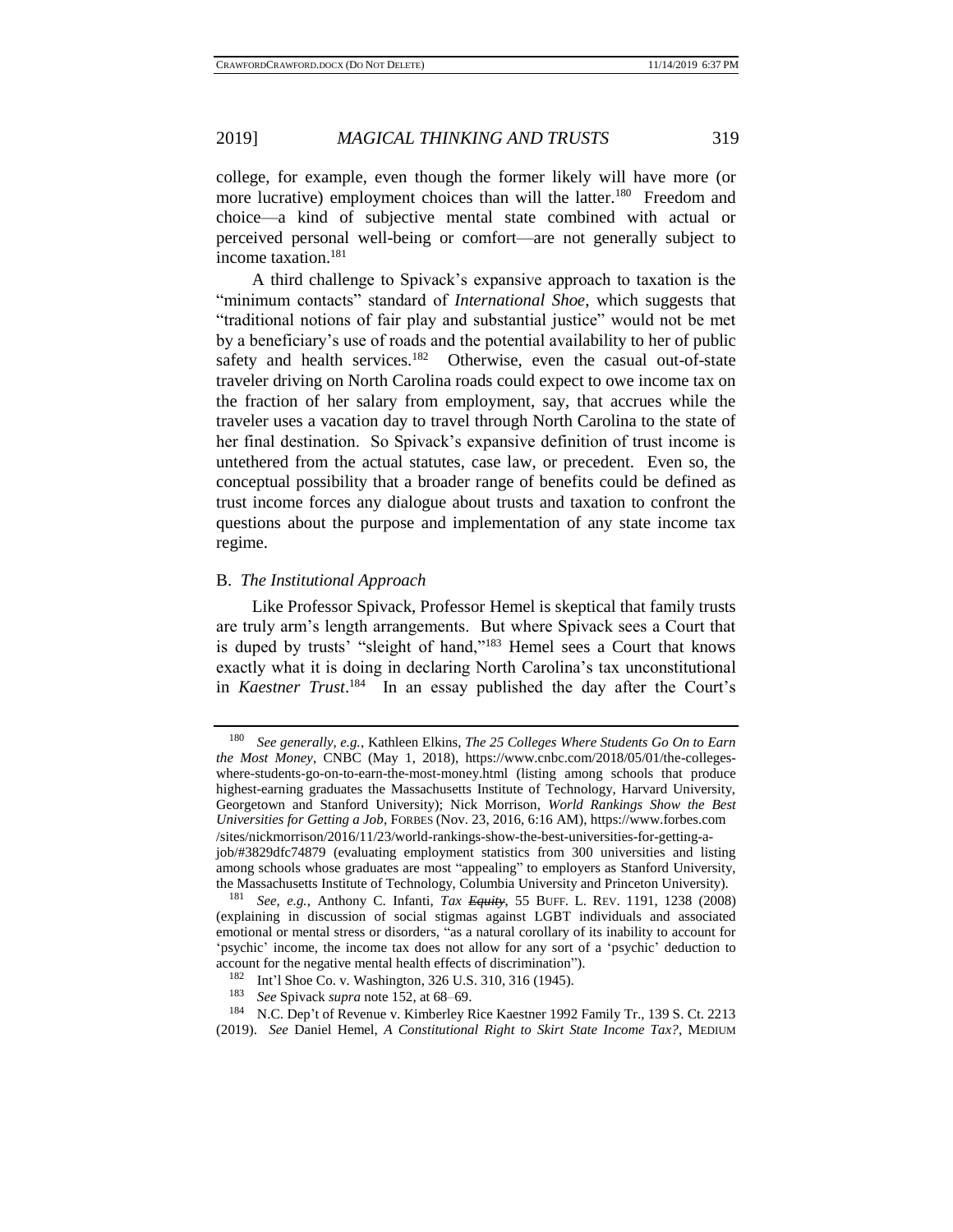decision, Hemel quipped, "It's a pity that Supreme Court opinions don't come with emojis, because this [opinion] just calls out for the winking face."<sup>185</sup> He criticizes Justice Sotomayor's opinion for overreliance on the trustee's discretion, pointing, as Spivack does, to the grantor's direction that the trustee should treat the trust as a "family asset," and make trust distributions for the beneficiaries' milestone expenses like education, a home purchase, and starting a business.<sup>186</sup> Hemel calls Sotomayor's reasoning "formalism at its acme," because "we all know" that the trustee will make whatever distributions the grantor and the beneficiaries want.<sup>187</sup>

Unlike Spivack, Hemel focuses on the decision itself to raise questions pertinent to fundamental constitutional doctrine—the "institution" of constitutional law—as well as the larger tax law structure the "institution" of tax administration. For example, Hemel rhetorically questions who (or what) suffers from a violation of the Due Process Clause if North Carolina imposes a tax solely on the basis of a trust beneficiary's in-state residence: "Who exactly is suffering the due process violation here? The court doesn't bother to say."<sup>188</sup> Pregnant in this question is the possibility that Hemel suspects that trusts do not have due process rights, or, if they do, those rights are somehow different (if not less than) the due process rights afforded to individuals or corporations.<sup>189</sup> If so, that would represent a substantial development in constitutional law doctrine,<sup>190</sup> and

<sup>189</sup> An individual defendant domiciled in a state can be haled into courts there. *See generally* Daimler AG v. Bauman, 571 U.S. 117 (2014). A corporate defendant incorporated in a state or doing business in that state are subject to the jurisdiction of courts there, too. *See generally id.*

<sup>190</sup> *See, e.g.,* United States v. Morrison, 596 F. Supp. 2d 661 (E.D.N.Y. 2009)

<sup>(</sup>June 22, 2019), https://medium.com/whatever-source-derived/a-constitutional-right-toskirt-state-income-tax-605dc8c42fbc.

<sup>&</sup>lt;sup>185</sup> Hemel, *supra* not[e 184.](#page-30-0)

<sup>&</sup>lt;sup>186</sup> *See supra* not[e 113](#page-19-0) and accompanying text.

<sup>&</sup>lt;sup>187</sup> Hemel, *supra* not[e 184.](#page-30-0)

*Id.* Later in the essay, Hemel asks whether the due process rights belong to the trustee or the beneficiaries. *Id.* This seems to be a distinction without a difference. *Compare* Bridget J. Crawford (@ProfBCrawford), TWITTER (June 21, 2019, 1:28 PM), https://twitter.com/ProfBCrawford/status/1142167341352062982 ("State tax laws must meet the requirements of the Due Process Clause of the 14th Amendment. Who was North Carolina trying to tax? The trust. Non-grantor irrevocable trusts are distinct taxpaying entities for state and fed purposes. No news there.") *with* Daniel J. Hemel (@DanielJHemel), TWITTER (June 21, 2019, 1:37 PM) https://twitter.com/DanielJHemel/sta tus/1142169768499306497 ("So it was the irrevocable trust's due process rights that were being violated? (The fact that they are distinct taxpaying entities is not the same as saying they are persons for purposes of the due process clause.)") *and* Bridget J. Crawford (@ProfBCrawford), TWITTER (June 21, 2019, 1:41PM), https://twitter.com/ProfBCrawford/ status/1142170727002624000 ("'Person' vs non-person does no work in this argument. Is there a sufficient degree of enjoyment, etc. by beneficiary to permit trust to be taxed? The system must meet requirements of due process. Any person or entity subject to taxation has right to due process.")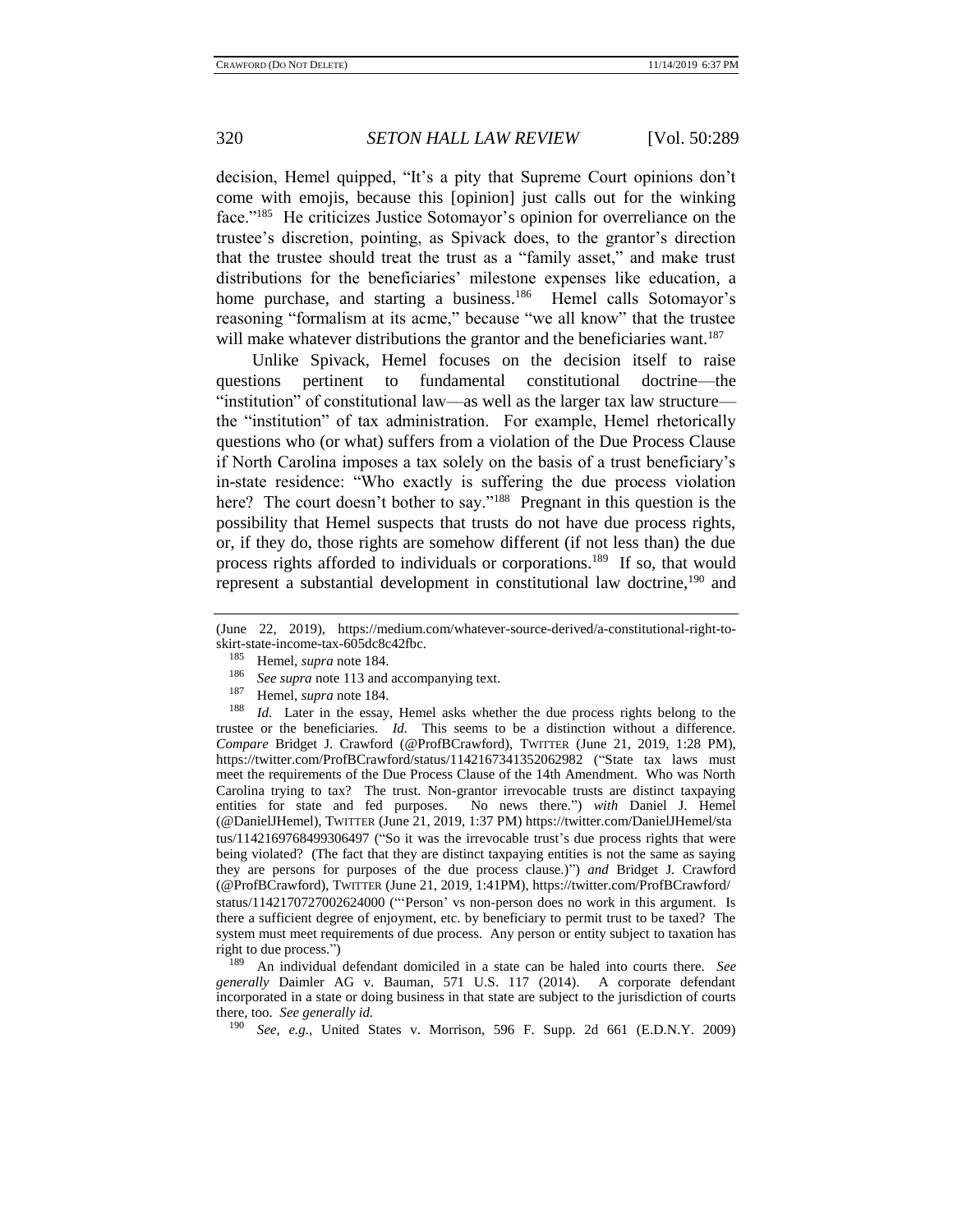Hemel rightfully wishes the court had been clearer on this point.

Hemel's general skepticism about family trusts leads to bleak predictions about the impacts of the Court's decision. He forecasts that states that presently do impose income tax on trusts will need to experiment with a variety of tax options, such as new gift taxes or an imperfect throwback tax on trust income.<sup>191</sup> Hemel's concerns about the tax landscape are grounded in the practical (he touches on the complexity of a throw-back tax). He further warns that Sotomayor's opinion provides a blueprint for future strategic behavior by taxpayers:

If you're a rich person in a high-tax state, the path forward is quite clear. Transfer income-generating assets to an irrevocable trust in a state that does not tax trust income on the basis of trustee residence or place of administration. . . . [I]ncome generated by the trust now lies beyond the reach of tax authorities in your home state. Choose a reputable trustee and give her nominal discretion over the timing of distributions. . . . [T]he income generated by the trust lies beyond the reach of tax authorities in your beneficiary's home state too.<sup>192</sup>

Practically speaking, however, the nature of the federal system is that each state is free to structure its laws, including its tax laws, in any way that it chooses, as long as those laws do not conflict with the U.S. Constitution.<sup>193</sup> In such a system, it is inevitable that wealthy (and even less wealthy) individuals will exploit differences in state tax laws so as to minimize, or even avoid, taxation.<sup>194</sup> There seems to be a general tolerance for taxpayers

<sup>191</sup> Hemel, *supra* not[e 184.](#page-30-0)

<sup>(</sup>recognizing due process rights for an individual in state taxation matter); Borden Chemicals and Plastics, L.P. v. Zehnder, 726 N.E.2d 73 (Ill. App. 2000) (recognizing due process rights for a partnership's out-of-state partner in a state taxation matters); Dept. of Revenue v. GAP (Apparel), Inc., 886 So. 2d 459 (La. Ct. App. 2004) (recognizing due process rights for an intangible holding company in a state taxation matters); Am. Chicle Co. v. State Tax Comm'n, 11 A.D.2d 256 (N.Y. App. Div. 1960) (recognizing due process rights of a corporation in a state taxation matter).

 $\frac{192}{193}$  *Id.* 

<sup>193</sup> *See, e.g.,* Bell's Gap R.R. Co. v. Pennsylvania, 134 U.S. 232, 237 (1890) (Nothing prevents a state "from adjusting its system of taxation in all proper and reasonable ways. It may, if it chooses, exempt certain classes of property from any taxation at all . . . All such regulations, and those of like character, so long as they proceed within reasonable limits and general usage, are within the discretion of the state legislature, or the people of the State in framing their Constitution."). *See also* Gerald L. Neuman, *Equal Protection, "General Equality" and Economic Discrimination from a U.S. Perspective*, 5 COLUM. J. EUR. L. 281, 300–08 (1999) (discussing constitutional limitations on differences in U.S. state tax systems).

<sup>194</sup> Tax-motivated domicile changes are the topic of many publicly available articles written for the general public. *See, e.g.*, Julie Garber, *5 Good Reason to Become a Florida Resident*, BALANCE (May 20, 2019), https://www.thebalance.com/top-reasons-to-become-aflorida-resident-3505072 (stating that combined state income tax and estate tax rates "can provide a huge incentive for individuals to look for a more desirable and less taxing place to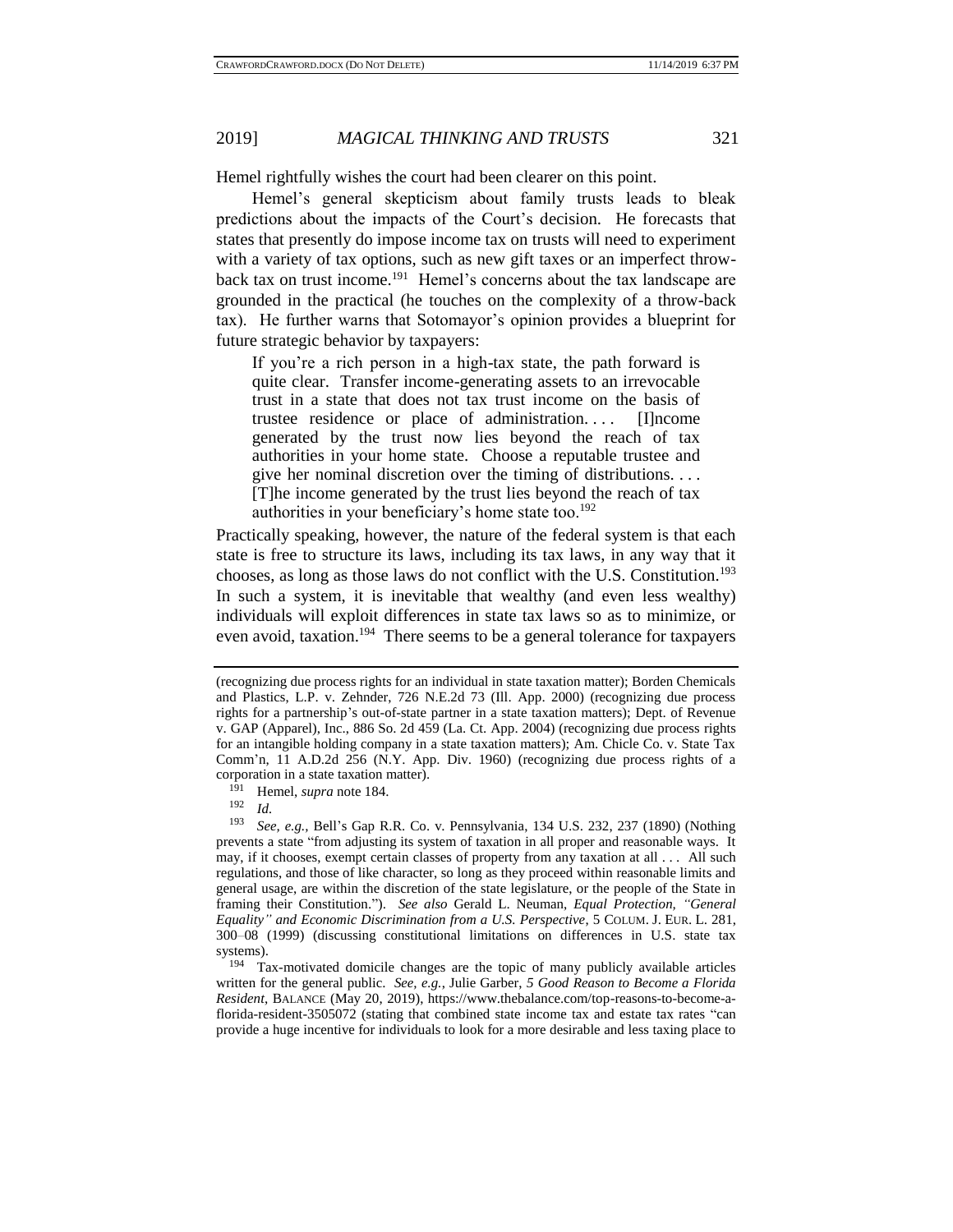who cross state lines to buy tax-free liquor, for example,  $195$  and those retirees who move to states with low (or no) income or estate taxes.<sup>196</sup> What is important about Hemel's contribution, then, is that it provides an example of the strong negative reaction to similar tax-motivated behavior, when undertaken by wealthy individuals who create family trusts.<sup>197</sup> The strength of that reaction suggests an underlying moral or philosophical dimension to the critique.<sup>198</sup> Tax and trust scholars may turn more explicitly to moral and philosophical concerns in future work.<sup>199</sup>

Hemel ends his essay with distinct awareness of the expressive value of Supreme Court opinions. He describes *Kaestner Trust* as a ruling that will cause more than lost revenue for North Carolina and other states:

Will [*Kaestner Trust*] go down as part of the anti-canon of the worst Supreme Court decisions ever? Of course not. But when the history of our second Gilded Age is written, *Kaestner* will warrant a plaintive footnote—an illustration that in an era of already-too-wide wealth inequality, concerns about high-end tax

<sup>196</sup> *Compare, e.g.*, Sandra Block et al., *10 Most Tax-Friendly States for Retirees, 2018*, KIPLINGER (Nov. 29, 2018), https://www.kiplinger.com/slideshow/retirement/T037-S001- 10-most-tax-friendly-states-for-retirees-2018/index.html (ranking Alaska as the most "taxfriendly state" for retirees because of absence of state income tax and estate tax and low state and local sales tax rates), *with The Top 10 Most Tax-Friendly States for Retirement*, RETIREMENT LIVING (Jan. 30, 2019), https://www.retirementliving.com/top-10-most-taxfriendly-states (ranking Wyoming as the most "tax-friendly state" for retirees because of the absence of state income and estate tax, low state and local sales tax rates, and low gas tax rates).

<sup>198</sup> *See supra* notes [58](#page-11-0)[–62](#page-11-1) and accompanying text.

For excellent extant work exploring philosophical perspectives in wealth transfers, *see, e.g.*, Jennifer Bird-Pollan, *Why Tax Wealth Transfers: A Philosophical Analysis*, 57 B.C. L. REV. 859 (2016); Jennifer Bird-Pollan, *Utilitarianism and Wealth Transfer Taxation*, 69 ARK. L. REV. 695 (2016); Jennifer Bird-Pollan, *Unseating Privilege: Rawls, Equality of Opportunity, and Wealth Transfer Taxation*, 59 WAYNE L. REV. 713 (2013); Jennifer Bird-Pollan, *Death, Taxes, and Property (Rights): Nozick, Libertarianism, and the Estate Tax*, 66 ME. L. REV. 1 (2013); Miranda Perry Fleischer, *Libertarianism and the Charitable Tax Subsidies*, 56 B.C. L. REV. 1345 (2015); Miranda Perry Fleischer, *Charitable Giving and Utilitarianism: Problems and Priorities*, 89 IND. L.J. 1485 (2014); Miranda Perry Fleischer, *Theorizing the Charitable Tax Subsidies: The Role of Distributive Justice*, 87 WASH. U. L. REV. 505 (2010).

call home like Florida," and explaining that Florida has no income tax, no estate tax and a generous homestead exemption").

<sup>195</sup> *See, e.g.,* Kara Newman, *How New Hampshire's Liquor Stores Became Must-Visit Travel Destinations*, SEVEN FIFTY DAILY (Dec. 18, 2017), https://daily.sevenfifty.com/hownew-hampshires-liquor-stores-became-must-visit-travel-destinations/ ("New Hampshire is also the only control state that operates liquor stores—and sells that liquor tax free. That means that New Hampshire draws a significant amount of out-of-state business. It's an unusual business model. More than half of sales at these gargantuan retailers comes from out-of-state-customers. . . .").

<sup>&</sup>lt;sup>197</sup> *See* Hemel, *supra* note [184.](#page-30-0)<br><sup>198</sup> *See supra* potes 58–62 and *s*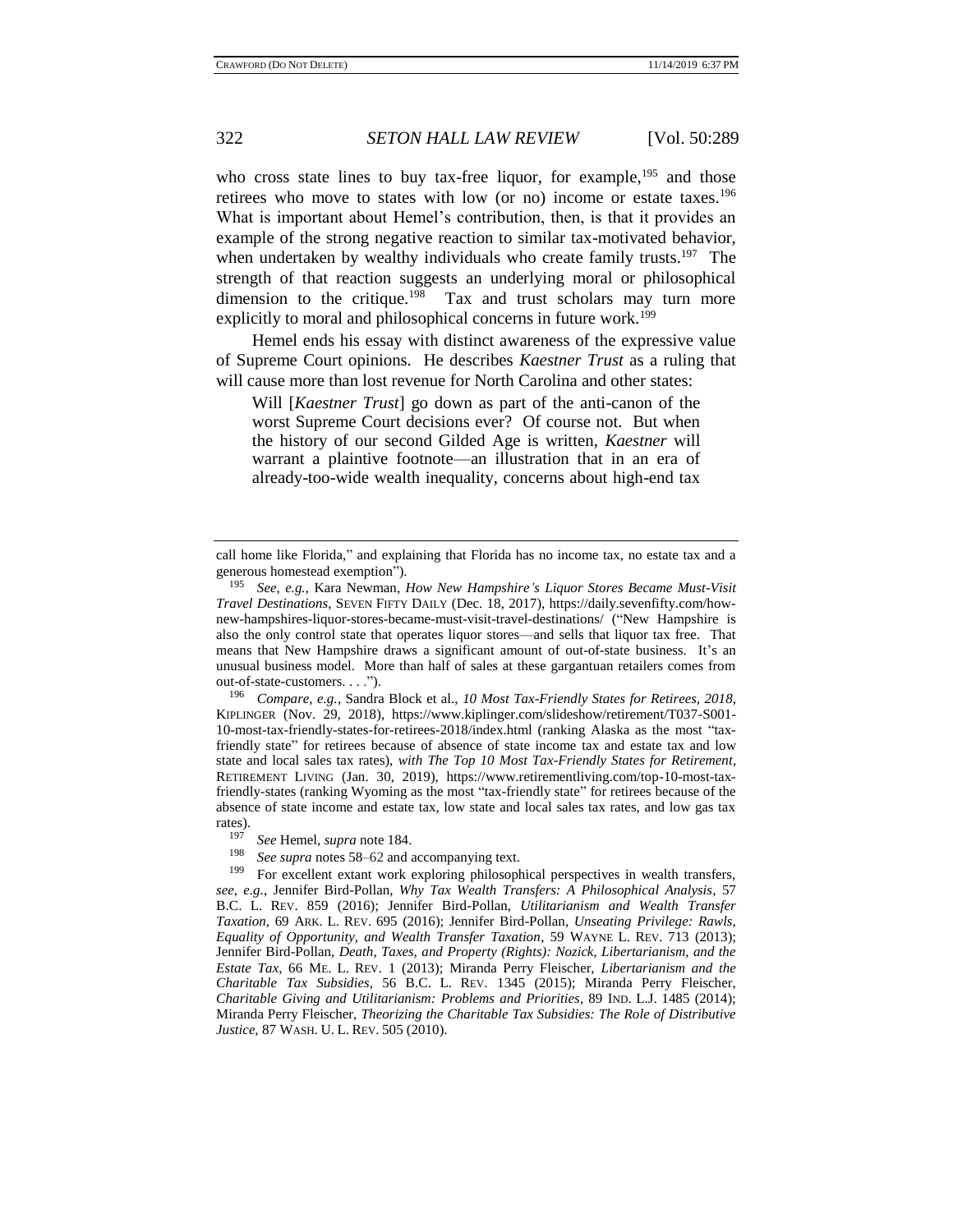avoidance elicited from the justices little more than a shrug.<sup>200</sup> The image of the justices giving "little more than a shrug" in response to behavior that helps rich people stay that way is profoundly evocative. In reading Hemel's description of the present era "our second Gilded Age," one immediately recalls that the wealth gap in 2012 was not that different from the wealth gap just before the great stock market crash in 1929, and that the wealth gap has widened since  $2012^{201}$  Hemel appreciates both the historical context of the Court's decision and present-day wealth inequalities.<sup>202</sup> For both Hemel and Spivack, then, the *Kaestner Trust* decision represents the Court's missed opportunity to do justice. $203$ Although neither Spivack nor Hemel implies that the judiciary should be the primary instrument for dismantling complex systems of wealth inequality, both believe that the Court has a role to play and that it failed to do its duty in this case.

### C. *Themes in Critical Academic Analyses of Trusts*

Like Spivack and Hemel, most academics tend to be critical of family trusts. There seems to be a general distaste for transfers of "partial bundles of sticks" to trustees for beneficiaries who otherwise possess the full legal capacity to own property.<sup>204</sup> The concerns tend to cluster into three general categories: taxes, control, and accountability.

Critics' tax concerns manifest in noting that, with careful planning, legal and equitable title split might result in trust assets being subject to no income tax at all.<sup>205</sup> Furthermore, trusts unconstrained by the rule against perpetuities can escape the estate tax entirely.<sup>206</sup> This runs counter to the intuition that all property belongs to someone, and thus should be susceptible to taxation at all points in time.<sup>207</sup>

<sup>205</sup> *See* Hemel, *supra* note [184](#page-30-0) and accompanying text.<br><sup>206</sup> *See e o* Jesse Dukeminier & James E. Krier. *Th*.

<sup>206</sup> *See, e.g.*, Jesse Dukeminier & James E. Krier, *The Rise of the Perpetual Trust*, 50 UCLA L. REV. 1303, 1342 (2003) (explaining how perpetual trusts are not subject to estate taxation); Jeramie J. Fortenberry, *Use Dynasty Trusts for Multigenerational Wealth Transfers*, 44 EST. PLAN. 35 (2017) (providing overview of dynasty trusts). *See also* Jay A. Soled, *Reimagining the Estate Tax in the Automation Era*, 9 U.C. IRVINE L. REV. 787, 820– 21 (explaining objections to so-called perpetual trusts as relating to opportunities for "taxpayer exploitation" and tax avoidance).

<sup>207</sup> *See* Jacques, *supra* note [8](#page-2-2) (explaining the "liberal understanding of private property" as having a political dimension, characterized by the belief that "people have an equal right

<span id="page-34-0"></span> $^{200}$  Hemel, *supra* not[e 184.](#page-30-0)

<sup>&</sup>lt;sup>201</sup> *See supra* notes [38](#page-7-0)[–39](#page-7-1) and accompanying text.

 $\frac{202}{203}$  *See supra* Part II.A.

<sup>203</sup> *See* Spivack, *supra* note [152,](#page-25-0) at 68–69; Hemel, *supra* note [184](#page-30-0) and accompanying text.<br> $204$ 

<sup>204</sup> *See, e.g.,* Bridget J. Crawford, *Who Is Afraid of Perpetual Trusts?*, 111 MICH. L. REV. FIRST IMPRESSIONS 79, 79 (2012) ("Throw a stone into a room full of law professors, and it is virtually impossible to hit someone who will defend perpetual trusts.").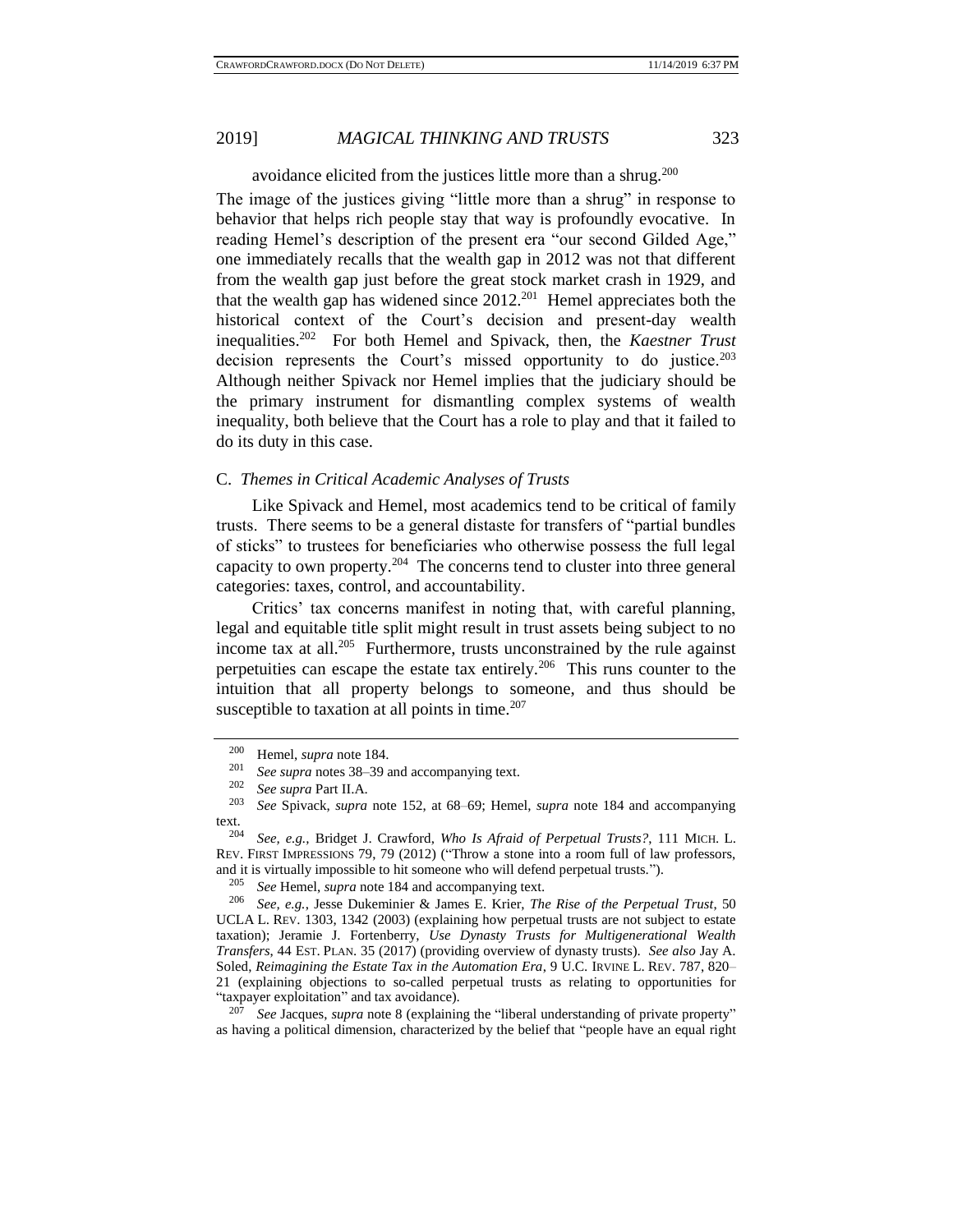Control concerns stem from multiple aspects of substantive trust law. One strain of critique evocatively focuses on the need for time limits on "dead hand control" by a grantor long gone.<sup>208</sup> Some period of time in which a grantor's wishes may govern trust property seems to be acceptable. That time period typically is the common law perpetuities period that law students and scholars have come to grudgingly accept as justified (with the traditional rationale that a property owner rightfully may condition the use of property for those he knows personally—typically his children and their children—but the control must end after the infamous period of lives in being plus twenty-one years).<sup>209</sup>

The other strain of the control critique, raised separately or together with first, is that family trusts are somehow not "real." The argument is that any legal and equitable title split in a family trust is illusory, and the trustee is a mere (paper) figure-head who poses no meaningful obstacle to the beneficiary's enjoyment of the trust property.<sup>210</sup> The flipside of this critique relies on an opposite view on the trustee, one that emphasizes the trustee's power, not the trustee's *de facto* impotence when presented with the wishes of the grantor or beneficiaries.<sup>211</sup> Consider in particular that under a state's decanting statute, trustees may have the ability change the situs, term or beneficial interest in trusts by exercise of their decanting

to pursue their aims in life, from which follows a corresponding equal right to acquire the resources that will enable them to pursue these aims," as well as the legal dimension driven by "the right to control things in accordance with one's interests as well as the right to deny others the use of these things" in furtherance of individual autonomy).

<sup>208</sup> *See, e.g.*, Ray Madoff, *America Builds an Aristocracy*, N.Y. TIMES (July 11, 2010), https://www.nytimes.com/2010/07/12/opinion/12madoff.html (critiquing long-term trusts as contributing to inappropriate preservation of wealth).

<sup>209</sup> In adjudicating the dispute in the *Duke of Norfolk's Case*, (1682) 22 Eng. Rep. 931 (Ch.); 3 Chan. Cas.1, the judge recognized the right of the *pater familias* to make decisions regarding the transmission of some, all or no property rights to those he knew. *Id.* The English lawyer and judge Arthur Hobhouse, First Baron Hobhouse, famously wrote that, "A clear, obvious, natural line is drawn for us between those persons and events which the Settlor knows and sees, and those which he cannot know or see. Within the former province we may trust his natural affections and his capacity of judgment to make better dispositions than any external Law . . . ." Arthur Hobhouse, *The Devolution and Transfer of Land*, *in* THE DEAD HAND: ADDRESSES ON THE SUBJECT OF ENDOWMENTS AND SETTLEMENTS OF PROPERTY 188 (1880). For a contemporary critique of perpetual trusts, *see, e.g.*, Mark L. Ascher, *But I Thought the Earth Belonged to the Living*, 89 TEX. L. REV. 1149, 1160 (2011) (calling long-term trusts "loony").

<sup>210</sup> *See, e.g.*, Cmm'r of Internal Revenue v. Indianapolis Power & Light Co., 493 U.S. 203, 207–08 (1990); Spivak *supra* note [152,](#page-25-0) at 49; Hemel, *supra* note [184](#page-30-0) and accompanying text.

<sup>211</sup> *See* Weisbord, *supra* note [72](#page-13-0) (exploring the contours and limitations of a trustee's decanting powers); Alex Boni-Saenz, *Baselines in Trust Term Extensions*, 67 FLA. L. REV. F. 30 (2015) (calling trustees' exercise of decanting power to extend duration of trust "the next battleground in the rancorous war over the Rule Against Perpetuities").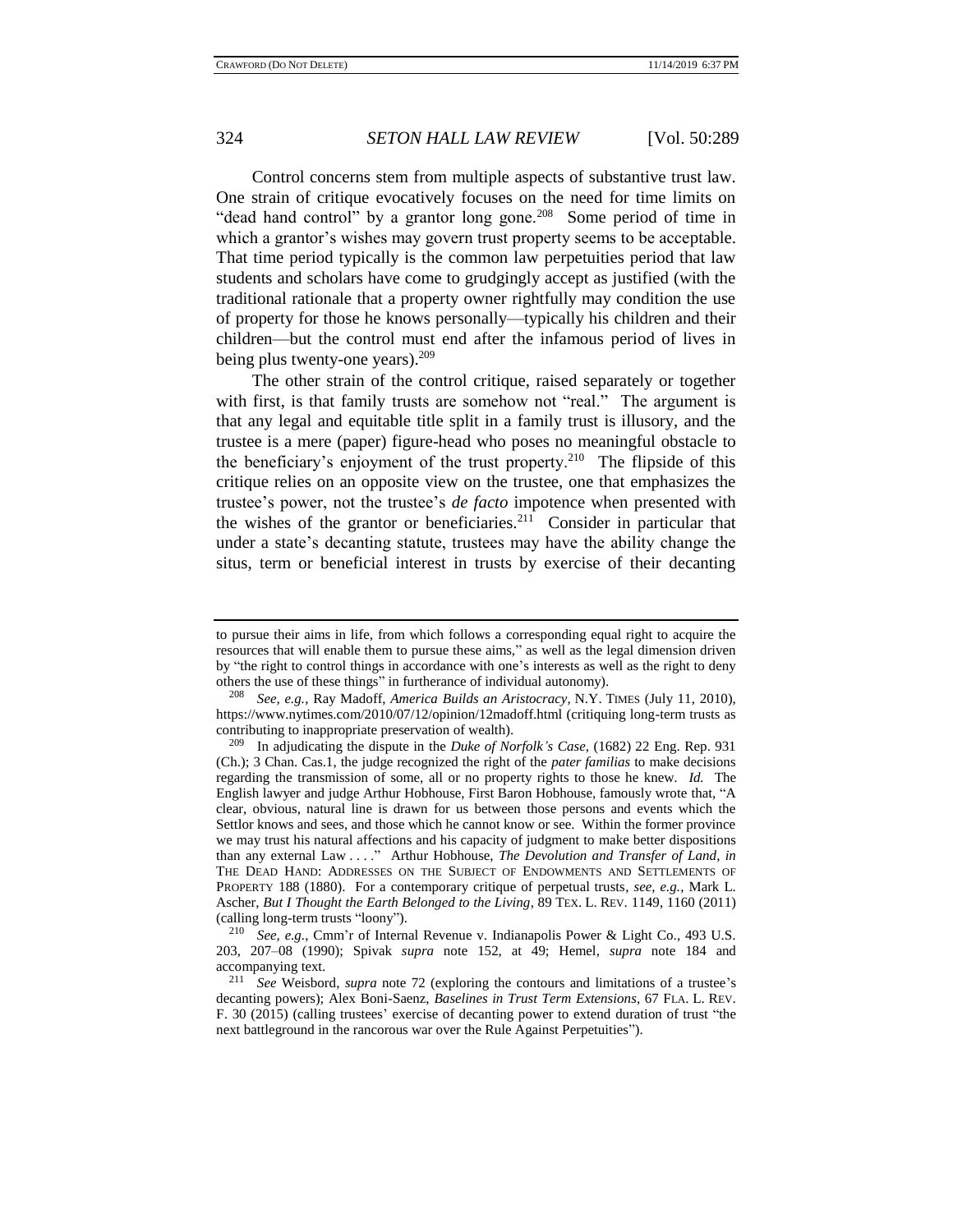powers.<sup>212</sup> This powerful trustee is quite the opposite of trustee-asfigurehead. In this view, the trustee plays a highly determinative role in shaping beneficial interests.<sup>213</sup>

<span id="page-36-0"></span>Commentators' accountability concerns center on the rights of third parties. Spendthrift trusts, critics claim, allow beneficiaries to behave irresponsibly without financial consequences, because they become judgment-proof against claims by tort victims or other creditors, like divorcing spouses.<sup>214</sup> Critics reserve particular distaste for self-settled asset protection trusts created in U.S. jurisdictions; they do so without full practical appreciation for the attractiveness of offshore jurisdictions, not to mention potential lost tax revenue, if such trusts became unavailable in this country.<sup>215</sup>

<span id="page-36-1"></span>One nineteenth century Pennsylvania judge opined that, "Whoever has the right to give, has the right to dispose of the same as he pleases."<sup>216</sup> One predicts that most academics would agree, in the sense that any individual property owner has the authority to choose the individual recipient of a post-mortem gift of a particular heirloom, for example, or that the owner could choose to destroy the heirloom during her lifetime if she so desires. But when evaluating transfers to a trust for oneself or one's family members, there is little tolerance for arrangements that result in no liability for income or estate tax,  $2^{17}$  limited (or no) liability for bad acts,  $2^{18}$ or limitations on a jurisdiction's ability to hale a trust grantor or beneficiary into court, if either of them has any contact of any level with the forum state. $219$ 

<sup>212</sup> *See, e.g.*, Weisbord, *supra* not[e 72,](#page-13-0) at 76.

<sup>213</sup> *See, e.g.*, *id.*

<sup>214</sup> *See, e.g.*, Spivack, *supra* note [152,](#page-25-0) at 48–49, 64–67 (describing cases in which trust spendthrift clauses deny divorcing spouse the ability to reach assets in trust).

<sup>215</sup> *See, e.g.*, Stewart E. Sterk, *Asset Protection Trusts: Trust Law's Race to the Bottom?*, 85 CORNELL L. REV. 1035 (2000) (calling repeal of rule against perpetuities a "race to the bottom"). *Cf.* Robert T. Danforth, *Rethinking the Law of Creditors' Rights in Trusts*, 53 HASTINGS L.J. 287 (2002) (articulating possible argument in favor of the selfsettled asset protection trust in terms of the creditors of a trust grantor having no more right to reach trust property than the grantor could).

<sup>216</sup> It sounds better in Latin: "*Cujus est dare ejus est disponere*." Ashhurst v. Given, 5 Watts & Serg. 323, 330 (Pa. 1843) (disallowing creditors to reach beneficiary's interest in trust based on restrictions placed by grantor).

<sup>217</sup> *See, e.g.*, *supra* note [153](#page-25-1) and accompanying text; *supra* not[e 207](#page-34-0) and accompanying text; N.C. Dep't of Revenue v. Kimberley Rice Kaestner 1992 Family Tr., 139 S. Ct. 2213 (2019).

<sup>218</sup> *See, e.g., supra* note[s 214](#page-36-0)[–215](#page-36-1) and accompanying text.

<sup>219</sup> *See, e.g., supra* not[e 166](#page-27-0)[–174](#page-29-0) and accompanying text.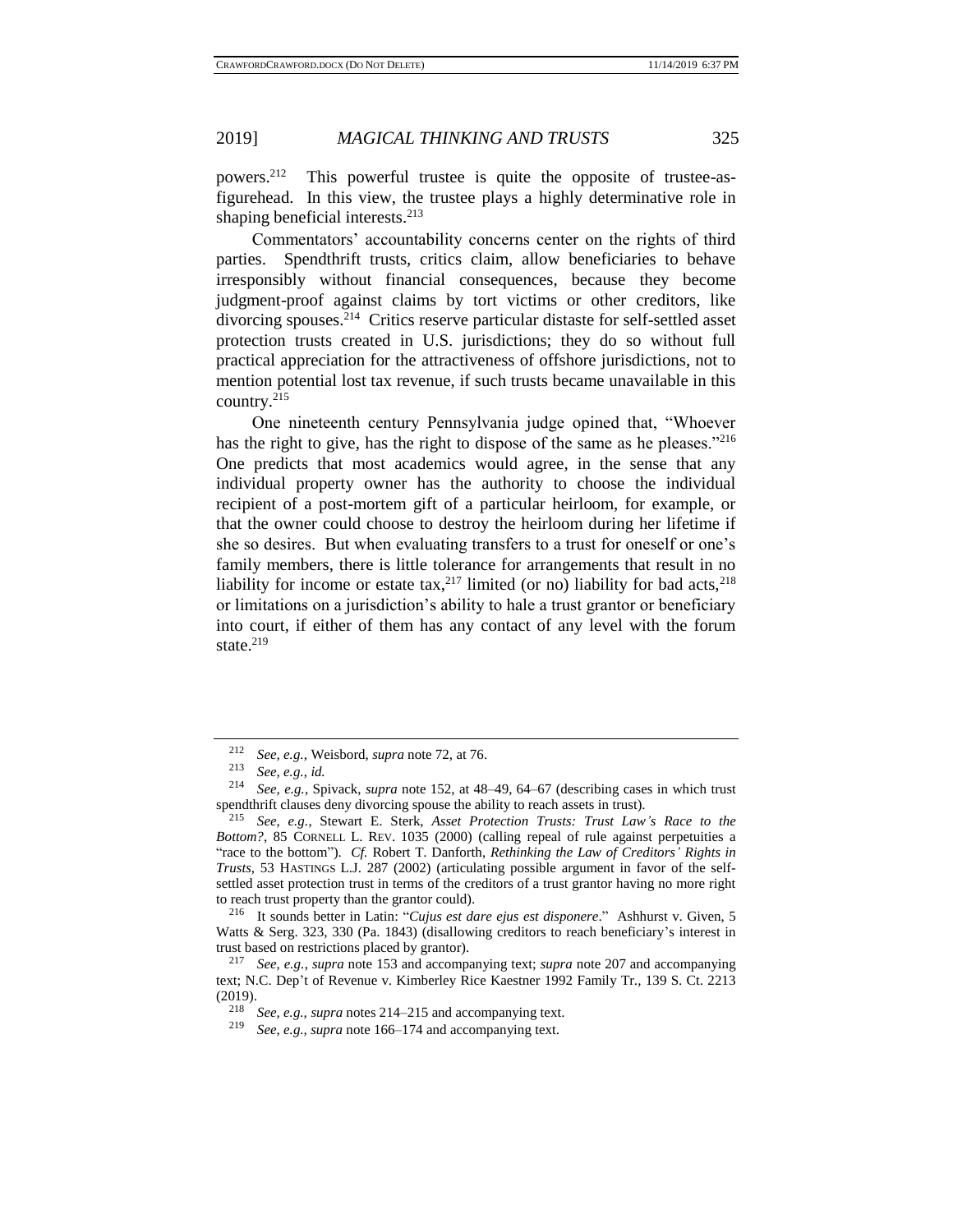<span id="page-37-0"></span>

## V. COURTS, TAXES, AND WEALTH CONCENTRATIONS

#### A. *Courts Cannot Solve the Problem of Wealth Inequality*

Particularly for wealthy taxpayers, the tax system in the United States is a cat-and-mouse game.<sup>220</sup> The system's foundations are state and federal laws (and sometimes local laws, too, as in the case of sales tax), amplified by the regulations that purport to interpret those laws.<sup>221</sup> For most income, estate, and gift taxes, a taxpayer self-reports the amount of tax owed, and the government can either accept or reject the return.<sup>222</sup> If a conflict arises between a taxpayer and the government that cannot be resolved administratively, then a judge will be called upon to interpret and apply the applicable tax laws in order to end the dispute.<sup>223</sup> But courts lack the power to change the tax laws, unless the laws violate the applicable state constitution or the U.S. Constitution<sup>224</sup> Until now, critics of the state

<sup>222</sup> For a brief overview of federal income tax procedure, *see* NEWMAN ET AL., FEDERAL INCOME TAXATION: CASES, PROBLEMS & MATERIALS 9–10 (7th ed. 2019).

 $220$  The vivid (and accurate) description does not originate here; multiple other scholars and commentators have deployed the metaphor. *See, e.g.*, David Cay Johnston, *The Loophole Artist*, N.Y. TIMES (Dec. 21, 2003), https://nyti.ms/2UUxxMQ ("[The tax] catand-mouse game is to work the loopholes in the system until the government finds them and draws them closed."); Jay A. Soled & Mitchell Gans, *Related Parties and the Need to Bridge the Gap Between the Income Tax and Transfer Tax Systems*, 62 ALA. L. REV. 405, 438 (2011) ("Congress should not approach transfer tax reform in a piecemeal fashion . . . this cat-chasing-mouse process will only result in frustration as clever taxpayers and their undaunted advisers will continue to formulate and develop new transfer tax-saving methodologies."); George K. Yin, *Reforming (and Saving) the IRS by Respecting the Public's Right to Know*, 100 VA. L. REV. 1115, 1155 (2014) ("Since enforcement of the tax laws is to some extent a cat-and-mouse game, the agency's ability to use its limited enforcement resources most efficiently must be preserved.").

<sup>221</sup> *See, e.g.*, Bridget J. Crawford & Carla Spivack, *Tampon Taxes, Discrimination and Human Rights*, 2017 WIS. L. REV. 491, 500 (discussing sales tax-free status of medical supplies and necessities). *See also, e.g.,* FLA. STAT. § 212.08(nnn) (2018) (providing sales tax exemption for "products used to absorb menstrual flow" defined as "products used to absorb or contain menstrual flow, including, but not limited to, tampons, sanitary napkins, pantiliners, and menstrual cups").

*Id.* (describing judicial pathways of a federal income tax case).

<sup>224</sup> Relevant limitations in the U.S. Constitution include, for example, the Due Process Clause and the Commerce Clause. *See* U.S. CONST. amend. XIV, § 1 (prohibiting state from state depriving any person "of life, liberty, or property, without due process of law"); U.S. CONST. art. I, § 8 (reserving to Congress the right to regulate commerce "among the several states"). Although some provisions of state constitutions may mirror, overlap with, or be interpreted similarly to their federal counterparts, that is not always true. *See, e.g.*, Aileen H. Char Life Interest v. Maricopa County, 93 P.3d 486 (Ariz. 2004) (interpreting the state constitution's Uniformity Clause, Ariz. Const. art. IX, § 1, to provide taxpayers with greater protection than the Equal Protection Clause of the Fourteenth Amendment of the U.S. Constitution). Also, distinguish between a court's ability to declare that a law is unconstitutional (*i.e.,* unenforceable) with the ability to change the law. *See, e.g.,* Eric S. Fish, *Choosing Constitutional Remedies*, 63 UCLA L. REV. 322, 324–25, 380–81 (2016) (distinguishing between declaring law unconstitutional versus changing legislative content,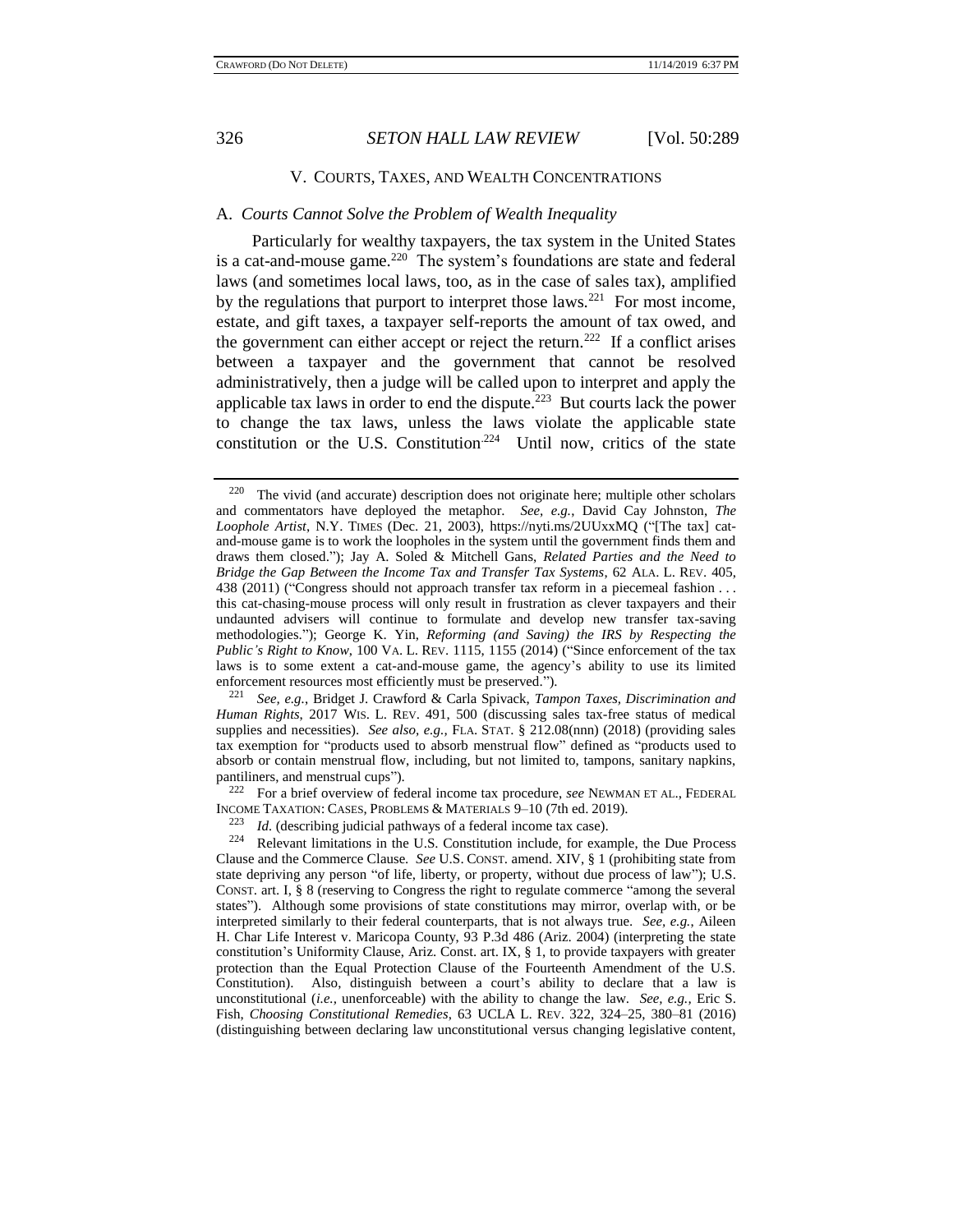<span id="page-38-0"></span>

income taxation of trusts, or even trusts in general, have tended to use scholarly articles and amicus briefs to make technical arguments against family trusts.<sup>225</sup> But if loopholes in state laws permit family trusts to flourish inappropriately, state legislatures, not the courts, are likely the most effective source of reform.<sup>226</sup>

At their core, trusts are creations of legal fiction, to be sure.<sup>227</sup> But legal decisions over centuries have recognized trusts, including their split of legal and equitable title, as valid.<sup>228</sup> To the extent that trust law has changed dramatically in the last twenty-five years, the transformation is the result of state-by-state legislation.<sup>229</sup> Proposals for reform have come from national organizations such as the American Law Institute and the Uniform Law Commission, as well as individuals and groups—typically local lawyers, bankers, and their professional associations—in each state.<sup>230</sup> As

<sup>22[8](#page-2-2)</sup> *See supra* notes [7–](#page-2-0)8 and accompanying text.<br><sup>229</sup> *See Crawford, supra* note 13, at 81–82 ("In

<sup>230</sup> This is what Robert Sitkoff calls the "top-down versus bottom-up" model of reform, with proposals from American Law Institute and the Uniform Law Commission typically intended "to update the law in accord with emerging academic and elite practitioner policy

while also noting that "in cases where the existing law is unconstitutional, the court must generally make a change that will either expand or contract the law"). *See also* Ruth Bader Ginsburg, Address, *Some Thoughts on Judicial Authority to Repair Unconstitutional Legislation,* 28 CLEV. ST. L. REV. 301, 317 (1979) ("When the court passes on the constitutionality of a statute . . . it concludes its essentially judicial business. If it declares the statute unconstitutional as written, the remaining task is essentially legislative.").<br> $\frac{225}{225}$  See sunge potes 140, 150 and accompanying text and sunge Ports IV A and B.

<sup>225</sup> *See supra* notes [149–](#page-24-2)[150](#page-24-1) and accompanying text and *supra* Parts IV.A and B.

 $226$  Undoubtedly, the focus on the production of scholarly articles makes sense, given that most tenured and tenure-track faculty members are expected to produce scholarship as part of their jobs. *See, e.g.*, *College of Law Tenure Standards and Procedures*, UNIVERSITY OF IOWA COLLEGE OF LAW (2009), https://uiowa.edu/conflictmanagement/sites/uiowa.edu.co nflictmanagement/files/Law.pdf ("[E]very faculty member is expected to engage in the study of and critical evaluation of some aspects of the legal system. It is also expected that the fruits of this inquiry will result in scholarly publications."). Furthermore, one suspects that there are far more law professors who are familiar with amicus briefs (from their experiences as judicial clerks) than there are law professors who have experience with state or federal legislative lobbying. *See, e.g*, Sarah Lawsky, *Spring Self-Reported Entry Level Hiring Report 2019*, PRAWFSBLAWG (June 4, 2019), https://prawfsblawg.blogs.com/prawfsbl awg/2019/06/spring-self-reported-entry-level-hiring-report-2019.html (showing 63% of all self-reported recent law school faculty hires held a clerkship prior to accepting their faculty position, but not gathering data about legislative lobbying experience). This is not to say that law faculty are not involved at the state or national levels on law reform projects. *See, e.g.*, *Electronic Wills Act, Draft for Discussion*, UNIF. LAW COMM'N (Feb. 12, 2019), https://tinyurl.com/y3pufoj5 (listing Professor Susan Gary of the University of Oregon School of Law as the Committee's Reporter).<br> $\frac{227}{227}$  See surve note 6 and accompanying to

<sup>&</sup>lt;sup>227</sup> *See supra* not[e 6](#page-2-3) and accompanying text.<br><sup>228</sup> *See supra* notes  $\frac{7}{2}$  and accompanying to

See Crawford, *supra* note [13,](#page-3-1) at 81-82 ("In the case of trusts that are designed to keep rich people rich, three very curious things have happened in the United States in the last twenty-five years. These have revolutionized trust law more than anything else in the last 400 years: the rise of self-settled asset protection trusts, the proliferation of trust decanting rules and the repeal of the rule against perpetuities in over half of the jurisdictions in the nation.") (citations omitted).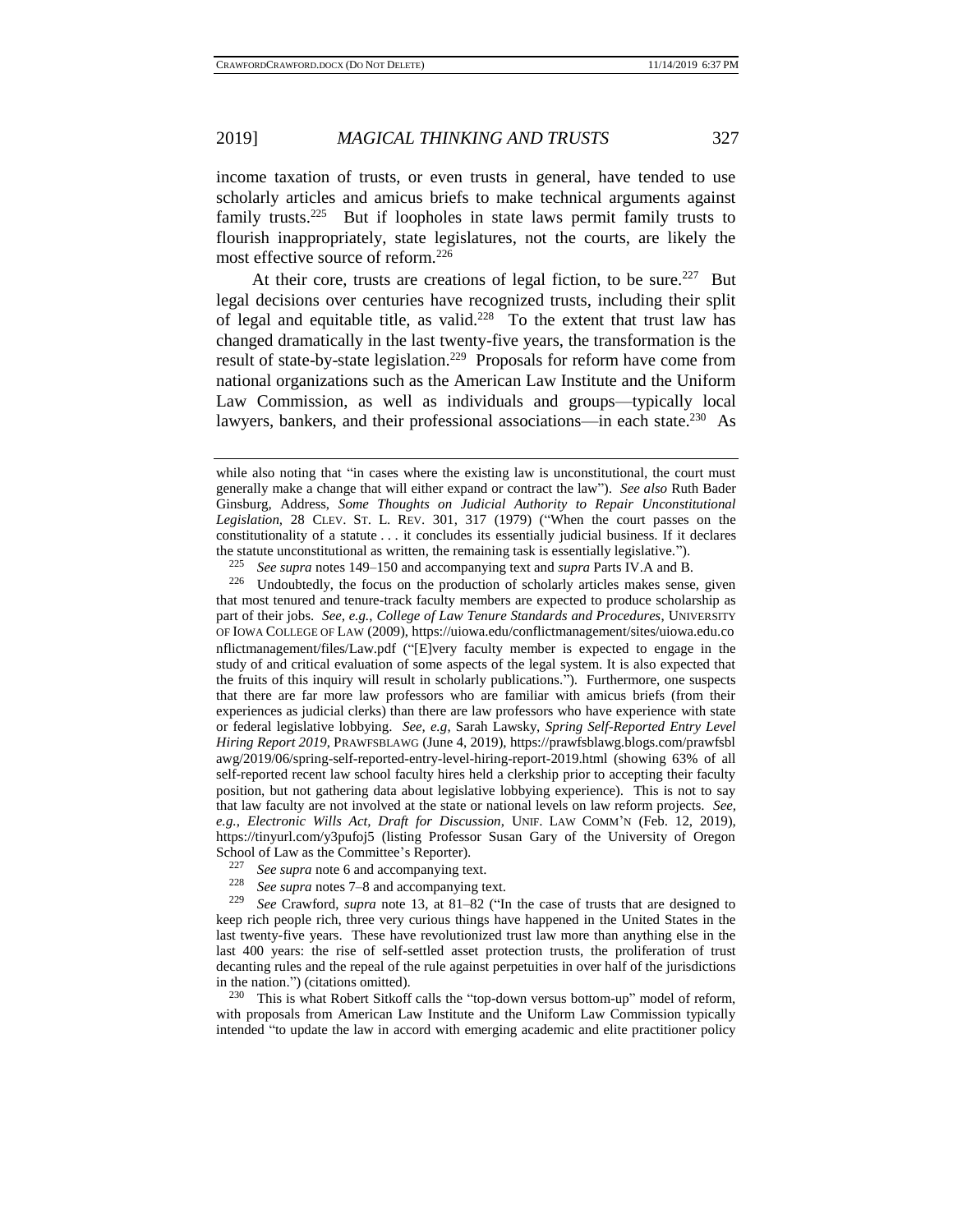with state income tax laws, once the legislature enacts a provision, generally speaking a court must find a violation of the state constitution, the U.S. Constitution, or perhaps public policy, in order to change it.<sup>231</sup> For that reason, courts are ill-equipped to play a role in dismantling wealth inequality through interpretation of income tax laws or trust laws.

#### B. *Taxes Could Solve the Problem of Wealth Inequality*

Given the wealth inequality in this country, one naturally turns to the estate tax as a possible remedy. After all, Congress enacted the estate tax in 1916, $232$  motivated by the need to raise revenue during the first world war and to address rising wealth inequality.<sup>233</sup> Unfortunately, however, the country's past and existing iterations of the estate tax have never raised much revenue.<sup>234</sup> In 2018, estate tax collections represented approximately

<sup>232</sup> An Act to Increase the Revenue, and for Other Purposes, Pub. L. No. 64-271, § 1, 39 Stat. 756, 756–57 (1916).

<sup>233</sup> *See* Jeffrey A. Cooper, *The Ghosts of 1932: The Lost History of Estate and Gift Taxation*, 9 FLA. TAX REV. 875, 882 (2010) ("In 1916, Congress again turned to estate taxes to fund another looming military conflict, enacting a new estate tax just prior to U.S. entry into World War I."); WILLIAM H. GATES, SR. & CHUCK COLLINS, WEALTH AND OUR COMMONWEALTH: WHY AMERICA SHOULD TAX ACCUMULATED FORTUNES 41 (2002) ("Early in the twentieth century, Gilded Age corruption and inequality, powerful and popular social movements, and growing moral misgivings within the wealthy elite all converged on America's political stage. Out of that convergence came America's first lasting estate tax."); PIKETTY, *supra* note [38,](#page-7-0) at 440 ("[T]his fear of growing to resemble Europe was part of the reason why the United States in 1910–1920 pioneered a very progressive estate tax on large fortunes, which were deemed to be incompatible with US values . . . .").

<sup>234</sup> *See generally* James R. Repetti, *Should We Tax the Gratuitous Transfer of Wealth? An Introduction*, 57 B.C. L. REV. 815, 815 (2016) (reporting on comparative percentages of total tax revenue attributable to the estate tax for the period 1981 through 2014 ranging from an approximate high of 1.2% to a low 0.65%).

<span id="page-39-0"></span>consensus on necessary revision to the canon." Robert Sitkoff, *Top-Down Versus Bottom-Up Law Reform in Trusts and Estates: Future Interests and Perpetuities*, JOTWELL (Nov. 22, 2010), https://trustest.jotwell.com/top-down-versus-bottom-up-law-reform-in-trusts-andestates-future-interests-and-perpetuities. In contrast, "the other law reform pattern, which we can characterize as bottom-up, local bankers and lawyers lobby state lawmakers for a specific reform. Bottom-up reforms are usually meant to attract trust business (think perpetual or asset protection trusts)." *Id.*

 $231$  There are, of course, exceptions to this general rule, although arguably courts accomplish legal change by choosing to follow or depart from case law precedent interpreting a statute, rather than attacking the statute itself. *See, e.g.*, Sullivan v. Burkin, 460 N.E.2d 572 (Mass. 1984). In that case, the Supreme Judicial Court of Massachusetts addressed the question of whether a revocable inter vivos trust created by a husband was subject to the widow's elective share right. *Id.* A prior decision had interpreted the elective share statute to apply to only probate property. *See* Kerwin v. Donaghy, 59 N.E.2d 299 (Mass. 1945). In *Sullivan*, the court announced that "for the future . . . as to any inter vivos trust created or amended after the date of this opinion, we shall no longer follow the rule announced in *Kerwin v. Donaghy*." *Sullivan*, 460 N.E.2d at 577. Practically speaking, that meant that the court prospectively expanded the elective share right of a surviving spouse, even though the statute did not change. *See id.*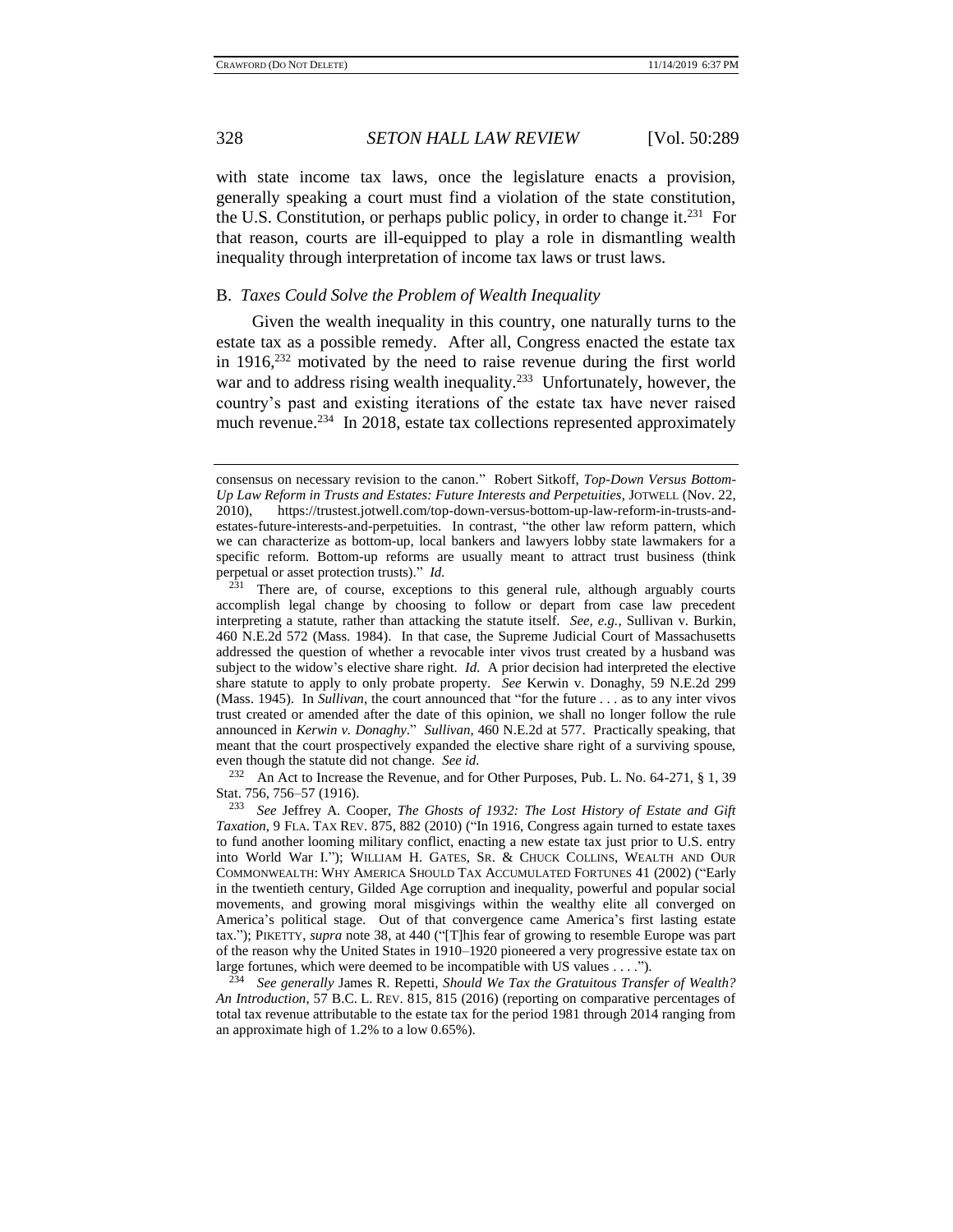$0.65\%$  of total tax revenue.<sup>235</sup> Given the generous wealth transfer tax exemption (in 2019, \$11.4 million per person or \$22.8 million per couple),  $^{236}$  the number of estates subject to taxation is necessarily small.  $^{237}$ 

<span id="page-40-1"></span><span id="page-40-0"></span>The current wealth transfer framework of high exemptions and relatively low tax rates has not been constant throughout the estate tax's history, however.<sup>238</sup> For example, for the period September 1, 1936 through June 25, 1945, net estates valued at more than ten million dollars were subject to taxation at a rate of seventy percent.<sup>239</sup> For the period 1977 through 1981, that same top rate of seventy percent applied to estates valued at more five million dollars.<sup>240</sup> Only after President George W. Bush signed into law the Economic Growth and Tax Relief Reconciliation Act of 2001 did estate tax rates start steadily declining substantially downward, while the wealth transfer tax exemption amount trended steadily upward.<sup>241</sup>

Although there is historical precedent for higher rates of taxation, $242$ making only modifications to rates or exemptions may not be enough to make a meaningful change to the wealth gap. France, for example, has a more robust estate tax system than the United States does, with a top rate of forty-five percent.<sup>243</sup> In France, the rate of wealth inequality is still high

<sup>238</sup> *See supra* note [236](#page-40-0) and accompanying text (furnishing wealth transfer tax exemption figures for 2019 of \$11.4 million per individual and \$22.8 million for per married couple).

 $\frac{240}{241}$  *Id.* 

<span id="page-40-2"></span>

<sup>235</sup> *See* INTERNAL REVENUE SERV. DATA BOOK 2018, INTERNAL REVENUE SERV. 14, https://www.irs.gov/pub/irs-soi/18databk.pdf (last visited Oct. 4, 2019) (see Table 6).

<sup>236</sup> *See* Rev. Proc. 2018-57 (announcing inflation-adjusted figures applicable for tax year 2019); 26 U.S.C. § 2010(c) (2018), amended by Tax Cut and Jobs Act of 2017, Pub. L. No. 115-97, 131 Stat. 2054 (increasing wealth transfer tax exemption in 2018 to \$11.18 per person, indexed for inflation).

<sup>237</sup> *Compare* INTERNAL REVENUE SERV. DATA BOOK 2018, *supra* note [235,](#page-37-0) at Table 2 (showing 34,092 estate tax returns filed for 2018) *with* INTERNAL REVENUE SERV. DATA BOOK 2009, INTERNAL REVENUE SERV., https://www.irs.gov/pub/irs-soi/09databk.pdf (last visited Oct. 4, 2019) (see Table 2) (showing 46,000 estate tax returns filed for 2009). Practically speaking, the high exemptions mean that only approximately 0.1% of decedents' estates are subject to estate taxation each year. *See, e.g.,* Julie Garber, *Federal Estate Tax Exemptions 1997 Through 2019*, BALANCE (July 9, 2019), https://www.thebalance.com/exe mption-from-federal-estate-taxes-3505630 (providing overview of operation and amount of exemption from federal estate and gift taxes).

<sup>239</sup> *See, e.g.*, *A Historical Look at Estate and Gift Tax Rates*, CCH, https://www.cch.com/press/news/historicalestategifttaxrates.pdf (last visited Oct. 4, 2019) (providing maximum estate tax rates for years 1916 through 2011).

<sup>&</sup>lt;sup>241</sup> H.R. 1836, 107th Cong. (1st Sess. 2001).<br><sup>242</sup> Sessences at a 226 and assessmenting to

See supra note [236](#page-40-0) and accompanying text; *supra* not[e 238](#page-40-1) and accompanying text; *supra* not[e 239](#page-40-2) and accompanying text.

<sup>243</sup> *See, e.g.*, Alan Cole, *Estate and Inheritance Taxes Around the World*, TAX FOUND. (2015), https://taxfoundation.org/estate-and-inheritance-taxes-around-world (providing data on highest estate and inheritance tax rates in thirty-four countries); Jean-Marc Tirard  $\&$ Maryse Naudin, *Private Client Law in France: Overview*, WESTLAW.COM (Dec. 1, 2017),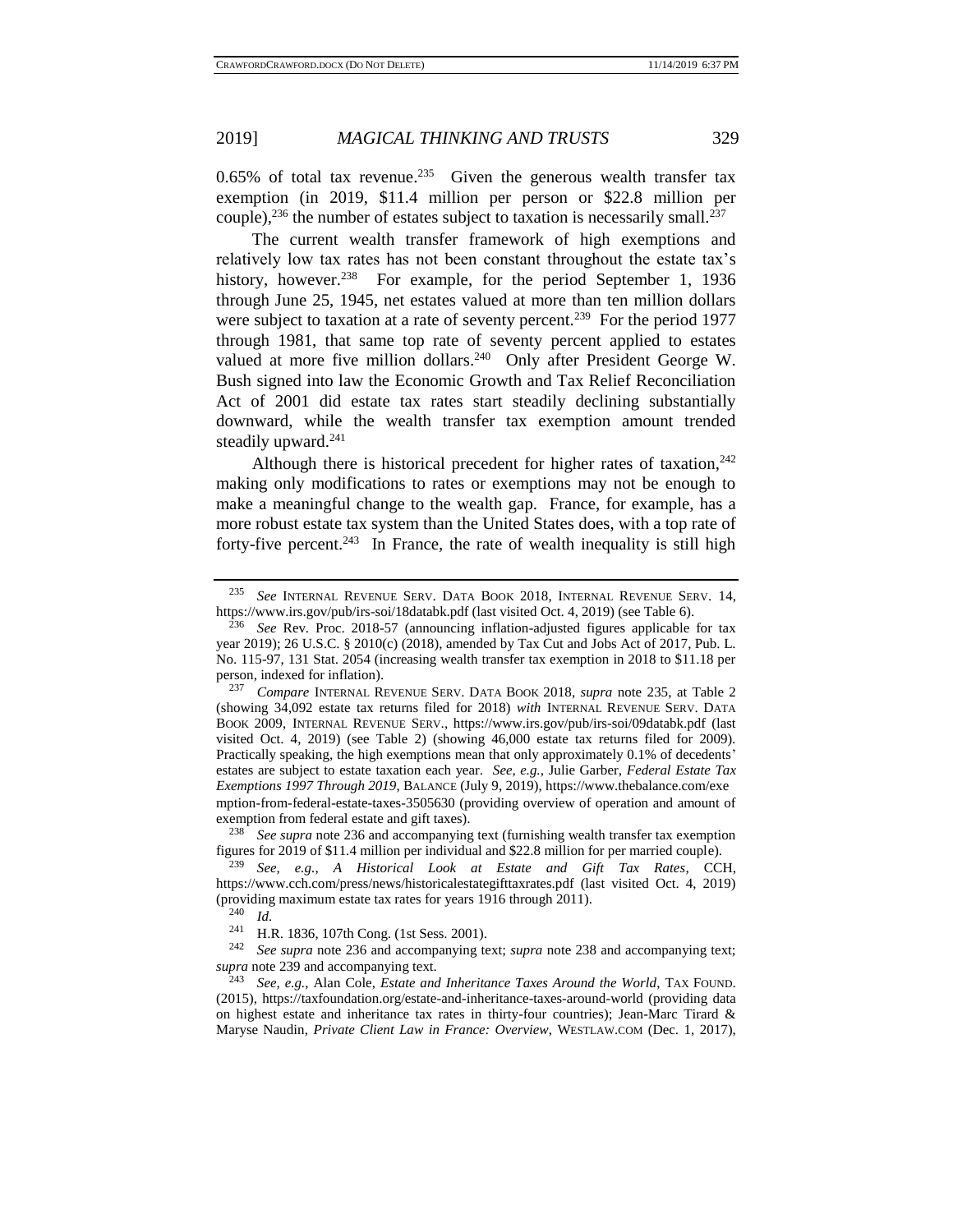(although lower than the rate of inequality in the United States), with the top ten percent of all households owning approximately sixty-two percent of all of the country's wealth.<sup>244</sup> This suggests that higher tax rates do have some impact on wealth inequality, but query how high the rate would have to go (and how low the exemption would need to be set) to see similar (or better) results in the United States compared to France, for example.<sup>245</sup>

<span id="page-41-0"></span>Even short of imposing estate tax at near-confiscatory rates, it is far from obvious that the majority of the American electorate would support broad-reaching changes to the present system of taxing transfers of wealth during lifetime or at death.<sup>246</sup> According to a recent poll conducted for the *New York Times*, two-thirds of all Americans (including fifty-five percent of self-identified Republicans and sixty-six percent of self-identified Independents) support a two percent tax on households having more than fifty million dollars of wealth. $247$  At the same time, however, rank-and-file Democratic voters express concern that sweeping change, like the wealth tax they overwhelmingly support when polled, might not be practical. Some of these voters report that they worry that proposals like the two percent wealth tax are too "radical" to receive support in the general election, and that in order to increase the chance that a Democrat will be elected as President, any candidate should take a more incremental approach to tax (and other) reform.<sup>248</sup>

If significant estate tax reform or a wealth taxes are not viable nearterm strategies for combatting wealth inequality, consider instead the

https://tinyurl.com/y6zjfkoj (providing overview of taxes in inheritances and lifetime transfers); Jacques, *supra* not[e 8.](#page-2-2)

<sup>244</sup> PIKETTY, *supra* note [38,](#page-7-0) at 430 (showing historic changes in top decile's share of country's total wealth).

<sup>&</sup>lt;sup>245</sup> Professor Jim Repetti suggests that it is far from obvious that any version of the U.S. estate tax system has, in fact, been effective in breaking up concentrations of wealth. *See, e.g.*, Repetti, *supra* not[e 234](#page-39-0) (reporting low percentages of revenue generated by estate tax).

<sup>246</sup> *See, e.g.*, MICHAEL J. GRAETZ & IAN SHAPIRO, DEATH BY A THOUSAND CUTS: THE FIGHT OVER TAXING INHERITED WEALTH 6–7 (2006) (describing inaccurate yet effective deployment of the phrase "death tax" in marshalling opposition to the estate tax).

<sup>247</sup> *See, e.g.,* Jim Tankersley & Benn Casselman, *Wealth Tax and Free College Get Poll Support*, N.Y. TIMES (July 21, 2019), https://nyti.ms/2YYTCwh (showing overall support for the wealth tax at a rate of sixty-sixty percent, with the level of support among selfidentified Democrats at eighty-one percent). *See also* Matthew Yglesias, *Elizabeth Warren's Proposed Tax on Enormous Fortunes, Explained*, VOX (Jan. 24, 2019), https://www.vox.com/policy-and-politics/2019/1/24/18196275/elizabeth-warren-wealth-tax (describing for a general audience Senator Warren's proposal for a 2% tax on households with over fifty million dollars in wealth, projected to raise \$2.75 trillion in ten years).

<sup>248</sup> *See* Tankersley & Casselman, *supra* note [247](#page-41-0) ("Polls show several of those ideas [of Democratic presidential hopefuls] are quite popular with the electorate, including taxing the assets of very wealthy Americans . . . But Democratic voters . . . worry that the popularity of the proposals will fade before next year's general election and become a liability for their party's nominee.").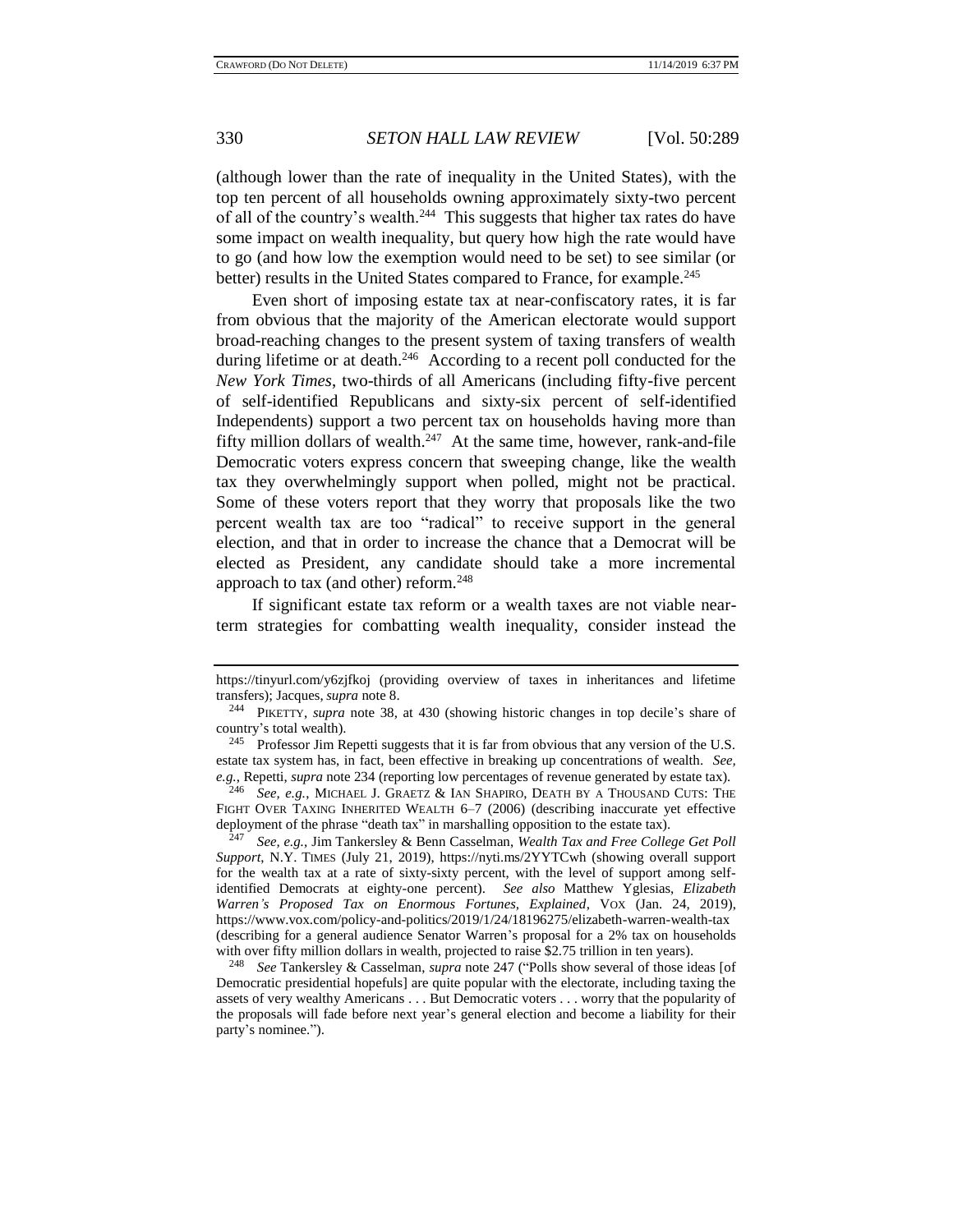possibility of income tax reform. In the past, the income tax rate has been as high as ninety-four percent.<sup>249</sup> Because it may not be politically feasible to return income tax rates to such a high level, $250$  some critics of wealth inequality have suggested revising the existing income tax rules so as to treat gifts, bequests, and devises as income to the beneficiary.<sup>251</sup> Adopting this rule would mean abandoning the step-up in basis rule under Section 1014 (which provides that the donee takes a basis in the property equal to the fair market value of the property as of the decedent's date of death or as of the alternate valuation date) and the implementing a carry-over basis regime under Section 1015 (which provides that the donee takes the donor's basis).<sup>252</sup> The country's two prior experiments with carry-over basis were unsuccessful, but that does not mean that an updated version of a similar proposal should be off-limits.<sup>253</sup> There have been many

<sup>249</sup> *See U.S. Federal Individual Income Tax Rates History, 1862-2013 (Nominal and Inflation-Adjusted Brackets)*, TAX FOUND. (Oct. 17, 2013), http://taxfoundation.org/article/ us-federal-individual-income-tax-rates-history-1913-2013-nominal-and-inflation-adjustedbrackets (showing rate of 94% in 1945 and above 90% from 1946 until 1963). *See also* Tracey M. Roberts, *Brackets: A Historical Perspective*, 108 NW. U. L. REV. 925 (2014) (surveying graduated income tax rate structure from 1913 to 2013).

 $250$  In January 2019, Representative Alexandria Ocasio-Cortez (D-NY) proposed a highest marginal tax rate of 70% applicable to those earning \$10 million or more. *See, e.g.,* Howard Gleckman, *About Rep. Ocasio-Cortez's 70 Percent Tax Rates*, TAX POL'Y CTR. (Jan. 8, 2019), https://www.taxpolicycenter.org/taxvox/about-rep-ocasio-cortezs-70-percenttax-rates (explaining that Representative Ocasio-Cortez proposed a marginal—not average—tax rate of seventy percent). A poll shows that approximately 59% of all registered voters support the proposal, including 60% of Republicans and 71% of Democrats. *See, e.g.*, Steve Goldstein, *Poll Finds Broad Support for Occasion Cortez's 70% Top-Tax-Rate Proposal*, MARKETWATCH (Jan. 15, 2019), https://www.marketwatch.co m/story/poll-finds-broad-support-for-ocasio-cortezs-70-top-tax-rate-proposal-2019-01-15.

The proposal may be rhetorically appealing but it is not likely comprehensive enough for some Democrats. *See, e.g.*, Monica Prasad, *Actually, It Was Democrats Who Killed the 70 Percent Tax*, POLITICO (Feb. 5, 2019), https://www.politico.com/agenda/story/2019/02/05/

democrats-70-percent-tax-rate-000879 ("Pushing the capital gains tax modestly upward might not have the same emotional appeal to progressives as raising the top tax rate to a theatrical number like 70 percent, but it is critical to generating revenue."). Some Republicans have simply misinterpreted the proposal. *See, e.g.,* Gleckman, *supra*.

This is something that Professor Joseph Dodge, for one, has been advocating for over forty years. *See, e.g.*, Joseph M. Dodge, *Beyond Estate and Gift Tax Reform: Including Gifts and Bequests in Income*, 91 HARV. L. REV. 1177 (1978).

<sup>252</sup> 26 U.S.C.A. §§ 1014, 1015 (West 2018). *See generally* Karen C. Burke & Grayson M.P. McCouch, *Estate Tax Repeal: Through the Looking Glass*, 22 VA. TAX. REV. 187 (2002) (explaining carryover basis system's operation and challenges).

<sup>253</sup> *See, e.g.*, Marc S. Bekerman & William P. LaPiana, *Carryover Have We Features*, 19 PROB. & PROP. 38 (2005) (describing first proposed carryover basis law in 1976 as "so unsuccessful that it was repealed retroactively shortly after passage"); Grayson M.P. McCouch, *The Empty Promise of Estate Tax Repeal*, 28 VA. TAX REV. 369, 383 (2008) (critiquing carryover basis because it "inherently allows taxpayers who inherit appreciated property to defer paying tax on the unrealized gain until they sell the property. In this context, deferral is equivalent to a reduction in the rate of tax on capital gains; the longer the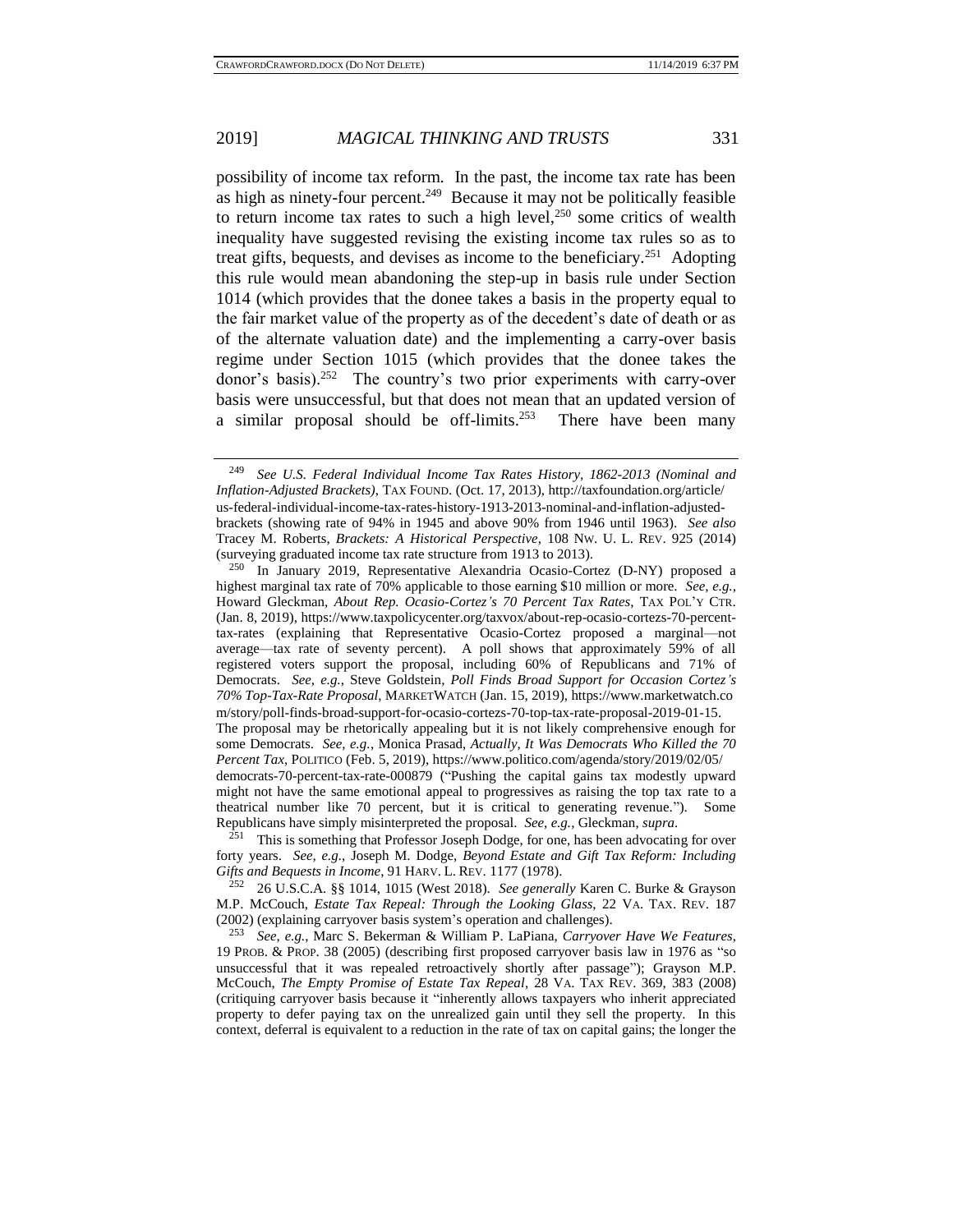thoughtful scholarly proposals to address wealth inequality through income tax reform.<sup>254</sup> Such reform in fact might be able to accomplish a reduction in the wealth gap. The complexities of income tax reform are beyond the scope of this Article, however.<sup>255</sup> Instead, the next Part considers a new possible focus for concerns about wealth inequality: revisions to the substantive law of trusts.

#### <span id="page-43-0"></span>VI. TRUSTS IN A MAGICAL WORLD

Courts lack the institutional capacity to meaningfully change state income tax laws or substantive state laws governing trusts.<sup>256</sup> The federal estate tax system is not especially effective in its current form, and it is not obvious that there is political will to transform it.<sup>257</sup> There are thoughtful ways that the federal income tax system could more effectively treat accessions to personal wealth.<sup>258</sup> What has received less attention is how the law of trusts could be changed with the explicit goal of reducing wealth inequality. A careful unpacking of the critiques of the *Kaestner Trust* case in particular, as well as family trusts in general, $^{259}$  prompts the question of whether limiting the use of trusts—or even eliminating them altogether might be one way to address the wealth gap. This Part briefly (and reluctantly) brackets tax reform out of the analysis to imagine a new legal landscape for trusts. $260$ 

First, envision a system in which the only allowable trusts were for those who lack the legal capacity to manage money for themselves. This would limit the universe of trust beneficiaries largely to minors and those who have been declared legally incompetent. If a senior generation family member wants to transfer assets to a younger generation family member who has the legal capacity to own assets, but the intended donee lacks financial savvy, the younger family member will have to hire someone to manage the assets. In this iteration of an altered trust landscape, there

deferral period, the lower the effective tax rate.").

<sup>&</sup>lt;sup>254</sup> Other law professors have advanced well-reasoned proposals for estate tax reform. *See, e.g.,* Miranda Perry Fleischer, *Divide and Conquer: Using an Accessions Tax to Combat Dynastic Wealth Transfers*, 57 B.C. L. REV. 913 (2016); Joseph M. Dodge, *Replacing the Estate Tax with a Reimagined Accessions Tax*, 60 HASTINGS L.J. 997 (2009).

For a powerful argument in favor of a focus in income tax reform to address wealth inequality, *see, e.g.*, Edward J. McCaffery, *Distracted from Distraction by Distraction: Reimagining Estate Tax Reform*, 40 PEPP. L. REV. 1235, 1253 (2013) (arguing for abandoning the estate tax in favor of "a consistent progressive consumption, or equivalently, a cash-flow spending tax").

<sup>256</sup> *See supra* Part V.A.

<sup>&</sup>lt;sup>257</sup> *See supra* Part V.B.<br><sup>258</sup> *L.J. See also* MaGaf

<sup>258</sup> *Id. See also* McCaffery, *supra* note [255.](#page-43-0)

<sup>259</sup> *See supra* Part IV.

See supra not[e 255](#page-43-0) and accompanying text.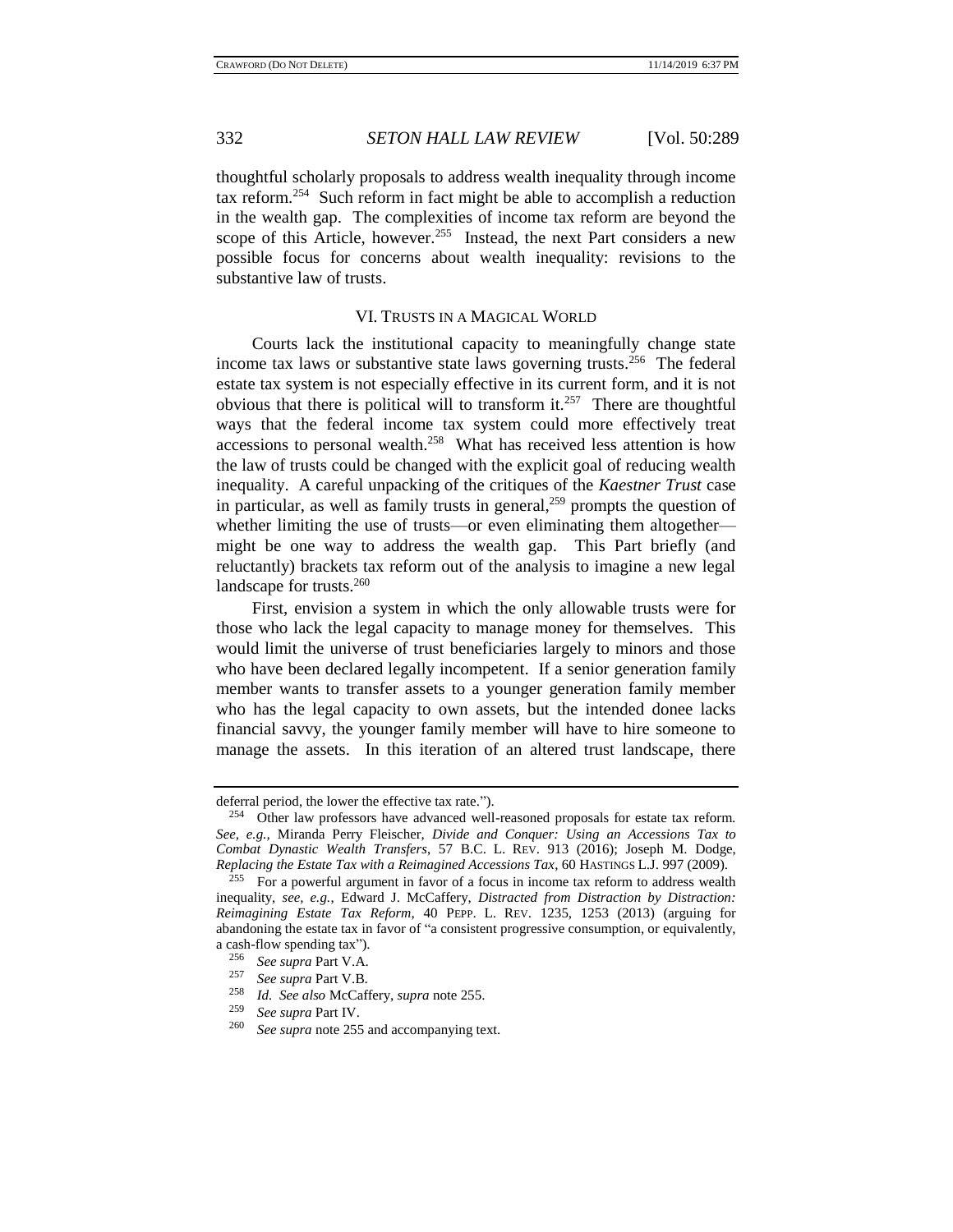could be no special needs trusts for beneficiaries with disabilities, as long as they have the technical legal capacity to hold property. A parent therefore would have to choose between disinheriting an adult child who is physically disabled, but has full mental capacity, or leaving assets outright to the adult child, for example. If the parent does the latter, the adult child initially would not be eligible for governmental benefits to assist with needs arising from the disability. The adult child would have to consume all of the parent's bequest first.

A second feature of an alternate trust universe could be a limitation on the duration of any trust to the lifetime of a named individual who is alive at the time of the trust creation. Upon that individual's death, the assets could vest in say, a particular beneficiary's estate, or pass outright to someone else entirely. Some dead hand control would be tolerated, but for only one lifetime. There would be zero possibility that assets could pass tax free successively down the generations.

<span id="page-44-0"></span>A third option, to be deployed alone or in connection with other features, could be eliminating spendthrift clauses.<sup>261</sup> A beneficiary would have no protection, then, against voluntary or involuntary creditors. Presumably, this would encourage responsible and prudent behavior by the beneficiary, but even the most morally faultless beneficiary could not shield assets if legally responsible for causing harm to another. In this world, beneficiaries with drug addictions or imprudent spending habits would soon be parted from their funds.

A fourth possibility in the imagined new trust world could be to permit family trusts, but to limit the amount of money that can be held in all trusts for any beneficiary, akin to the cap on funds that can be held for one individual in college tuition savings programs, also known as "529 plans."<sup>262</sup> Every time a grantor creates a trust, the trust would have to register with the state or federal government, and the trustee would be required to make annual reports of the assets under management. The government would confiscate any amounts over the financial limit. The limit could be set at, say, the individual wealth transfer tax exemption of  $$11.4$  million (in 2019).<sup>263</sup> A drawback to this feature, however, is it could

<sup>&</sup>lt;sup>261</sup> This approach would be more consistent with English law, which generally does not recognize spendthrift trusts. *See* Gregory S. Alexander, *The Dead Hand and the Law of Trusts in the Nineteenth Century*, 37 STAN. L. REV. 1189, 1198–99 (1985).

<sup>262</sup> The limits depend on the particulars of the state that sponsors the plan. *See, e.g.*, Kathryn Flynn, *How Much Can You Contribute to a 529 Plan in 2019?*, SAVING FOR COLLEGE (Feb. 12, 2019), https://www.savingforcollege.com/article/how-much-can-youcontribute-to-a-529-plan ("Limits vary by state, ranging from \$235,000 to \$529,000. This amount represents what the state believes to be the full cost of attending an expensive school and graduate school, including textbooks and room and board.").

<sup>263</sup> *See supra* note [236](#page-40-0) (announcing individual wealth transfer tax exemption, indexed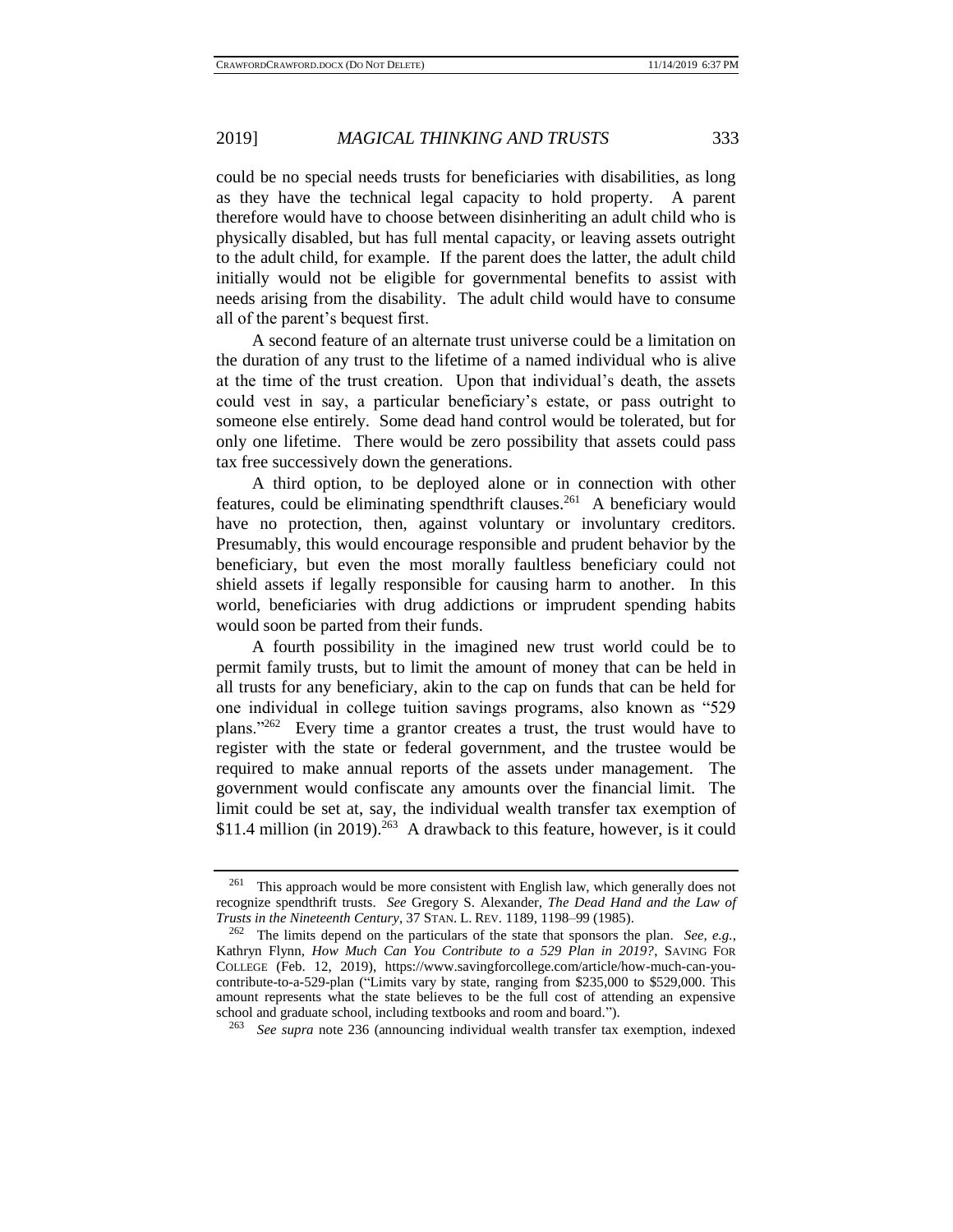have the unintended consequence of causing trustees to invest in an overly conservative manner, something that twentieth-century trust reformers recognized as a long-standing problem and then largely addressed by the Uniform Prudent Investor Act.<sup>264</sup> The Uniform Act explicitly permits the trustee to make any investment a prudent investor would "by considering the purposes, terms, distribution requirements, and other circumstances of the trust," without fear that an under-performing asset will cause the trustee to be deemed to have breached the trustee's fiduciary duty.<sup>265</sup> If a trustee of a wealth-capped family trust knew that having "too successful" investments could trigger a financial penalty, the trustee might be encouraged to invest in assets with minimal growth potential. As an economic matter, having an entire class of property owners who are not free in practice to invest in growth assets likely would skew the market inappropriately. This is hardly a desirable result.

A fifth option, again to be used alone or in conjunction with other proposals, could be to disallow all self-settled asset protection trusts. Those U.S. domiciliaries who want to shield their assets from creditors likely would simply establish a self-settled trust in the Cayman Islands, for example, and make the money much more difficult for any voluntary or involuntary creditor to reach, or for any criminal investigator to discover.<sup>266</sup> This would have negative consequences for U.S. resident banks and trust companies that presently maintain such trusts in one of the fifty states (and the workforces that support the administration of those trusts).

A sixth possible option could be to require that all trustees be banks or trust companies with no prior relationship with the grantor or any of the beneficiaries. The grantor would be unable to choose a trusted family

for inflation).

<sup>264</sup> *See* UNIF. PRUDENT INVESTOR ACT § 2(a) (UNIF. LAW COMM'<sup>N</sup> 1994) ("A trustee shall invest and manage trust assets as a prudent investor would, by considering the purposes, terms, distribution requirements, and other circumstances of the trust. In satisfying this standard, the trustee shall exercise reasonable care, skill, and caution."). *But cf.*  RESTATEMENT (THIRD) OF TRUSTS § 227 (AM. LAW INST. 2007) (under section entitled "General Standard of Prudent Investment," requiring trustee to invest trust property "as a prudent investor would"). Forty-three states, the District of Columbia, and the U.S. Virgin Islands have adopted the Uniform Prudent Investor Act. *See Unif. Prudent Investor Act*, UNIF. L. COMMISSION, https://www.uniformlaws.org/committees/community-home?Commu nityKey=58f87d0a-3617-4635-a2af-9a4d02d119c9 (last visited Oct. 15, 2019) (listing jurisdictions that have adopted the law). For a discussion of the Uniform Prudent Investor Act and its basis in modern portfolio theory, *see, e.g.*, Steward E. Sterk, *Rethinking Trust Law Reform: How Prudent is Modern Prudent Investor Doctrine?* 95 CORNELL L. REV. 851  $(2010).$ <br>265

<sup>&</sup>lt;sup>265</sup> *See* UNIF. PRUDENT INVESTOR ACT § 2(a) (UNIF. LAW COMM'N 1994).<br><sup>266</sup> *See e g* James M. Duggan *The Prudence of Offshore Planning for A* 

<sup>266</sup> *See, e.g.*, James M. Duggan, *The Prudence of Offshore Planning for Affluent Clients*, 40 EST. PLAN. 18 (2013) (describing jurisdictional obstacles to reaching assets in a trust established in a jurisdiction such as Jersey, Bermuda, and the Cayman Islands).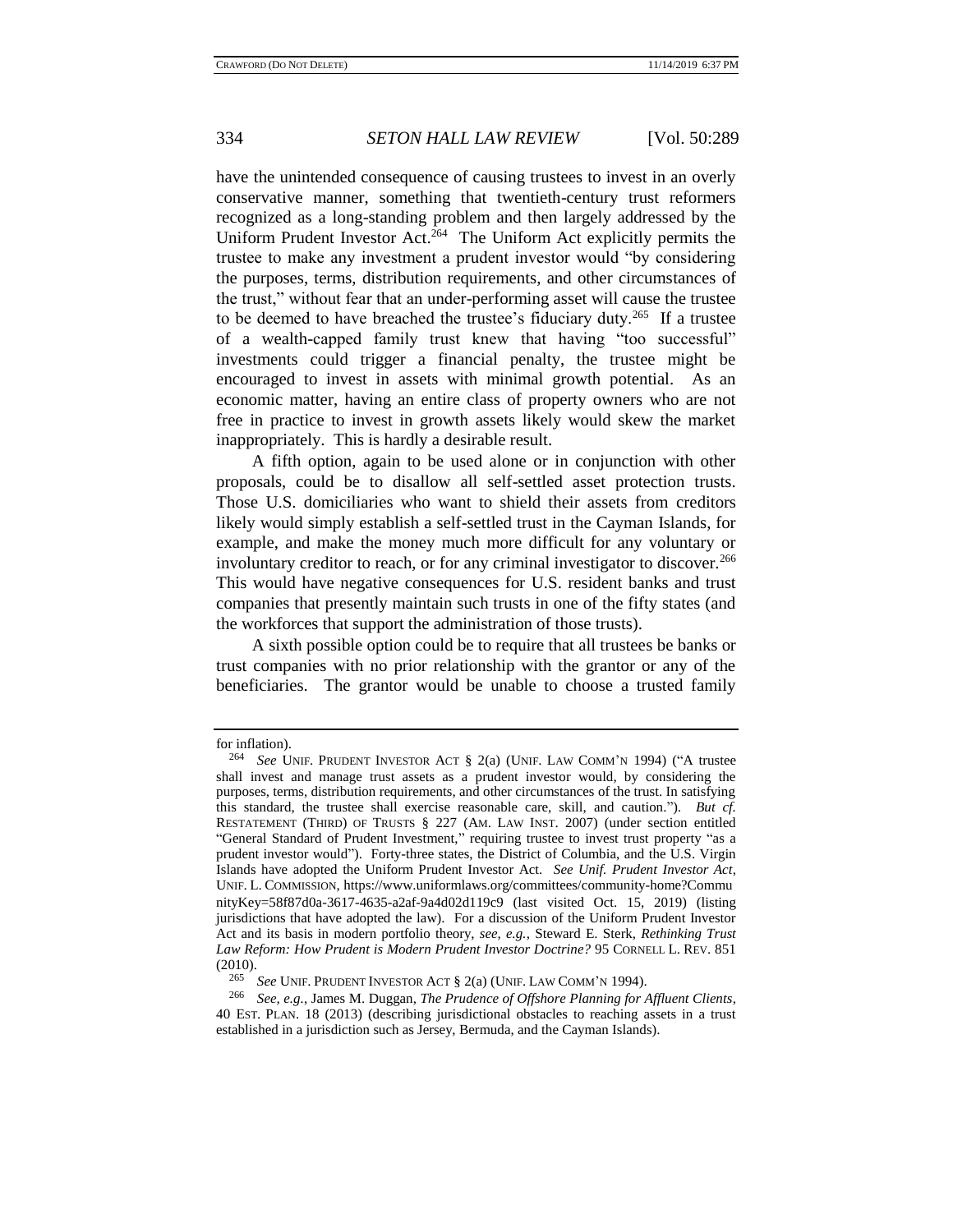friend or advisor as trustee. With an institutional "stranger" as trustee, outside observers would have more confidence that the split of legal and equitable title represents a meaningful separation of the beneficiary from the trust property. There could be a further requirement that the only institutions eligible to act as trustee are those located in jurisdictions that are certain to tax on the basis of the trustee's conduct of business in that jurisdiction. In this scenario, one might see a "race to the top," a jurisdictional competition to implement an income tax in states that do not have one, so that institutions in that jurisdiction could be eligible to serve as trustees of family trusts.<sup>267</sup> But if private individuals were prohibited from acting as trustees, institutions might raise their fiduciary fees, knowing that the grantor must select one of them. Some would say that this is a small price to pay, and one paid by people who can afford it anyway, for increased public confidence in the integrity of family trusts.

A seventh option could be to eliminate all family trusts. A transfer for a minor beneficiary would have to be made via the Uniform Gifts to Minors Act, Uniform Transfers to Minors Act, or a formal guardianship.<sup>268</sup> Disabled, drug addicted, improvident, or tortfeasing beneficiaries (intentional or accidental) would be left to their own devices to manage their assets, hire someone to do so, and—along with donees of family assets who experience divorce—lose some or all of their money. Advantages of a no-trust legal landscape would be the absence of doubt about who pays tax on any income from the assets. As the outright owner, the beneficiary would be liable for the income tax. And if at the time of the gift, the beneficiary lived in a state with no income tax, the beneficiary could be required to move to a jurisdiction that does impose a tax, as a condition of taking ownership of the gift. If the beneficiary declined to do so, the property would escheat to the state. Or, instead of requiring the beneficiary to change domiciles, the property could continue to be taxed to the transferor (assuming the transferor resided in a jurisdiction with an income tax). If neither the transferor nor the donee were subject to income tax, the beneficiary could be required to calculate a tentative annual state income tax equivalent, at the highest rate imposed by any state, and to pay that amount to a collective fund devoted to assistance of the poor (without receiving any income tax charitable contribution deduction for doing so).

<sup>267</sup> *Cf.* Sterk, *supra* note [215](#page-36-1) (calling repeal of rule against perpetuities a "race to the bottom").

<sup>268</sup> *See, e.g.*, Cornelius W. Coghill III & Mark B. Edwards, *Transfers to Minors: Basic Techniques*, 4 PROB. & PROP. 20 (1990) (explaining different vehicles typically used for transferring property to minors, and recommending transfers under the Uniform Gifts to Minors Act or the Uniform Transfers to Minors Act, but discouraging the use of a courtappointed guardian because of restrictions on investments by the guardian, among other reasons).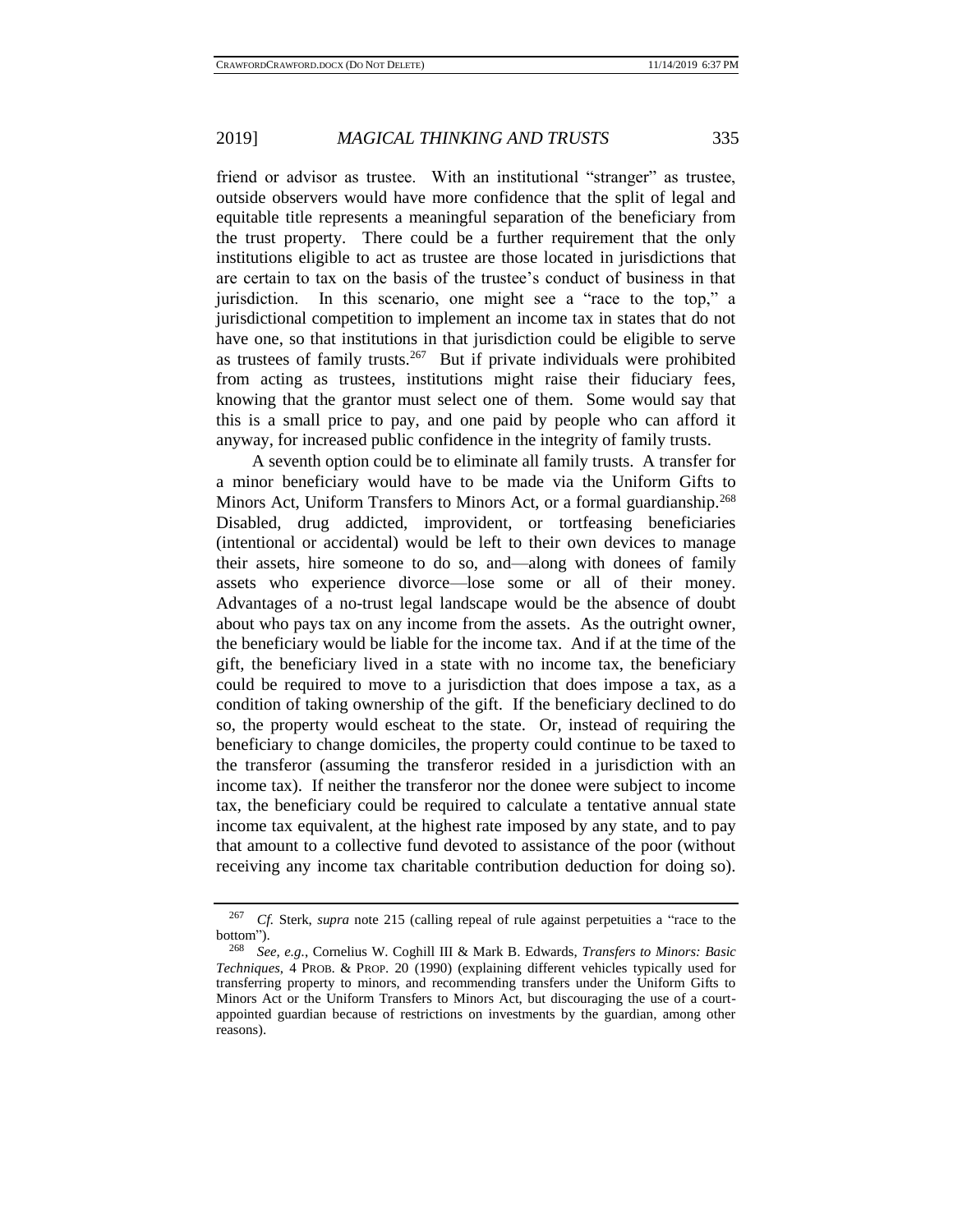Such a proposal likely would be met with widespread disapproval, as it infringes on personal liberty (i.e., a personal decision about where to live). It is probably unconstitutional as well. But if critics want to eliminate all state tax arbitrage loopholes, some sort of universal state income tax or its equivalent would be a necessary feature of a no-trust landscape (however unwelcome by those who live in states that impose no income tax).

There are multiple problems with each of these specific options for a drastically different legal landscape for trusts, and no doubt, there are countless other ways to reform substantive trust law—separate and apart from the tax law—and those would have drawbacks, too. The seven suggestions in this Part are unworkable for many reasons, but each does in fact address one or more concerns raised by critics of family trusts. To be sure, these suggestions are an exercise in magical thinking, just as trusts themselves are the product of magical thinking. So, too, is the hope that courts will play an active role in dismantling wealth inequality, because courts are not free, on their own initiative, to disregard hundreds of years of law that treats trusts as valid property arrangements and the tax laws that have developed to address trusts.<sup>269</sup> But by contemplating unrealistic and even undesirable changes to trust law, family trusts' salutary functions may become clearer.

If the reaction to the seven suggestions is that an alternate legal landscape with limited (or no) trusts is unfathomable, that reaction can help pinpoint the contexts in which a critic might tolerate or even encourage family trusts, notwithstanding the large national wealth gap. Similarly, if particular limitations or modifications appeal or seem reasonable in some way, critics of family trusts will be better able to focus on specific objectionable trust features, without condemning all family trusts. Dialogue about dialogue might sharpen future dialogue. This may be too precious a claim. But perhaps not.

#### VII. CONCLUSION

The development of trust law intertwines with tax-minimization (and even tax-avoidance) strategies.<sup>270</sup> That is a matter of historical fact.<sup>271</sup> It is equally true that trusts are effective management devices to hold property for the benefit of those whom the grantor has decided, for whatever reason,

<sup>269</sup> *See* Crawford, *supra* note [13](#page-3-1) and accompanying text; Spivak, *supra* note [152](#page-25-0) and accompanying text.

<sup>270</sup> *See, e.g.*, F.W. Maitland, *The Origin of Uses*, 8 HARV. L. REV. 127, 130 (1894) (describing thirteenth-century English laws that prevented Franciscan monks from owning property that gave rise to a wealthy benefactor's establishment of a *use* for the benefit of the  $\text{order}$ ).<br> $\frac{271}{ }$ 

<sup>271</sup> *Id.*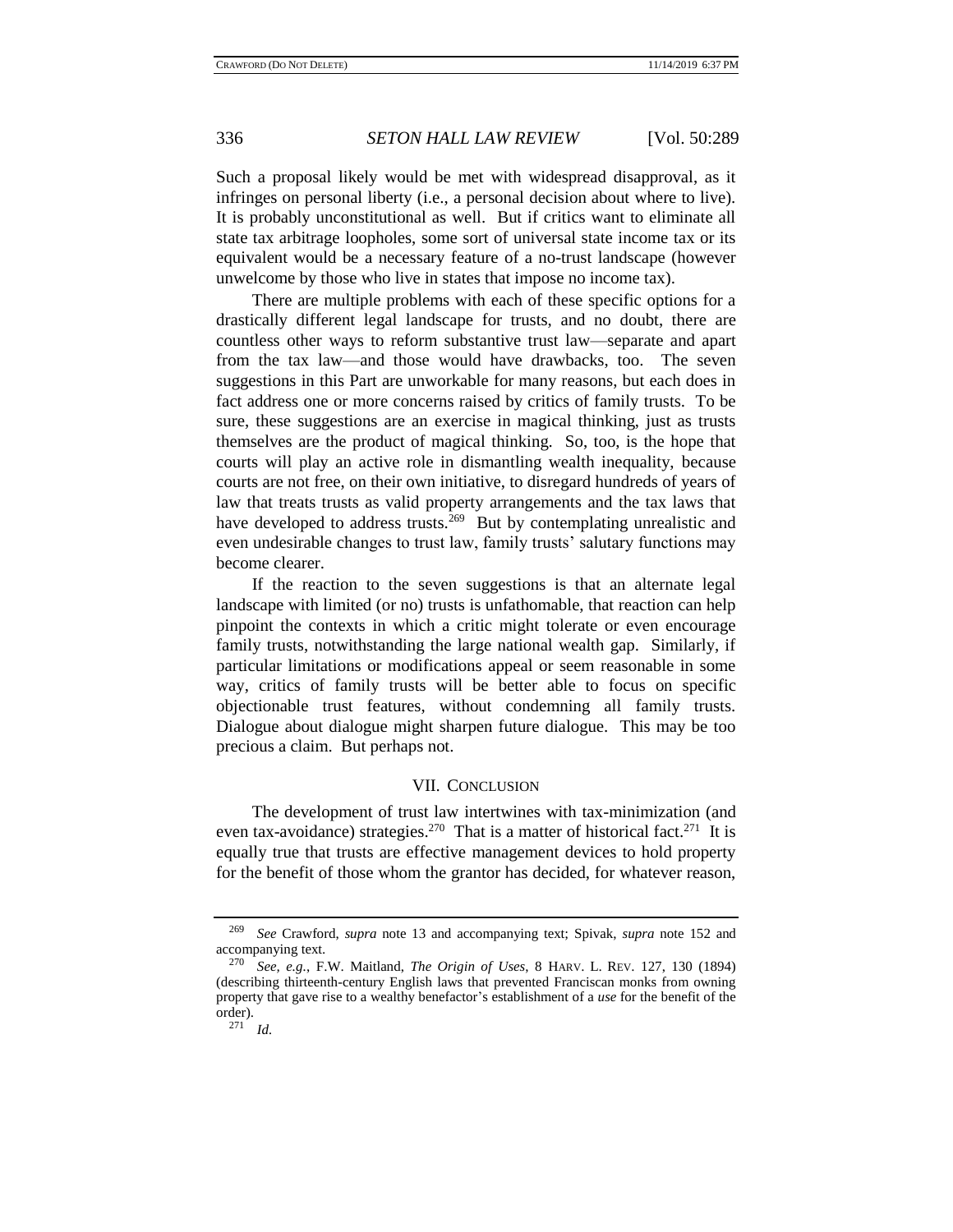should not own the property outright.<sup>272</sup> Common reasons might include the legal incapacity of the beneficiary (for example, because of age, mental incapacity, or even sex—proxy for legal incapacity, historically speaking).<sup>273</sup> For hundreds of years, courts and legislators have treated as entirely valid and legally enforceable the magical thinking that a grantor splits legal and equitable title by making a transfer to a trustee for the benefit of one or more beneficiaries.

Theoretically speaking, the law's respect for trusts is based on the idea that if a grantor has no obligation to transfer any proverbial bundle of property-right sticks to a beneficiary, then it is perfectly within the grantor's discretion to transfer to the beneficiary less than the entire bundle of sticks.<sup>274</sup> Clever lawyers have developed multiple ways to whittle any individual stick in that bundle—prohibiting a beneficiary's creditors from reaching the trust assets, revising state laws so that trusts can last forever, and permitting trustees to move assets from one trust to another, for example.

In the twenty-first century, family trusts frequently contain multiple clauses that seem designed primarily to protect and preserve eye-popping levels of wealth. That makes it easy to lose sight of the fact that family trusts are not *per se* problematic. Trusts can serve valuable management functions—such as in the case of trusts for minors or disabled beneficiaries; or for jointly held or specialized assets—and even appropriately separate a beneficiary from outright ownership of assets so that a beneficiary will not become a drain on public resources. So, too, the ability to decant trust assets into a new trust may facilitate correction of harmless errors in trust

<sup>272</sup> Consider again, for example, the infamous *Duke of Norfolk's Case*, 22 Eng. Rep. 931  $\frac{\text{Ch.}}{273}$ .

Before the enactment of certain law reforms in the nineteenth century, married women, for example, could hold property only through separate estate trusts. *See, e.g.*, Allison Anna Tait, *The Beginning of the End of Coverture: A Reappraisal of the Married Woman's Separate Estate*, 26 YALE J.L. & FEMINISM 165, 167 (2014) ("Although littleknown in modern legal circles, the separate estate was, by and large, the sole form of married women's property before statutory enactments granted married women property rights in the nineteenth century. In its most basic form, a separate estate was any assets put in trust for a woman, such that it was for her "sole and separate use" and not available to her husband or his creditors.").

<sup>&</sup>lt;sup>274</sup> During the early nineteenth century, most U.S. jurisdictions did not recognize restraints on alienation of beneficial trust interests. *See, e.g.*, Alexander, *supra* note [261,](#page-44-0) at 1198–99 (1985) (describing development of U.S. jurisprudence). Nevertheless, American jurisprudence developed in a direction that resulted in the recognition of spendthrift trusts. *See, e.g.*, Nicholas v. Eaton, 91 U.S. 716, 727 (1875) (expressing in dicta approval for testator's wishes "to use his own property in securing the object of his affection, as far as property can do it, from the ills of life, the vicissitudes of fortune, and even his own improvidence, or incapacity for self-protection, should not be permitted to do so, is not readily perceived"); Broadway Bank v. Adams, 133 Mass. 170 (1882) (upholding spendthrift provision of trust).